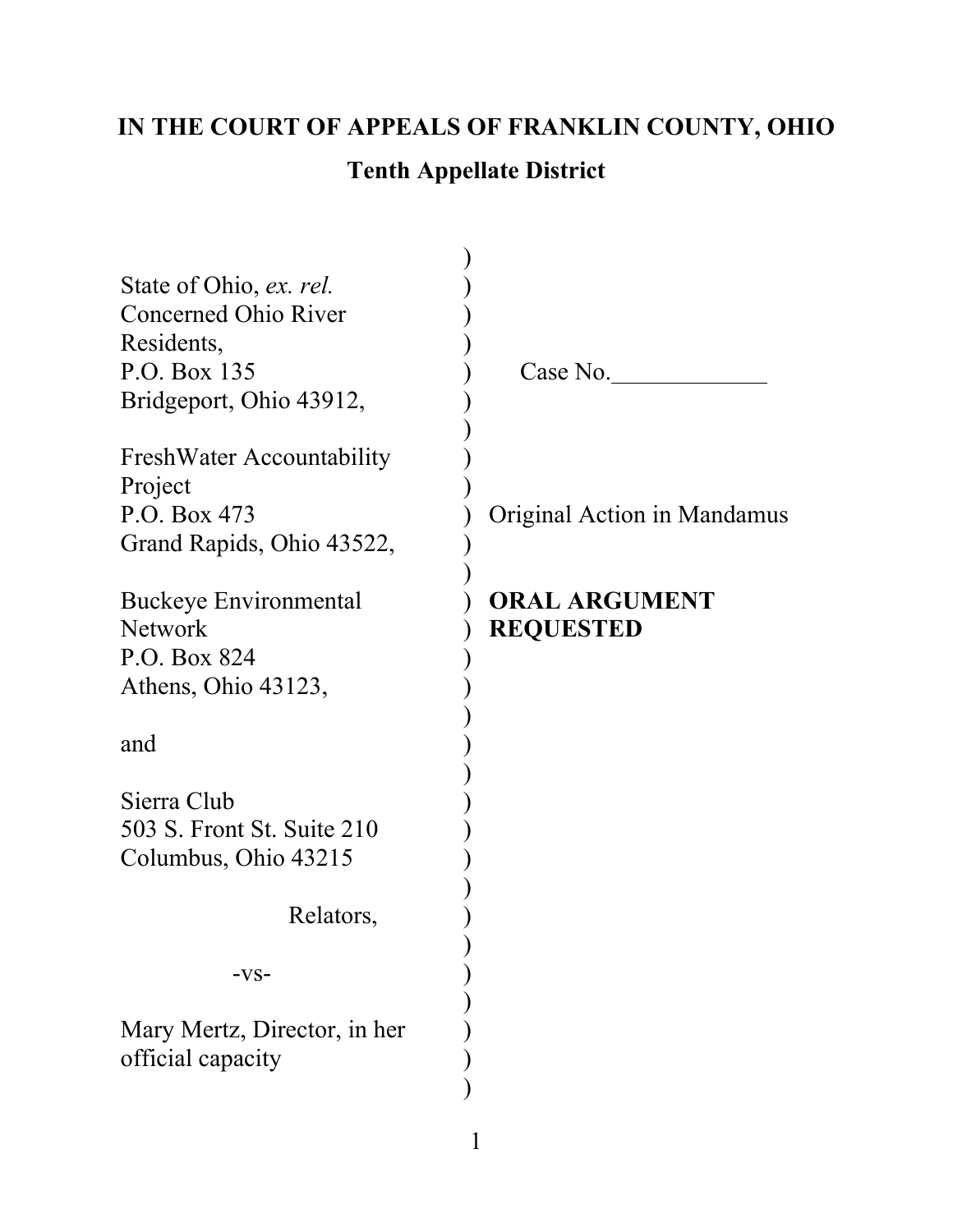| <b>Ohio Department of Natural</b> |  |
|-----------------------------------|--|
| Resources                         |  |
| 2045 Morse Rd.                    |  |
| Columbus, OH 43229-6693           |  |
|                                   |  |
| and                               |  |
|                                   |  |
| Eric Vendel, Chief, in his        |  |
| official capacity                 |  |
| Ohio Department of Natural        |  |
| Resources, Division of Oil and    |  |
| <b>Gas Resource Management</b>    |  |
| 2045 Morse Rd., Bldg F2           |  |
| Columbus, OH 43229-6693           |  |
|                                   |  |
|                                   |  |
| Respondents.                      |  |
|                                   |  |
|                                   |  |
|                                   |  |
|                                   |  |
|                                   |  |
|                                   |  |

## **VERIFIED PETITION FOR WRIT OF MANDAMUS**

**\_\_\_\_\_\_\_\_\_\_\_\_\_\_\_\_\_\_\_\_\_\_\_\_\_\_\_\_\_\_\_\_\_\_\_\_\_\_\_\_\_\_\_\_\_\_\_\_\_\_\_\_\_\_\_\_\_\_**

\_\_\_\_\_\_\_\_\_\_\_\_\_\_\_\_\_\_\_\_\_\_\_\_\_\_\_\_\_\_\_\_\_\_\_\_\_\_\_\_\_\_\_\_\_\_\_\_\_\_\_\_\_\_\_\_\_\_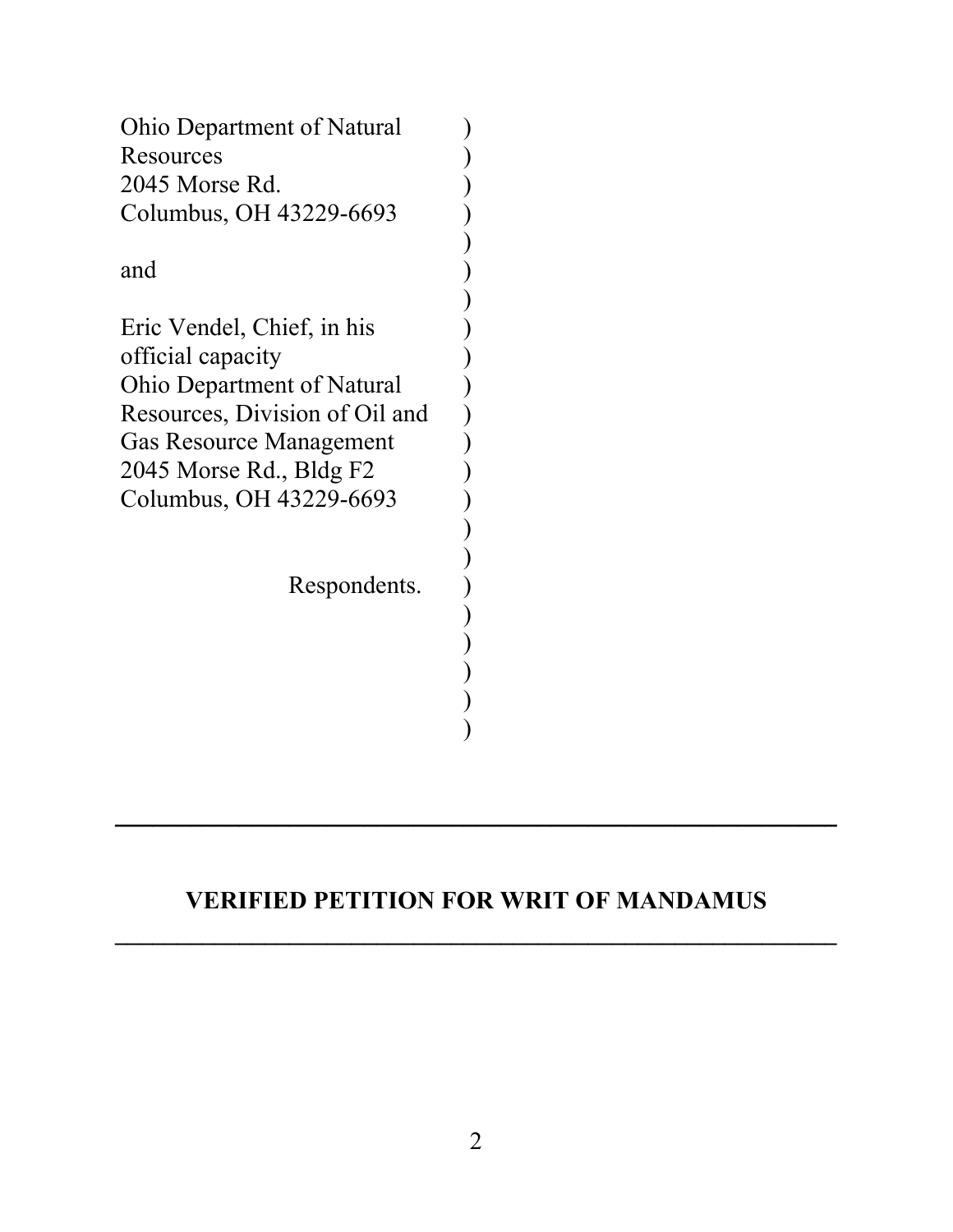Relators Concerned Ohio River Residents, Buckeye Environmental Network, FreshWater Accountability Project, and Sierra Club (collectively "Relators") hereby submit, by and in the name of the State of Ohio, the following Petition for Writ of Mandamus:

#### **PRELIMINARY STATEMENT**

- 1. Relators seek a writ of mandamus to compel Respondents, officers within the Ohio Department of Natural Resources ("ODNR"), to vacate, invalidate, or otherwise cancel the three drilling permits that Respondents issued to Powhatan Salt Company to drill new solution mining wells in Salem Township, Monroe County, Ohio ("Proposed Wells").
- 2. ODNR's Division of Oil and Gas Resources Management ("DOGRM") issued permits to Powhatan Salt Company to drill three solution mining wells to create underground storage caverns for the storage of natural gas liquids ("NGLs") originating from the Marcellus and Utica-Point Pleasant shale plays.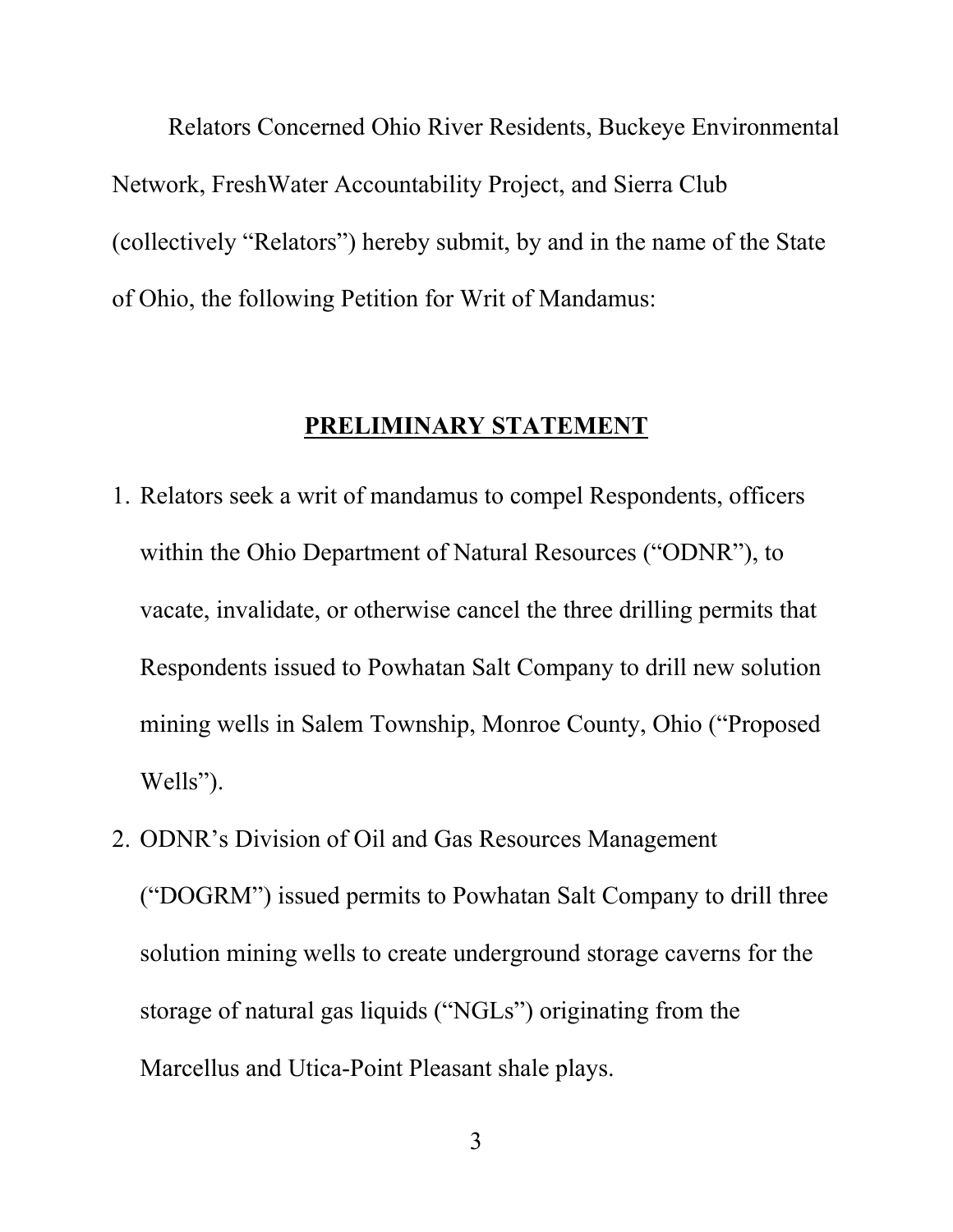- 3. To issue a permit to drill a solution mining well, DOGRM must find that the solution mining project (1) complies with the requirements of Ohio Admin.Code 1501:9-7-07; (2) will not be in violation of law; and (3) will not jeopardize public health or safety.
- 4. The Proposed Wells meet none of these requirements.
- 5. Powhatan would install these solution mining wells, and associated NGL storage caverns, along the Ohio River in an area that has experienced and continues to experience intensive surface and subsurface activities, including hydraulic fracturing operations, underground coal mining, and solution mining.
- 6. The solution mining wells, and associated NGL storage caverns, would be located approximately one mile upstream of the Village of Clarington's drinking water wells.
- 7. Issues with well integrity at solution-mined NGL storage caverns have resulted in explosions, fires, extensive property damage, severe injuries, and loss of human life, jeopardizing public health and safety.
- 8. People living near the Proposed Wells will face increased risks to their health and safety as a result of the lack of diligence in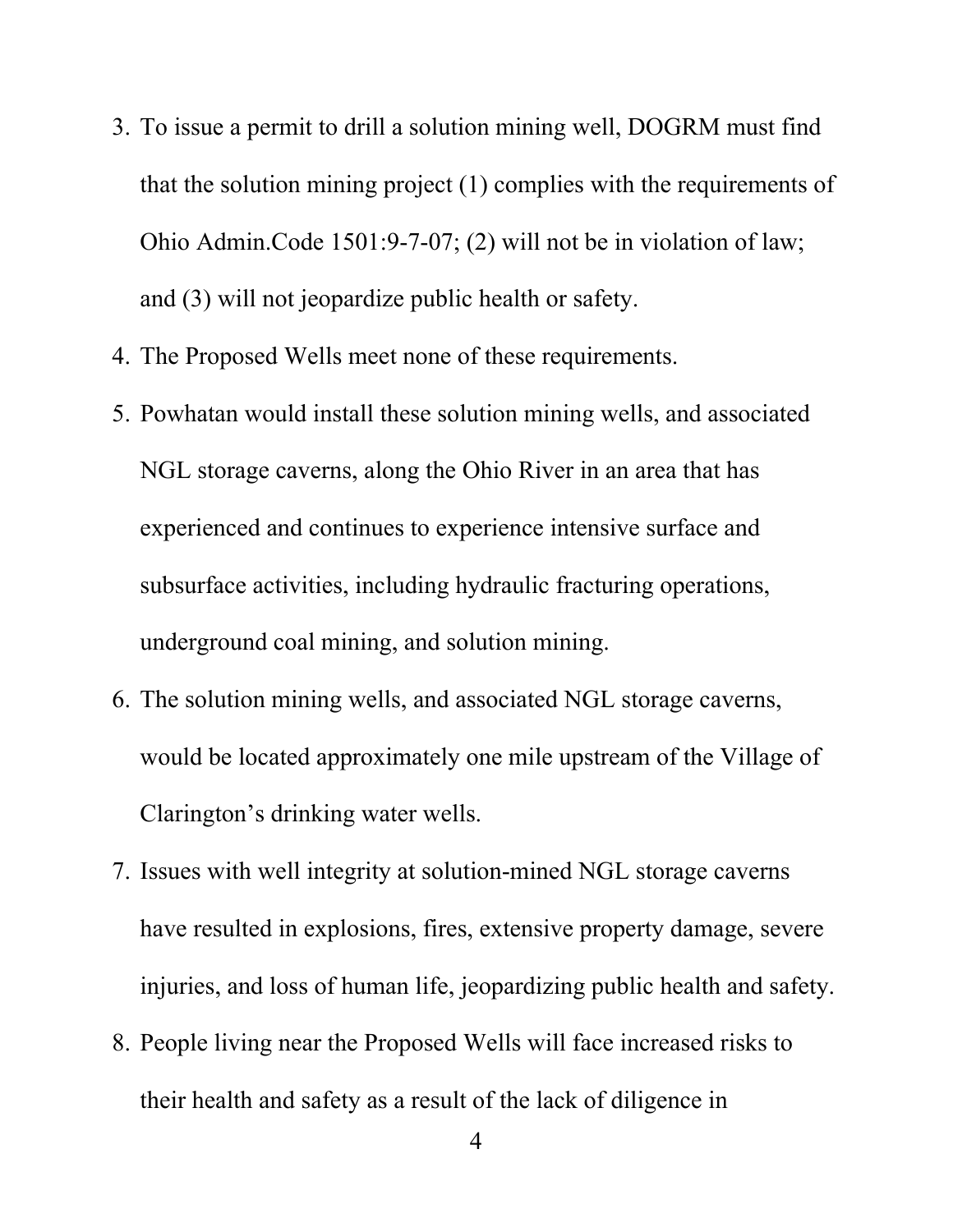DOGRM's permitting of the Proposed Wells. These risks include, without limitation, exposure to hazardous material releases into air, soil, ground and surface water; property damage from sinkholes and subsidence; stress and disruptions to work, sleep, and daily life due to evacuations; injury from explosions and fires; and death.

- 9. The American Petroleum Institute ("API") has recommended practices specific to siting, constructing, monitoring, solution mining, and operating wells for underground NGL storage and underground storage caverns designed to reduce risks to public safety.
- 10. Proper siting, construction, monitoring, and solution mining is necessary to ensure functional integrity of future NGL storage operations and protect public safety.
- 11. DOGRM ignored the intended use—NGL storage—when evaluating impacts to health and safety of the Proposed Wells. Hence the permits allow Powhatan to construct NGL storage caverns without consideration of the recommended practices for solution mining wells for NGL storage caverns to protect health and safety.
- 12. No other permitting process will consider these risks.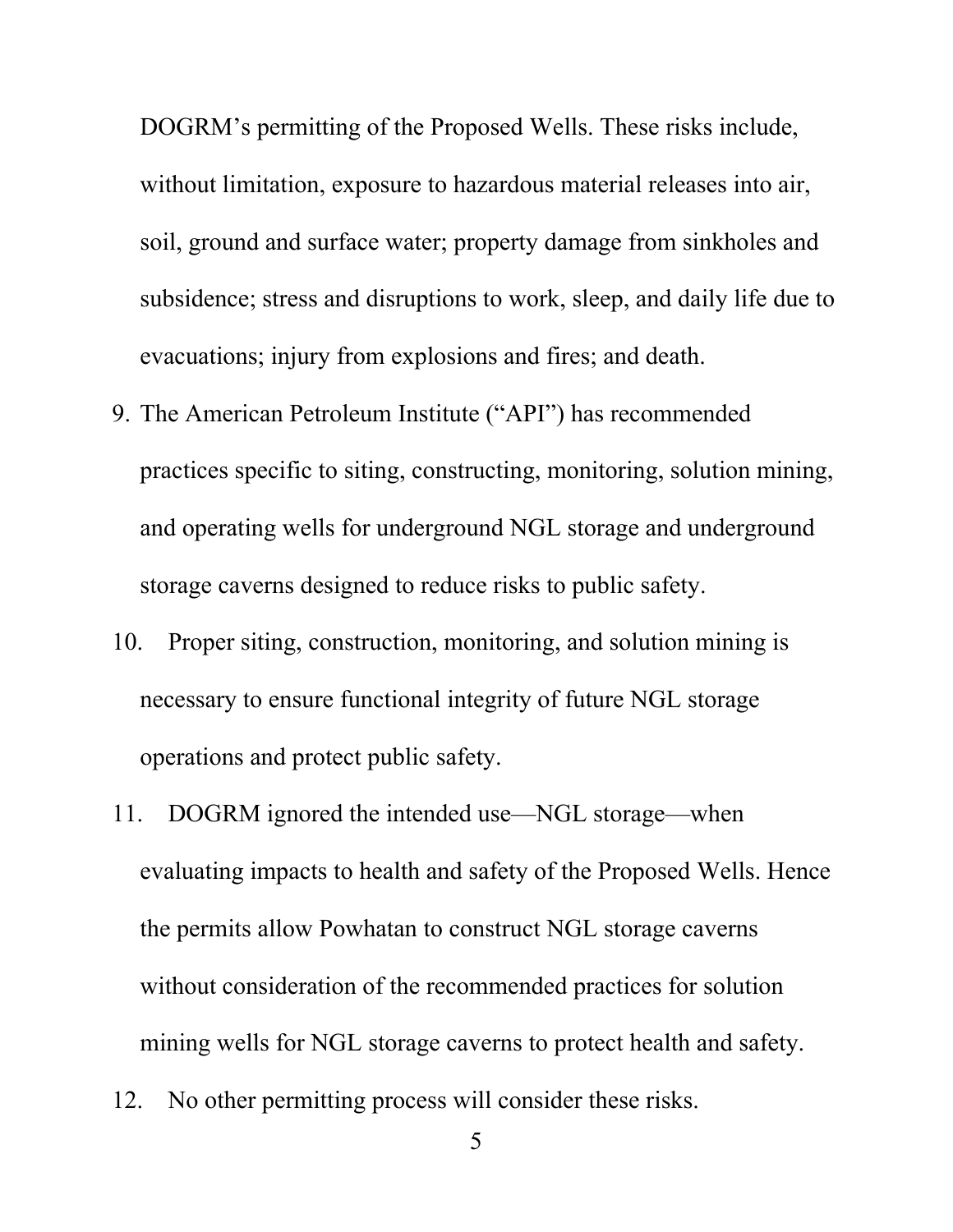- 13. DOGRM also issued the three drilling permits for the Proposed Wells without considering information required under the Safe Drinking Water Act, R.C. 1509.221, and Ohio Admin.Code 1501:9-7- 07.
- 14. Further, DOGRM relied upon incomplete and inaccurate permit applications in issuing permits for the Proposed Wells.
- 15. The applications did not include the information necessary to reasonably determine that the Proposed Wells do not endanger underground sources of drinking water or jeopardize public health and safety.
- 16. DOGRM acted unlawfully and abused its discretion when it issued final permits for the Proposed Wells based on an inadequate, incomplete, and in some cases, inaccurate review.
- 17. DOGRM's unlawful and unreasonable permitting of the Proposed Wells jeopardizes the health and safety of Relators' members and harms their aesthetic, environmental, economic, and social interests, and subjects them to unreasonable and unnecessary public health and safety risks.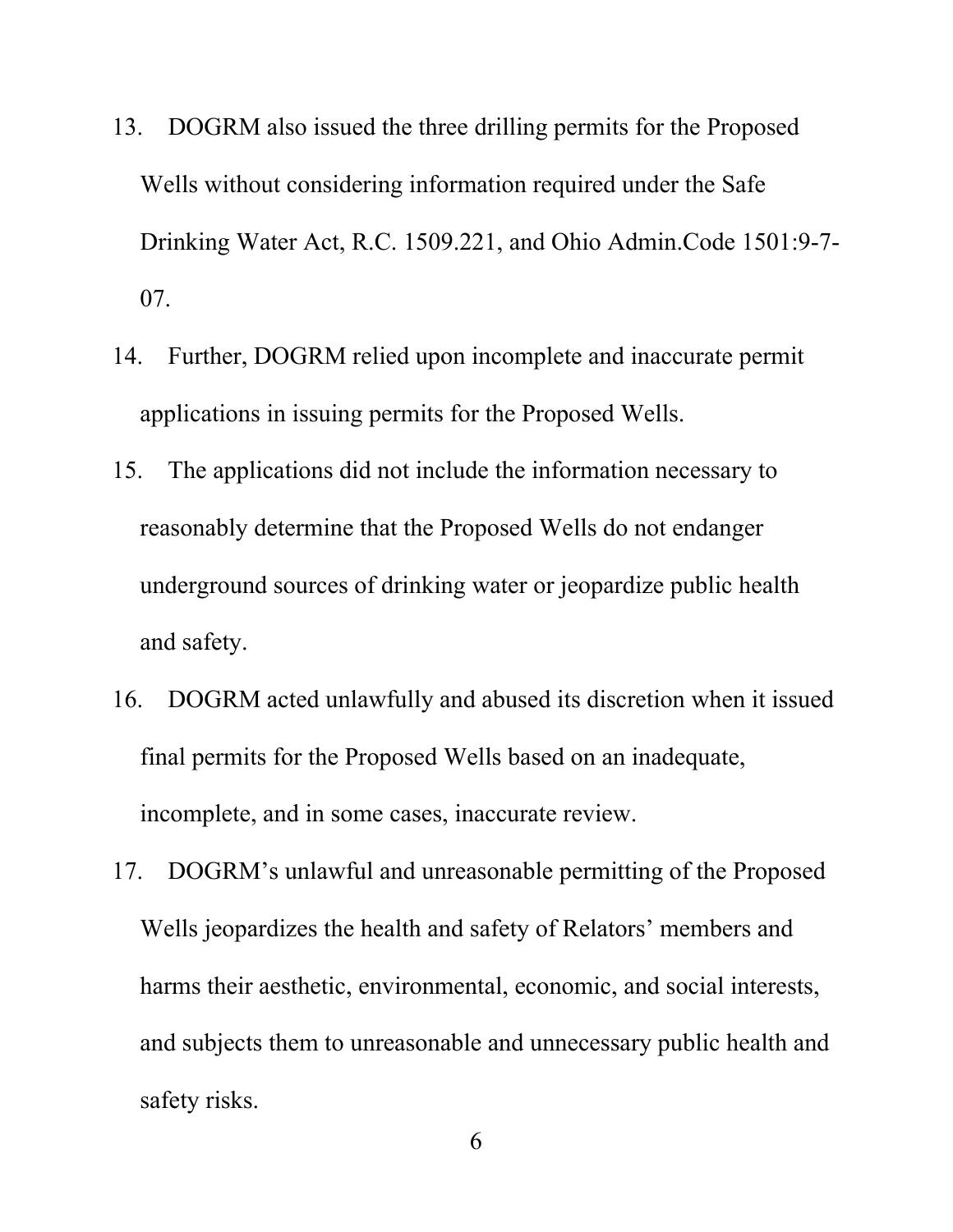18. Relators, four nonprofit organizations with members and activities in Ohio, bring this action on behalf of their respective members, some of whom are Ohio residents and taxpayers, who have a beneficial interest in ensuring that DOGRM carries out its legal duties in permitting the Proposed Wells.

#### **JURISDICTION AND VENUE**

- 19. Jurisdiction lies with this court pursuant to R.C. Chapter 2731, which governs mandamus proceedings and gives the court of appeals original jurisdiction over mandamus actions. This petition has been verified by affidavit in accordance with R.C. 2731.04.
- 20. The claims in this matter arise from Relators' clear legal rights and the clear legal duty of the Chief of DOGRM, overseen by the Director of ODNR, to uphold and carry out the statutory and regulatory requirements in place for the permitting of solution mining wells.
- 21. Relators have no plain and adequate remedy at law to appeal to correct an abuse of discretion by DOGRM, overseen by ODNR, in the unlawful issuance of permits to drill the Proposed Wells, and their bringing of this petition for a writ of mandamus is thus appropriate.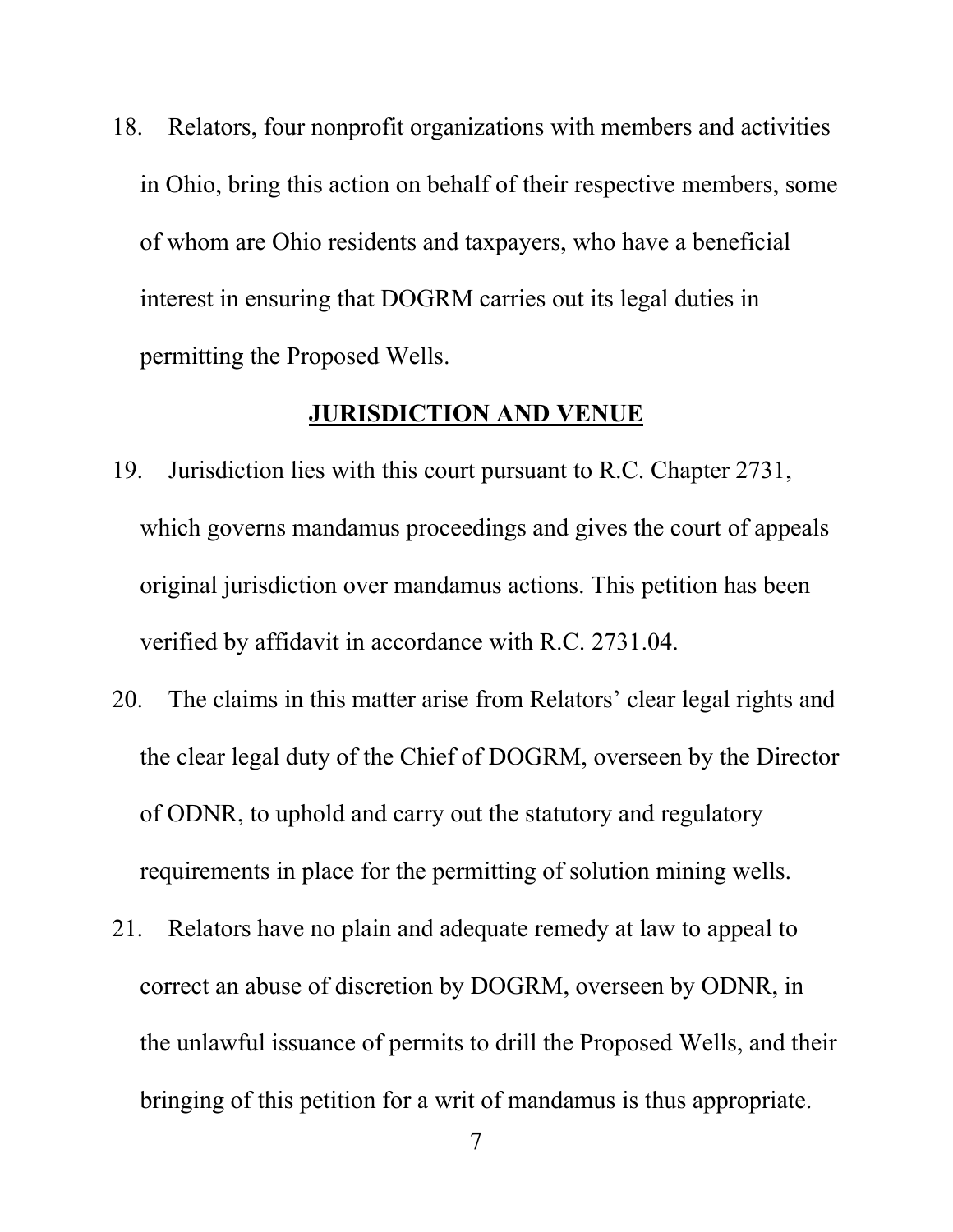22. Pursuant to Ohio Civ.R. 3(C), venue is proper because Respondents' principal offices are located in Franklin County.

#### **THE PARTIES**

- 23. Concerned Ohio River Residents ("CORR") is a non-profit organization headquartered in Bridgeport, Ohio with a mission to protect the Ohio River basin and advocate for a healthy and sustainable Ohio Valley. CORR has approximately 1,500 members, including members who live, work, recreate, and worship in Monroe County and Clarington, Ohio, nearby the Proposed Wells. CORR's members are Ohio taxpayers who have a beneficial interest in DOGRM adhering to Ohio's laws regarding solution mining wells. Pursuant to R.C. 2731.02, CORR is a party beneficially interested in this matter, and has standing to commence this action.
- 24. FreshWater Accountability Project ("FreshWater") is a non-profit organization headquartered in Grand Rapids, Ohio with a mission to preserve and protect Ohio's freshwater resources. FreshWater has members throughout the state of Ohio, including members who live, work, recreate, and worship in Monroe County and Clarington, Ohio,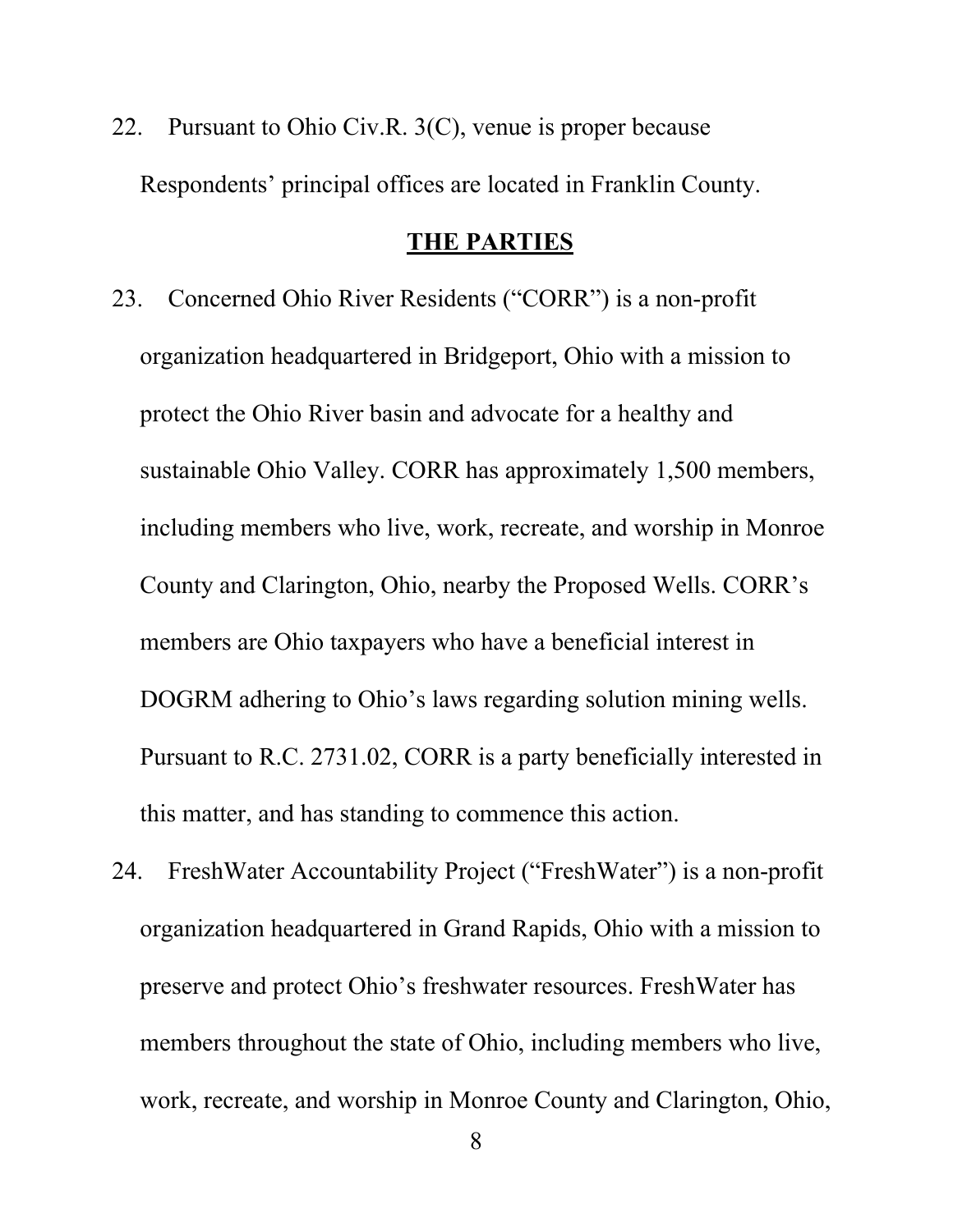nearby the Proposed Wells. FreshWater has members who are Ohio taxpayers who have a beneficial interest in DOGRM following Ohio's laws regarding the permitting of solution mining wells. Under R.C. 2731.02, FreshWater is a party beneficially interested in this matter, and has standing to commence this action.

- 25. Buckeye Environmental Network ("BEN") is a non-profit organization headquartered in Athens, Ohio with a mission of protecting communities and Ohio's environment from economic and environmental exploitation. BEN has members throughout the state of Ohio, including members who frequent Monroe County and Clarington, Ohio for work and recreation. BEN's members are Ohio taxpayers who have a beneficial interest in DOGRM following Ohio's laws regarding the permitting of solution mining wells. Under R.C. 2731.02, BEN is a party beneficially interested in this matter, and has standing to commence this action.
- 26. Sierra Club is a national nonprofit organization of approximately 800,000 members nationwide dedicated to exploring, enjoying, and protecting the wild places of the earth; to practicing and promoting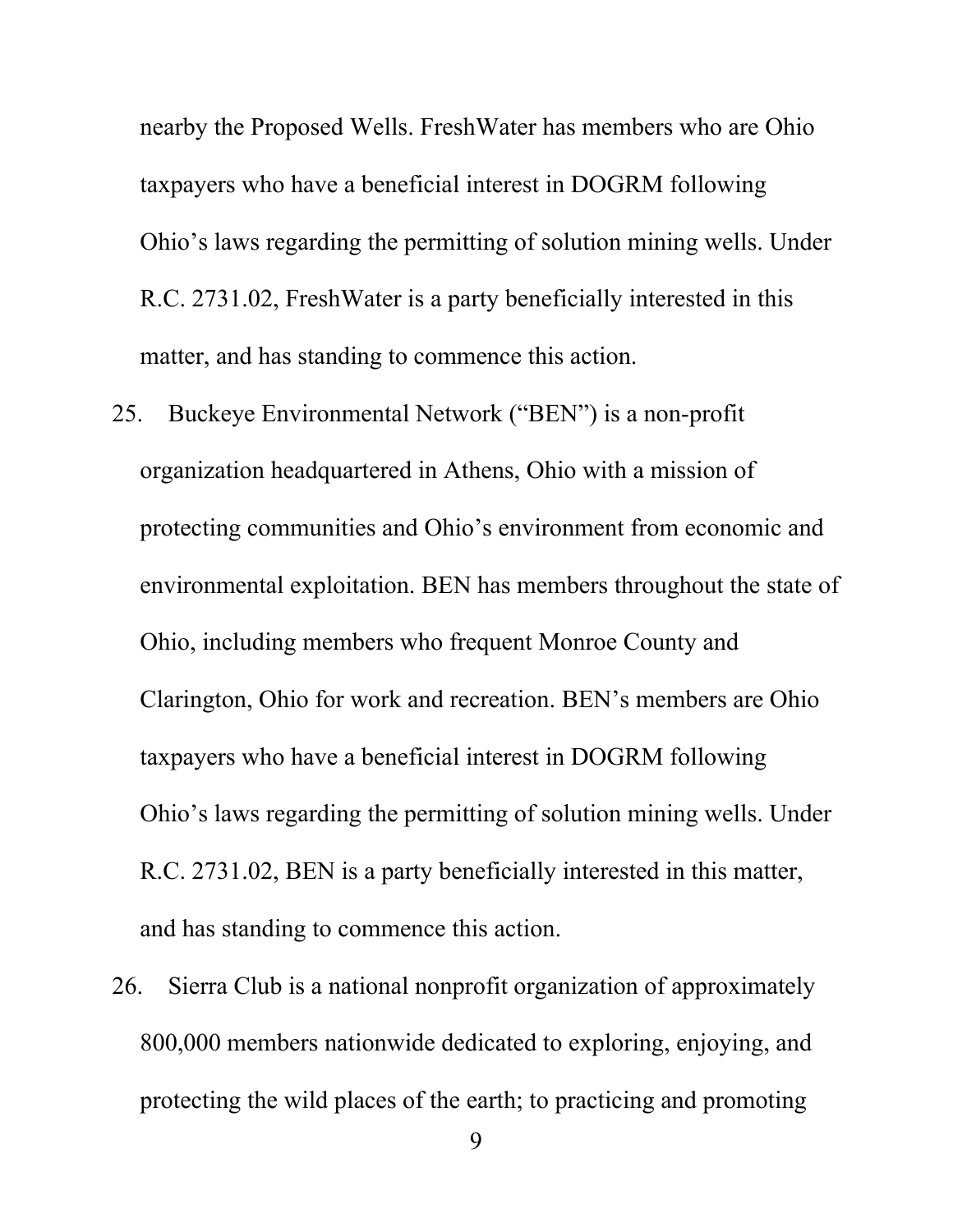the responsible use of the earth's ecosystems and resources; to educating and enlisting humanity to protect and restore the quality of the natural and human environment and to using all lawful means to carry out these objectives. The Ohio Chapter of the Sierra Club has a little over 23,000 members, including fifteen members who live and recreate in Monroe County. As part of its mission, Sierra Club advocates for a just transition to renewable energy. The Proposed Wells and associated storage caverns, by encouraging and subsidizing the production of fracked gas, undermine this transition. The Sierra Club's members, especially those who live in Monroe County, would be endangered by the storage caverns' potential explosiveness, and would be threatened by the air and water pollution from the Proposed Wells and storage caverns. Sierra Club has members who are Ohio taxpayers who have a beneficial interest in DOGRM following Ohio's laws regarding the permitting of solution mining wells. Under R.C. 2731.02, Sierra Club is a party beneficially interested in this matter, and has standing to commence this action.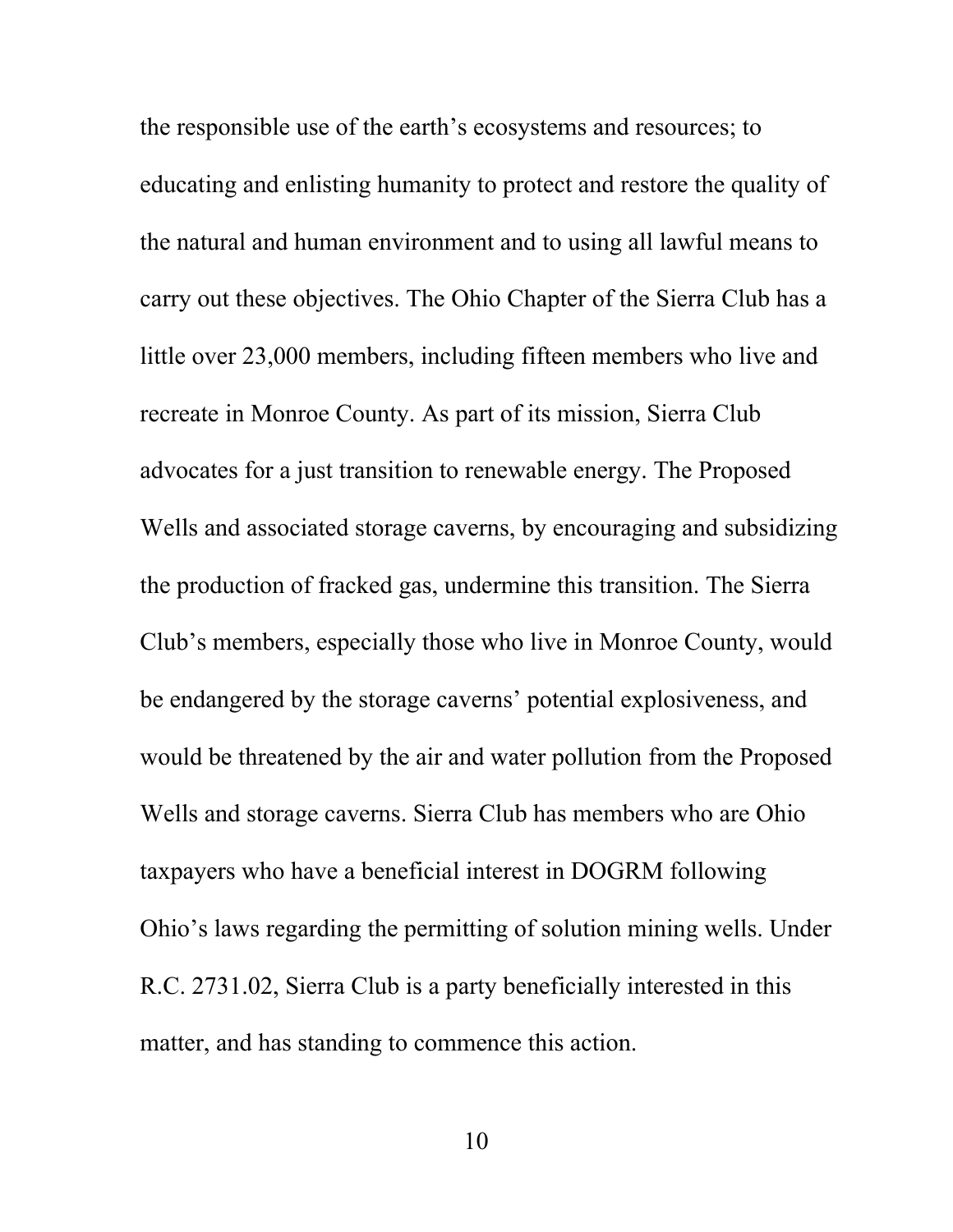- 27. Relators all filed timely extensive written comments on the applications and draft permits for the Proposed Wells, outlining numerous substantial objections to the solution mining projects.
- 28. Relators have members who frequent Clarington to enjoy meals and social gatherings. These members travel by the Proposed Wells every one to two days to run errands, visit with friends and family members, and enjoy surrounding restaurants and gathering places. While in Clarington, Relators' members consume water from Clarington's public water supply. Relators also have members who regularly drive by the site of the Proposed Wells to travel to and from work, to social events, and to shopping centers for groceries and other necessities. In addition, these member value the scenic qualities of the area surrounding the Proposed Wells. These members' health and safety, environmental, aesthetic, and social interests are threatened by the increased risks associated with the Proposed Wells. Relators have members who are extremely afraid that the Proposed Wells, or subsequent storage caverns, will cause releases of contaminants into the Ohio River or into underground sources of drinking water, and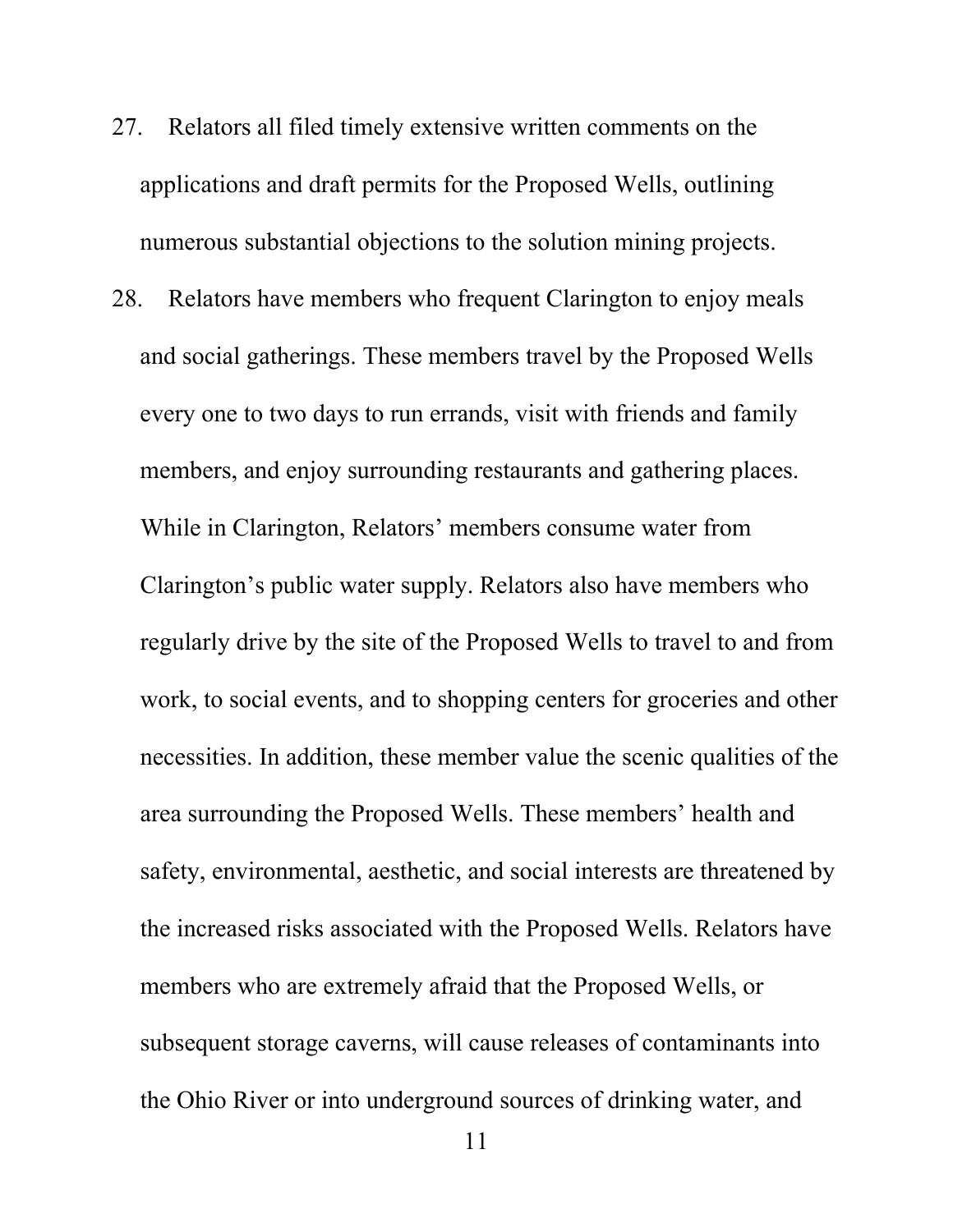that these releases will adversely impact their health and the health of their friends and family members. These members desire for Relators to participate on a public hearing on the Proposed Wells to express the objections and concerns they have regarding the applications and the Proposed Wells. DOGRM's abdication of its legal duties under Ohio Admin.Code Chapter 1501:9-7 has deprived Relators of the ability to do that on behalf of these members.

29. DOGRM's failure to carry out the permitting requirements of the Federal Safe Drinking Water Act and Ohio Admin.Code Chapter 1501:9-7 has deprived Relators members of the diligence in permitting necessary to ensure the Proposed Wells do not result in explosions, contamination of underground sources of drinking water, and contamination of the Ohio River. A Writ of Mandamus revoking the Final Permits and mandating that DOGRM complete the legally required permitting process in the Federal Safe Drinking Water Act and Ohio Admin.Code Chapter 1501:9-7 would redress Relators members' injuries by ensuring permitting is done with a level of diligence sufficient to ensure that the Proposed Wells will not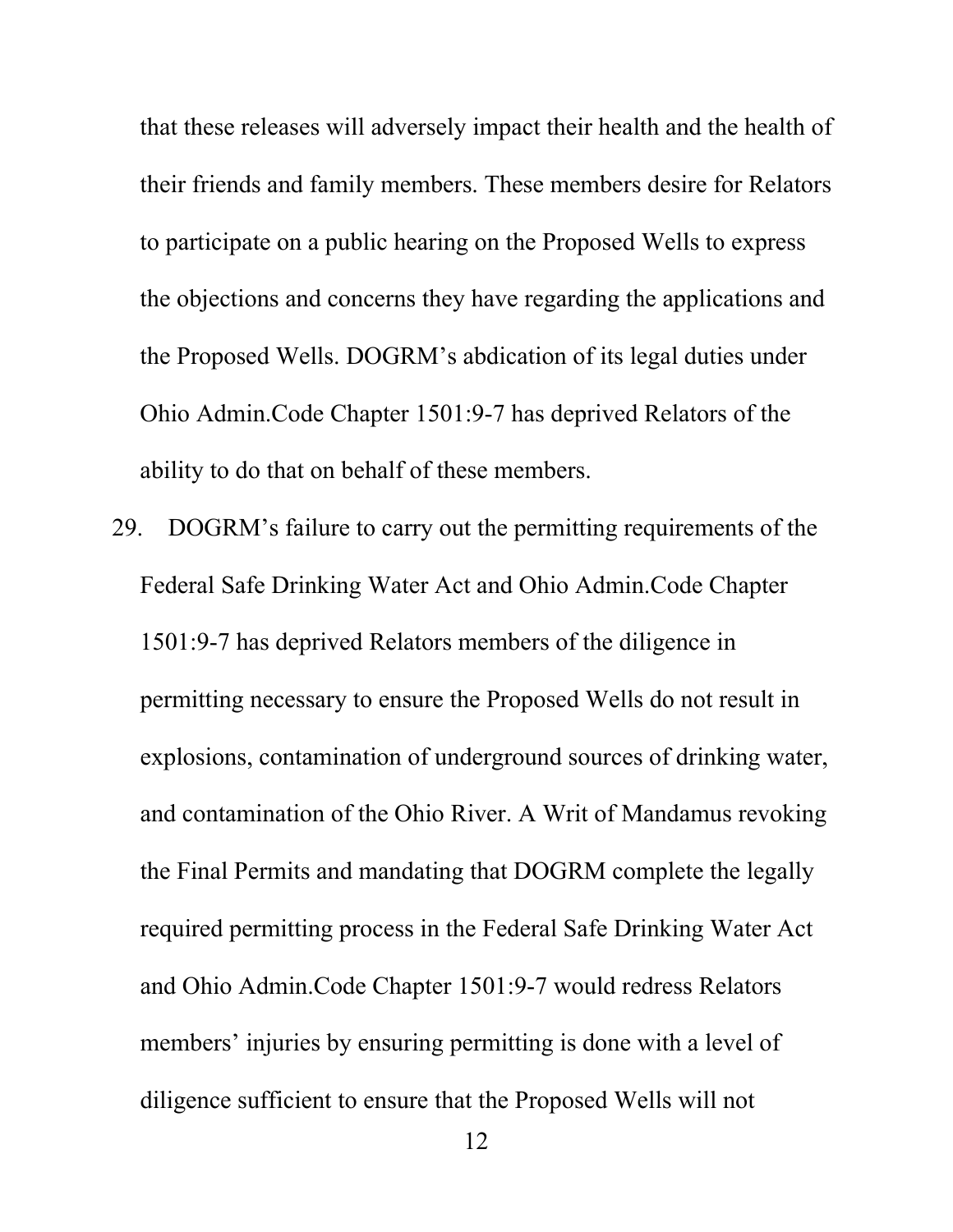jeopardize public health and safety or endanger underground sources of drinking water.

30. Relators FreshWater, CORR, and Sierra Club bring this petition of behalf of their members, including Robert Reed, who resides in Bridgeport, Ohio and is an Ohio taxpayer. Mr. Reed travels past the site of the Proposed Wells when conducting his work in appliance repairs. He also has work appointments in the area surrounding the Proposed Wells. Mr. Reed is worried that the Proposed Wells and associated infrastructure will harm his safety and wellbeing as he works in the area, meets with people in the area, and travels through it. Mr. Reed is specifically worried about subsidence and explosions from the Proposed Wells and their associated infrastructure. Mr. Reed is also worried about spills that could harm the Ohio River and ground water in the surrounding communities to which he travels for work and occasionally dines in. Mr. Reed appreciates the environment of his community and is beneficially interested in ensuring it is protected and restored, and not subjected to further pollution from extractive industry. Mr. Reed is concerned about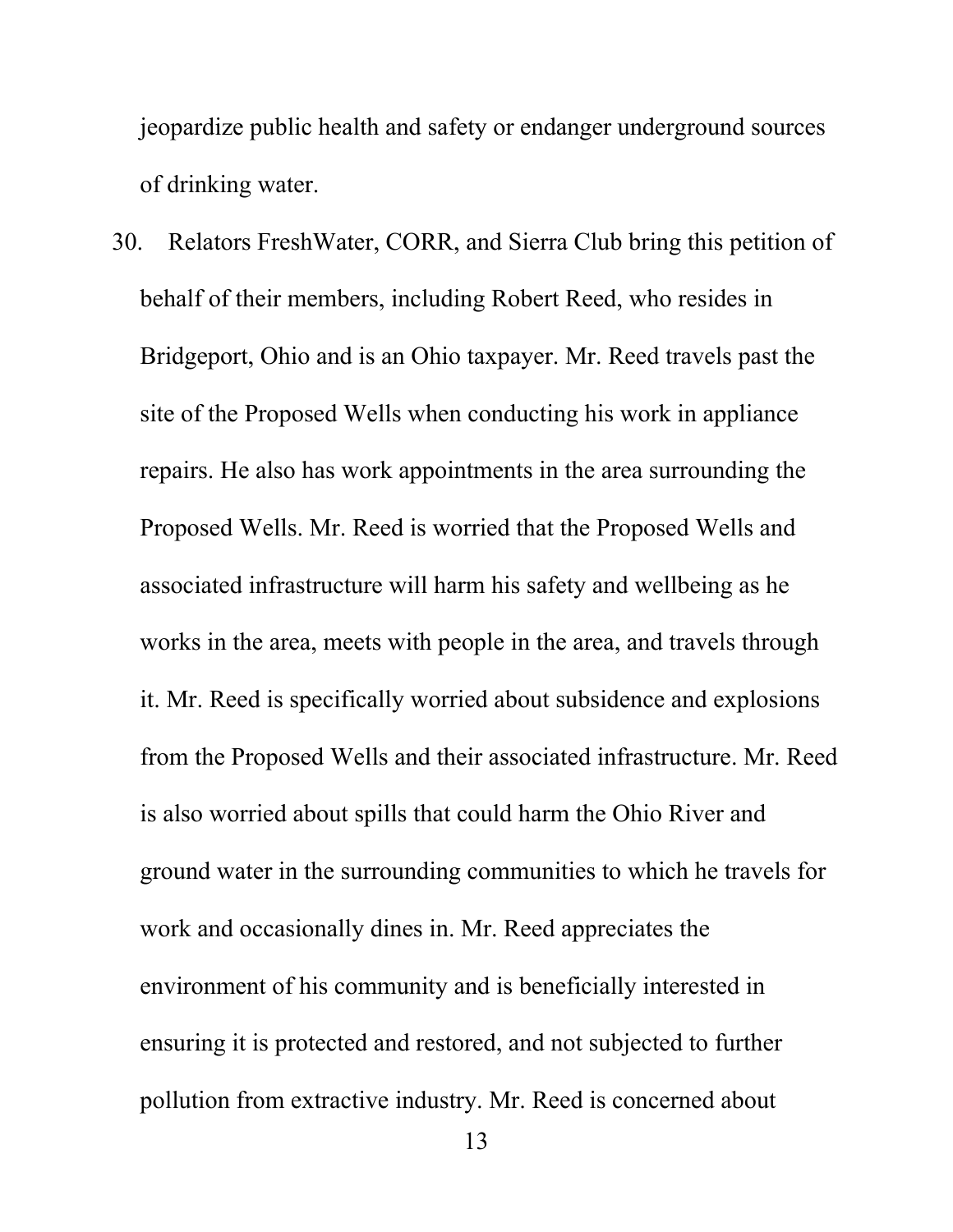ensuring his community is a safe and healthy place for his children to live and believes the Proposed Wells jeopardize a safe and healthy future for his community. As a small business owner, Mr. Reed has an economic interest in the community surrounding the Proposed Wells being maintained as a safe environment where he can conduct his business and customers are able to continue to safely live.

- 31. Mr. Reed has a beneficial interest in ensuring that due diligence has been performed in the permitting of the Proposed Wells and all concerns, objections, and information have been thoroughly considered. Mr. Reed desires for FreshWater, CORR, and Sierra Club to participate in a public hearing on the Proposed Wells to express the objections and concerns he and other members have regarding the applications and the Proposed Wells. DOGRM's abdication of its legal duties under Ohio Admin.Code Chapter 1501:9-7 have deprived FreshWater, CORR, and Sierra Club of the ability to do that on behalf of Mr. Reed.
- 32. DOGRM's failure to carry out the permitting requirements of the Federal Safe Drinking Water Act and Ohio Admin.Code Chapter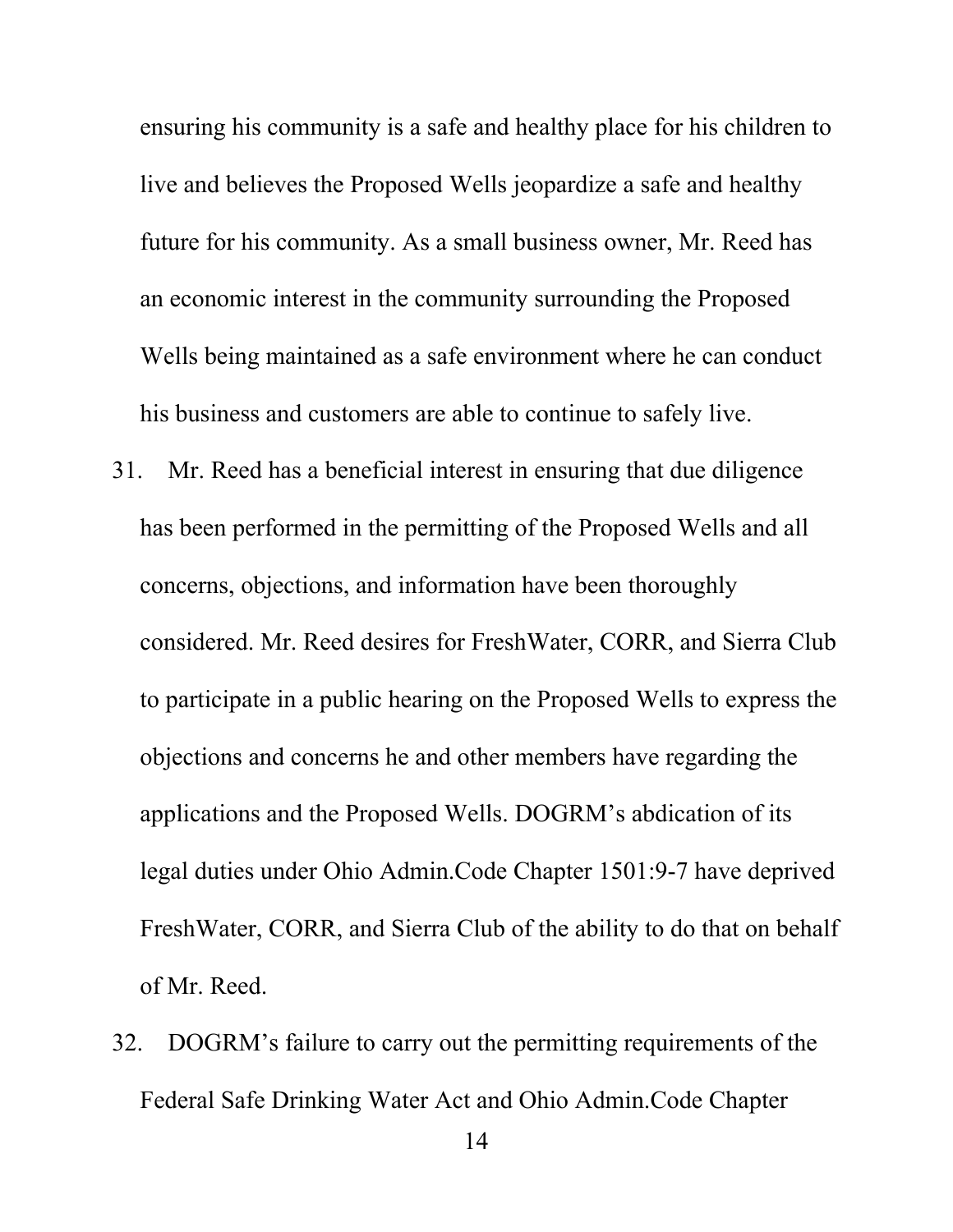1501:9-7 has deprived Robert Reed of the diligence in permitting necessary to ensure the Proposed Wells do not result in explosions, contamination of underground sources of drinking water, and contamination of the Ohio River.

- 33. A Writ of Mandamus revoking the Final Permits and mandating that DOGRM complete the legally required permitting process in the Federal Safe Drinking Water Act and Ohio Admin.Code Chapter 1501:9-7 would redress Mr. Reed's injuries by ensuring permitting is done with a level of diligence sufficient to ensure that the Proposed Wells will not jeopardize public health and safety or endanger underground sources of drinking water.
- 34. Relators CORR and BEN also bring this petition on behalf of their members, including Robert Morris, who is a 60-year resident of Monroe County, Ohio and is an Ohio taxpayer. Mr. Morris regularly travels past the site of the Proposed Wells on trips to and from Wheeling, West Virginia, where he shops for groceries and other supplies, attends church services, and enjoys concerts and other social and cultural events. Mr. Morris is extremely concerned about the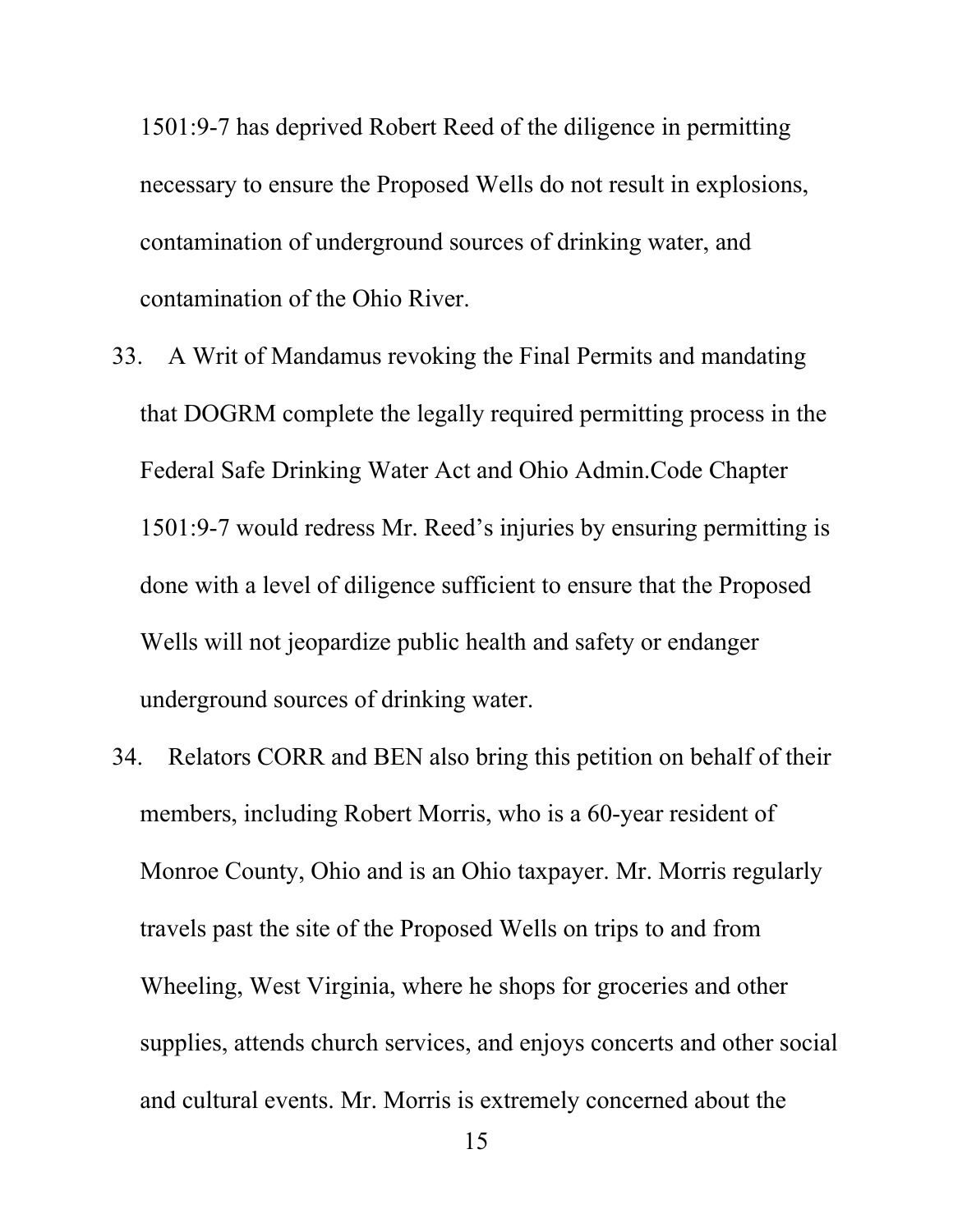potential for explosions and impacts to public safety from the Proposed Wells, and about the risk of contamination to the Ohio River and groundwater resources from the Proposed Wells. He is emotionally distressed by the environmental harm that would be caused by the Proposed Wells and associated activities and by the safety risks created by the Proposed Wells. Mr. Morris also owns property in Hannibal, Ohio, downstream of the Proposed Wells. Mr. Morris is concerned that spills and accidents at the Proposed Wells will harm the Ohio River and his property downstream, including by diminishing his property value. The increased risks associated with the Proposed Wells, including risks of explosion, subsidence, and ground and surface water contamination, endanger Mr. Morris's health and safety. Mr. Morris frequently enjoys kayaking in the Ohio River downstream from the Proposed Wells. He is concerned that spills and releases from the Proposed Wells will adversely impact the Ohio River, including the fish, plants, trees, and animals that he enjoys observing while kayaking. Robert Morris is an avid painter and takes inspiration from the Ohio River and its surroundings near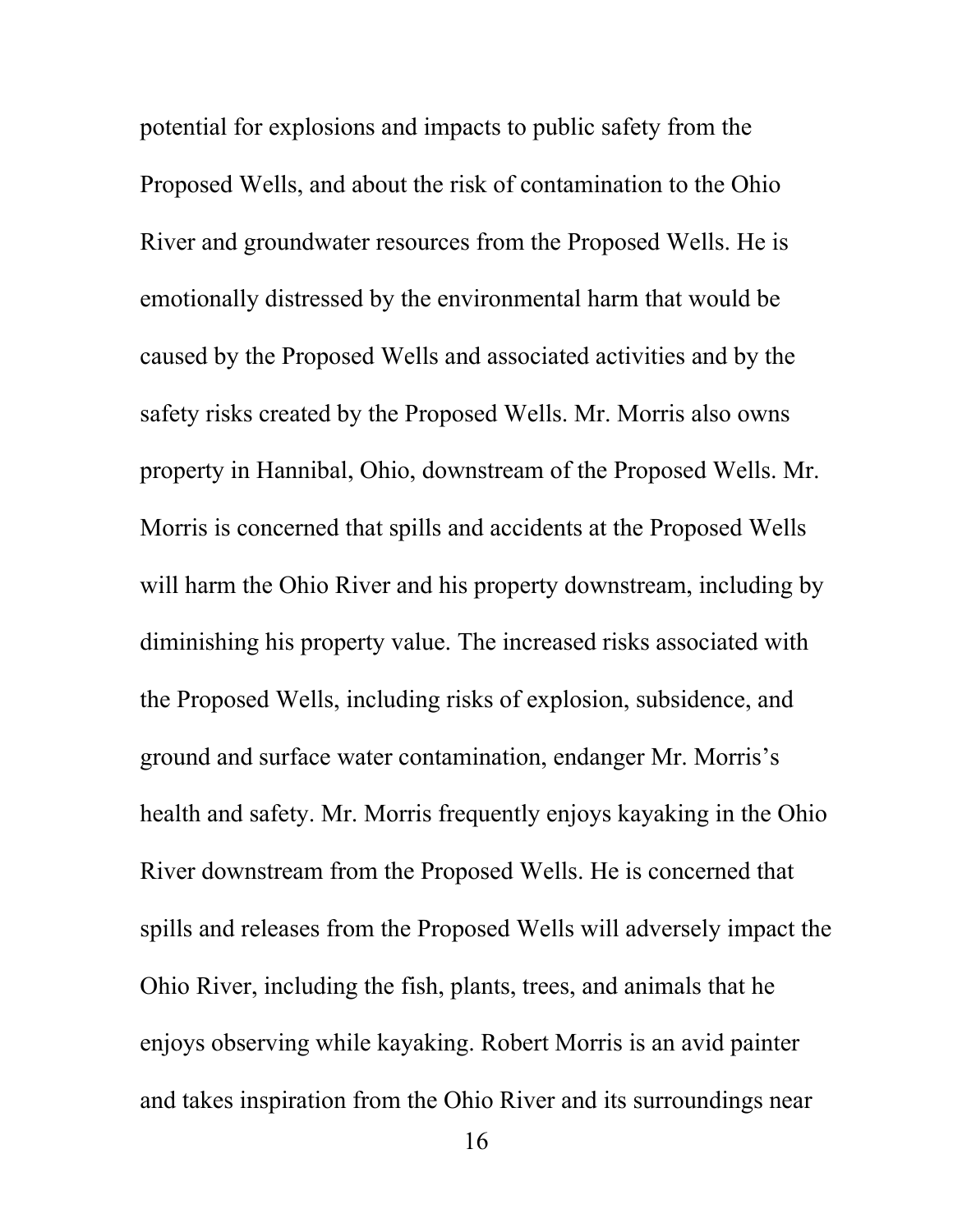the Proposed Wells. Mr. Morris's paintings are a source of income, and social and cultural connection for him. The Proposed Wells will diminish the area's aesthetic qualities, which are currently a source of inspiration for Robert Morris's paintings, and that would hinder his ability to paint. Mr. Morris has also enjoyed hiking in Sunfish State Park nearby the Proposed Wells and would like to continue hiking in Sunfish State Park. The construction and operation of the Proposed Wells will eliminate the scenic beauty of the area, which is currently visible on Mr. Morris's hikes. Mr. Morris's recreational, economic, social, cultural, and aesthetic interests will be harmed by the construction and operation of the Proposed Wells.

35. DOGRM's failure to carry out the permitting requirements of the Federal Safe Drinking Water Act and Ohio Admin.Code Chapter 1501:9-7 has deprived Robert Morris of the diligence in permitting necessary to ensure the Proposed Wells do not result in explosions, contamination of underground sources of drinking water, and contamination of the Ohio River.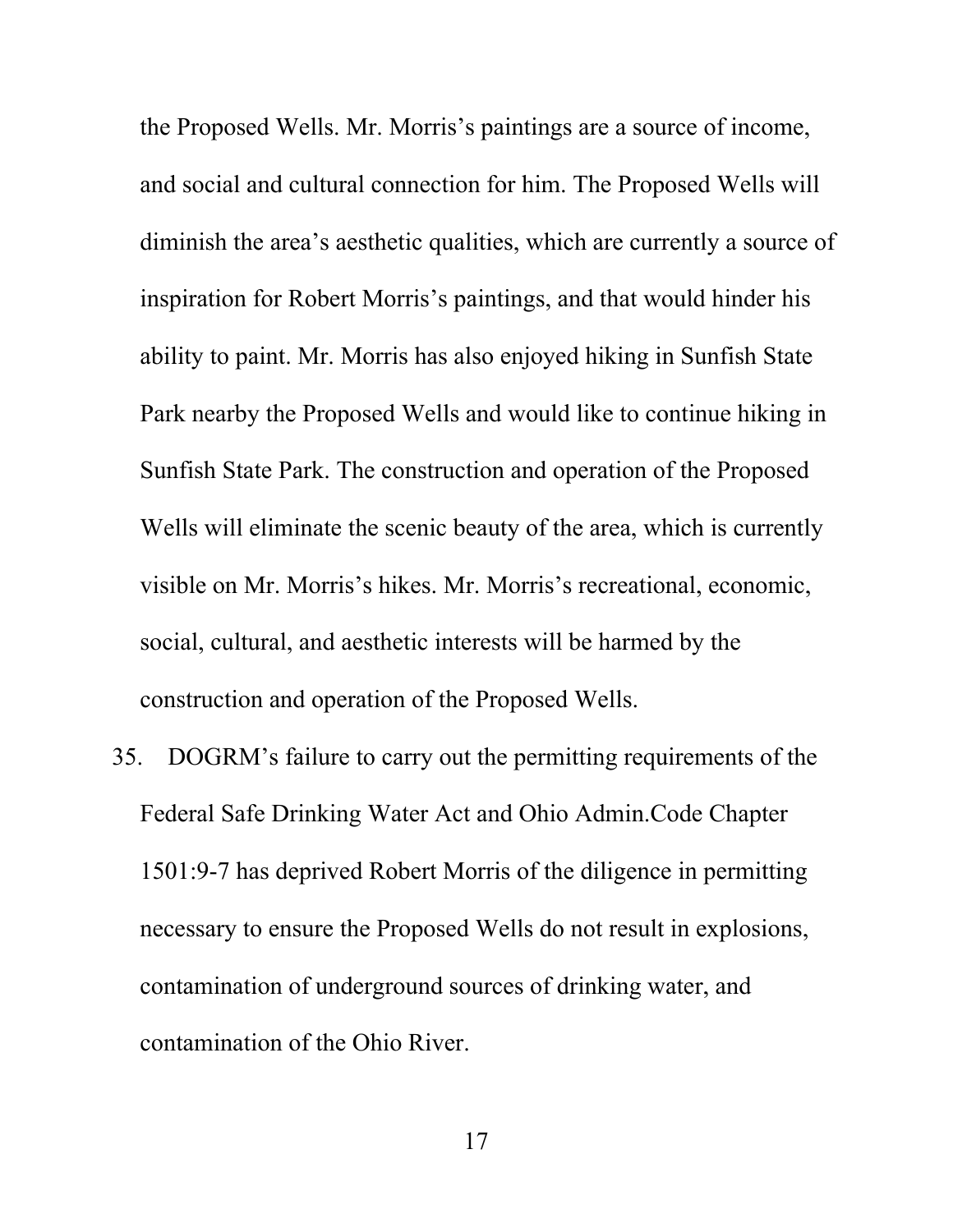- 36. A Writ of Mandamus revoking the Final Permits and mandating that DOGRM complete the legally required permitting process in the Federal Safe Drinking Water Act and Ohio Admin.Code Chapter 1501:9-7 would redress Mr. Morris's injuries by ensuring permitting is done with a level of diligence sufficient to ensure that the Proposed Wells will not jeopardize public health and safety or endanger underground sources of drinking water.
- 37. Mr. Morris has a beneficial interest in ensuring that due diligence has been performed in the permitting of the Proposed Wells and all concerns, objections, and information have been thoroughly considered. Mr. Morris desires for CORR to participate in a public hearing on the Proposed Wells to express the objections and concerns he and other members have regarding the applications and the Proposed Wells. DOGRM's abdication of its legal duties under Ohio Admin.Code Chapter 1501:9-7 have deprived CORR of the ability to do that on behalf of Mr. Morris.
- 38. Relator CORR also brings this petition on behalf of its members, including Ronald Blattler, who is a resident of Salem Township,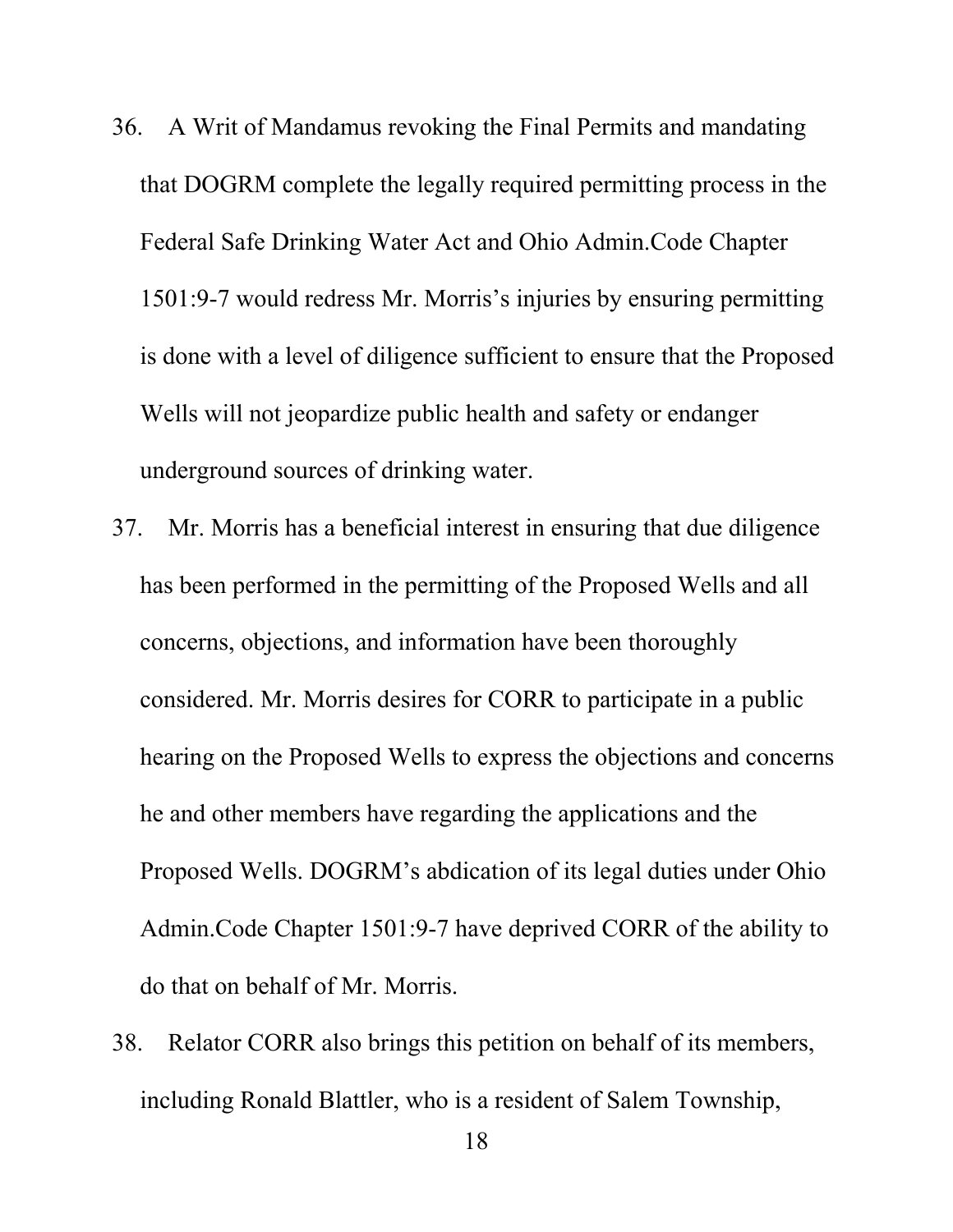Monroe County, Ohio and an Ohio taxpayer. Mr. Blattler drives by the site of the Proposed Wells two to four times a week, traveling to get groceries and other provisions, to visit friends and family, and for social and cultural events. Mr. Blattler is endangered by the increased risks associated with the Proposed Wells and associated storage caverns, including risks of explosions, subsidence, and release of hazardous materials.

- 39. DOGRM's failure to carry out the permitting requirements of the Federal Safe Drinking Water Act and Ohio Admin.Code Chapter 1501:9-7 has deprived Ronald Blattler of the diligence in permitting necessary to ensure the Proposed Wells do not result in explosions, contamination of underground sources of drinking water, and contamination of the Ohio River.
- 40. A Writ of Mandamus revoking the Final Permits and mandating that DOGRM complete the legally required permitting process in the Federal Safe Drinking Water Act and Ohio Admin.Code Chapter 1501:9-7 would redress Mr. Blattler's injuries by ensuring permitting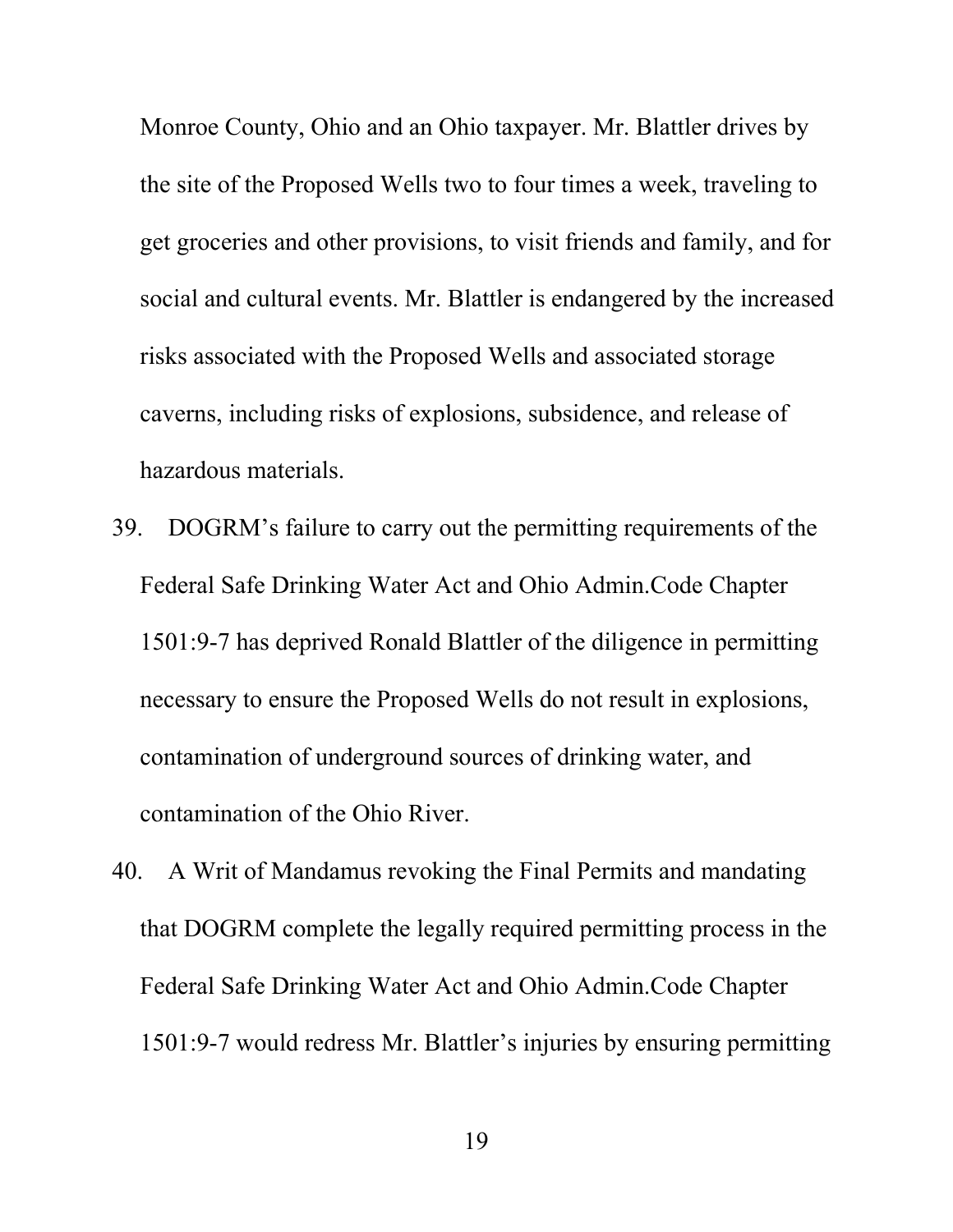is done with a level of diligence sufficient to ensure that the Proposed Wells will not jeopardize public health and safety.

- 41. Mr. Blattler has a beneficial interest in ensuring that due diligence has been performed in the permitting of the Proposed Wells and all concerns, objections, and information have been thoroughly considered. Mr. Blattler desires for CORR to participate in a public hearing on the Proposed Wells to express the objections and concerns he and other members have regarding the applications and the Proposed Wells. DOGRM's abdication of its legal duties under Ohio Admin.Code Chapter 1501:9-7 have deprived CORR of the ability to do that on behalf of Mr. Blattler.
- 42. Relators all have members who are citizens of the State of Ohio and who are seeking to procure the enforcement of the public right to the protections afforded in the solution mining permitting process for the Proposed Wells. The public, including Relators' members, is entitled to this public right under Ohio Admin.Code Chapter 1501:9- 7. As Ohio citizens, these members are interested in the execution of the laws of this state. DOGRM has created a rare and extraordinary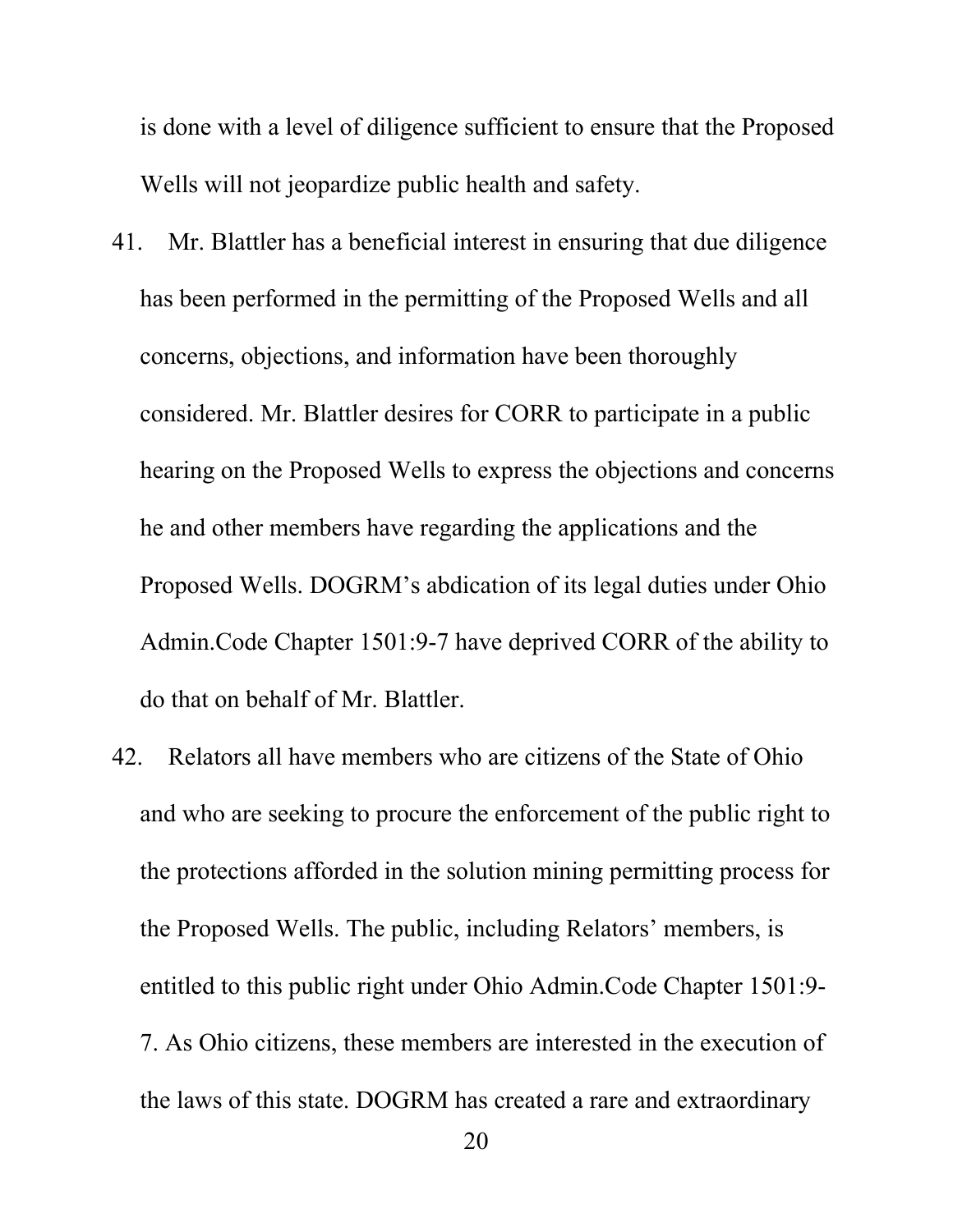case where an agency has failed to follow the clear requirements set forth in its own regulations when permitting activities that carry immense risk to public health, safety, and welfare, and the environment. Accordingly, Relators, through their respective members who are Ohio citizens, have standing to bring this action pursuant to the public-right doctrine.

- 43. Respondent Mary Mertz is sued in her official capacity as the Director of the Ohio Department of Natural Resources ("ODNR"). Respondent Mertz is required to ensure that all laws governing activities of the ODNR are faithfully executed.
- 44. Respondent Eric Vendel is sued in his official capacity as the Director of the Division of Oil and Gas Resource Management ("DOGRM") of ODNR. Chief Vendel oversees DOGRM staff involved in the permitting of solution mining wells and is required to ensure that all laws governing DOGRM permitting of solution mining wells are faithfully executed.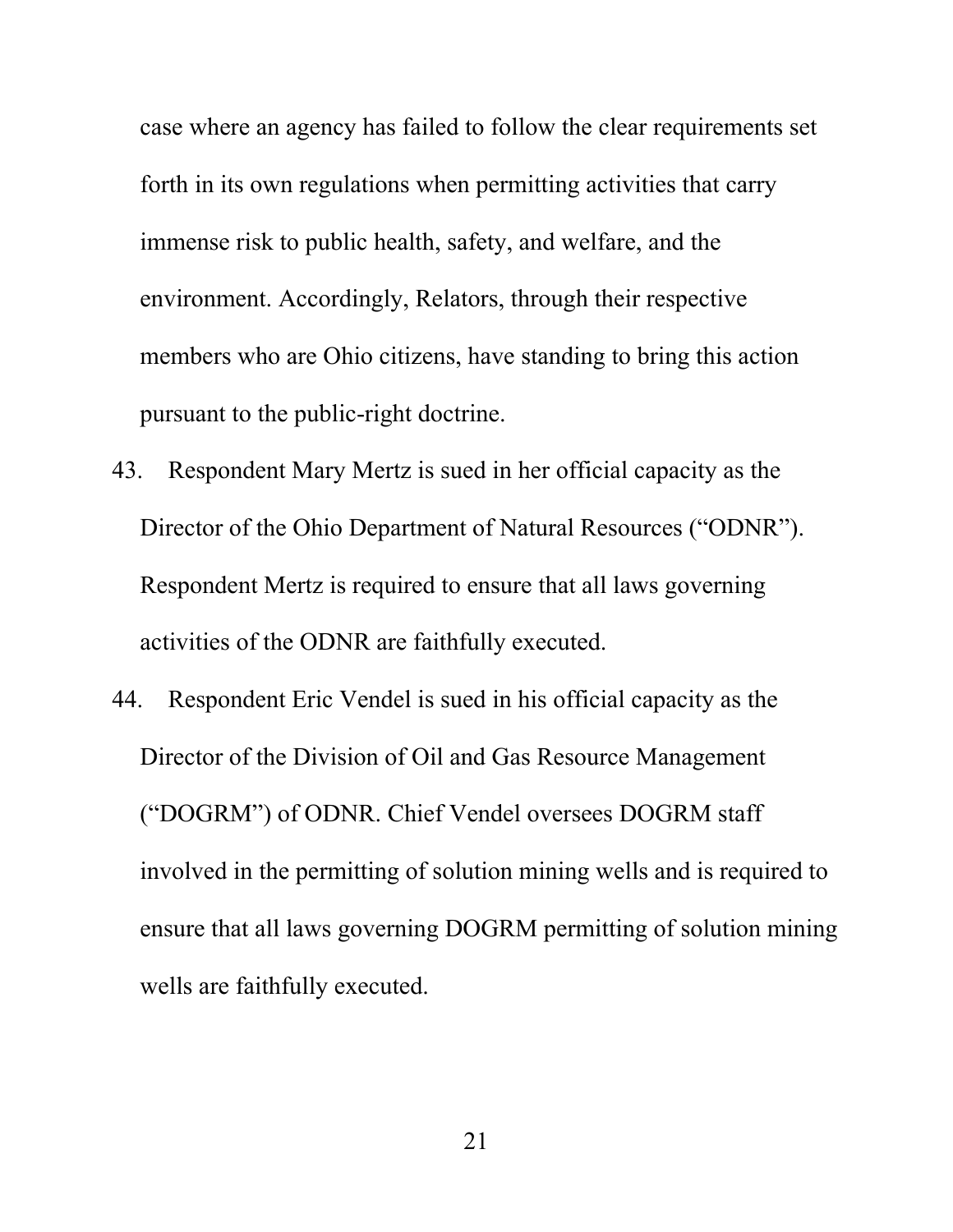#### **STATUTORY AND REGULATORY FRAMEWORK**

# *The Safe Drinking Water Act—Underground Injection Control*

#### *Programs*

- 45. Congress enacted the Safe Drinking Water Act ("SDWA"), 42 U.S.C. 300f *et seq*., to ensure the quality of the nation's drinking water and to protect it from contamination. As part of achieving these goals the SDWA includes, among other things, an underground injection control ("UIC") program that governs the permitting, operation, and closure of injection wells that place fluids underground for storage, disposal, or enhanced oil and gas recovery.
- 46. While the EPA is ultimately responsible for administering the SDWA, Congress anticipated that the states could serve as the primary entities responsible for operating an underground injection control program. *See* 42 U.S.C. 300h–1(b)(2).
- 47. The SDWA sets minimum standards that a state must adopt in order to operate an underground injection control program. 42 U.S.C. 300h.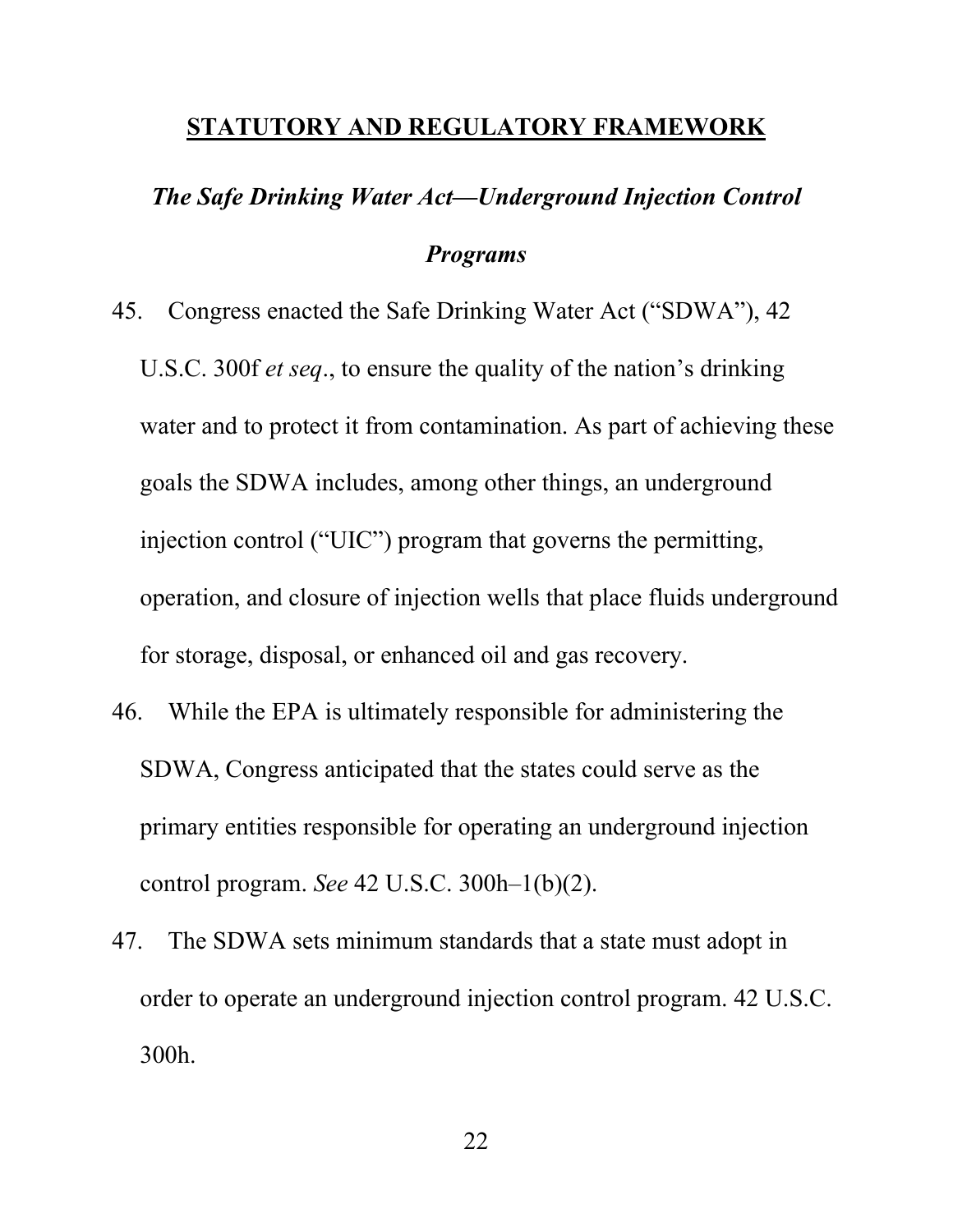- 48. States must operate programs in accordance with these minimum requirements, except States are not precluded from omitting or modifying any provisions in order to impose *more stringent* requirements. 40 C.F.R. 145.11(a).
- 49. The SDWA establishes five classes of wells: Class I wells inject hazardous wastes, non-hazardous industrial wastes, or municipal wastewater; Class II wells inject brines and other fluids associated with oil and gas production and hydrocarbons for storage; Class III wells inject fluids associated with the solution mining of minerals; Class IV wells inject hazardous or radioactive wastes; Class V wells include all injection wells not covered in Classes I-IV; and Class VI wells inject carbon dioxide for long term storage. 40 C.F.R. 144.6.
- 50. Solution mining wells are Class III wells.

#### *Minimum Federal Standards for Permitting UIC Wells*

51. As part of the minimum standards set by EPA, the SDWA prohibits the construction of any well that is required to have a permit under the SDWA prior to the permit being issued. 40 C.F.R. 144.11; 40 C.F.R. 144.31(a).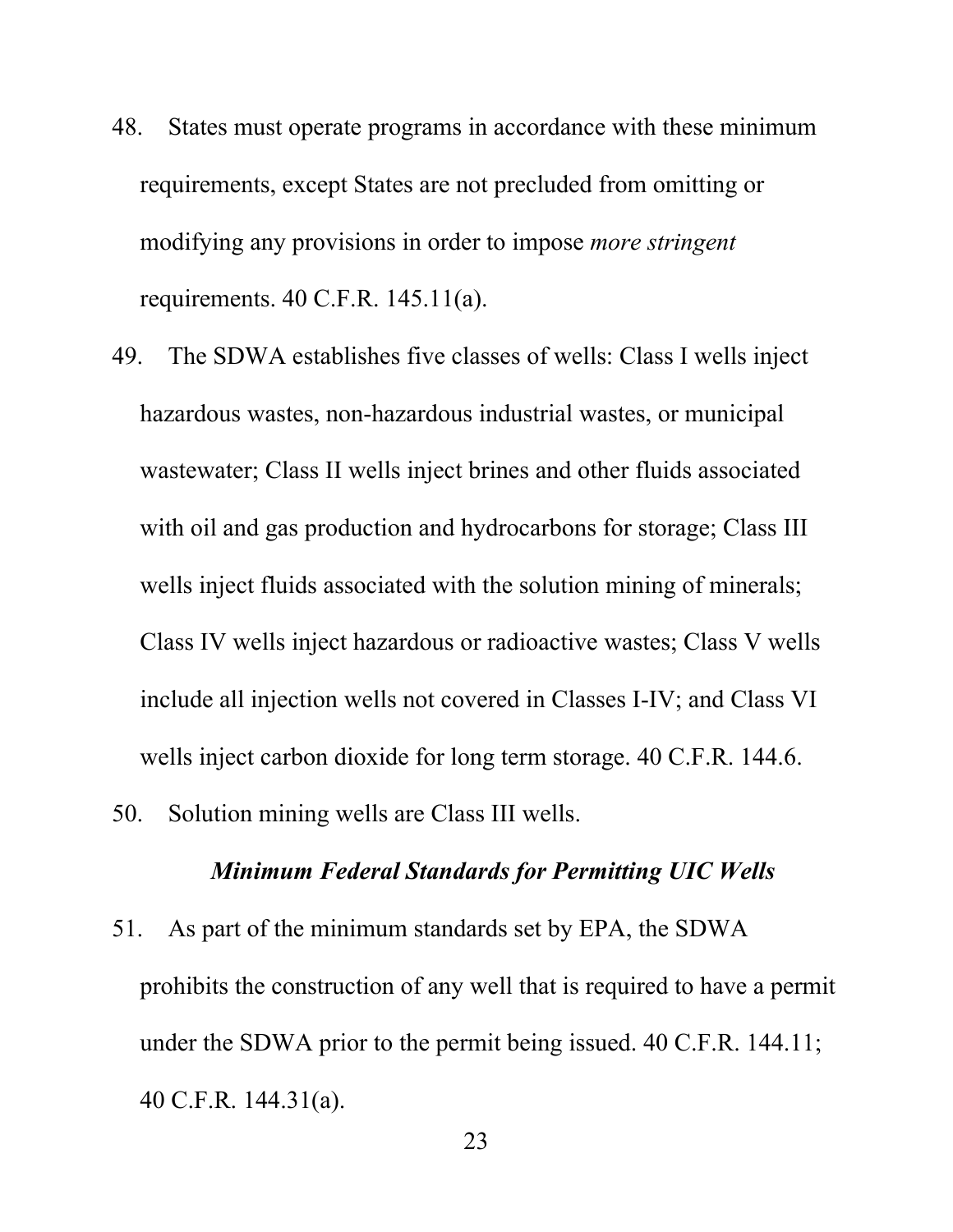52. Under the SDWA, "no owner or operator shall construct, operate, maintain, convert, plug, abandon, or conduct any other injection activity in a manner that allows

the movement of fluid containing *any* contaminant into underground sources of drinking water, if the presence of that contaminant *may* cause a violation of any primary drinking water regulation under 40 C.F.R. part 142 *or may otherwise adversely affect the health of persons.* The applicant for a permit shall have the burden of showing that the requirements of this paragraph are met."  $40$  C.F.R. 144.12(a) (emphasis added).

- 53. The SDWA prohibits the Director from issuing a permit before receiving a complete application. 40 C.F.R. 144.31(d).
- 54. The SDWA includes specific requirements for what the Director must review prior to issuing a permit for a Class III well. 40 C.F.R. 146.34(a).
- 55. Where a state operates its own approved Class III program, "Director" means "State Director." *See* 40 C.F.R. 146.3.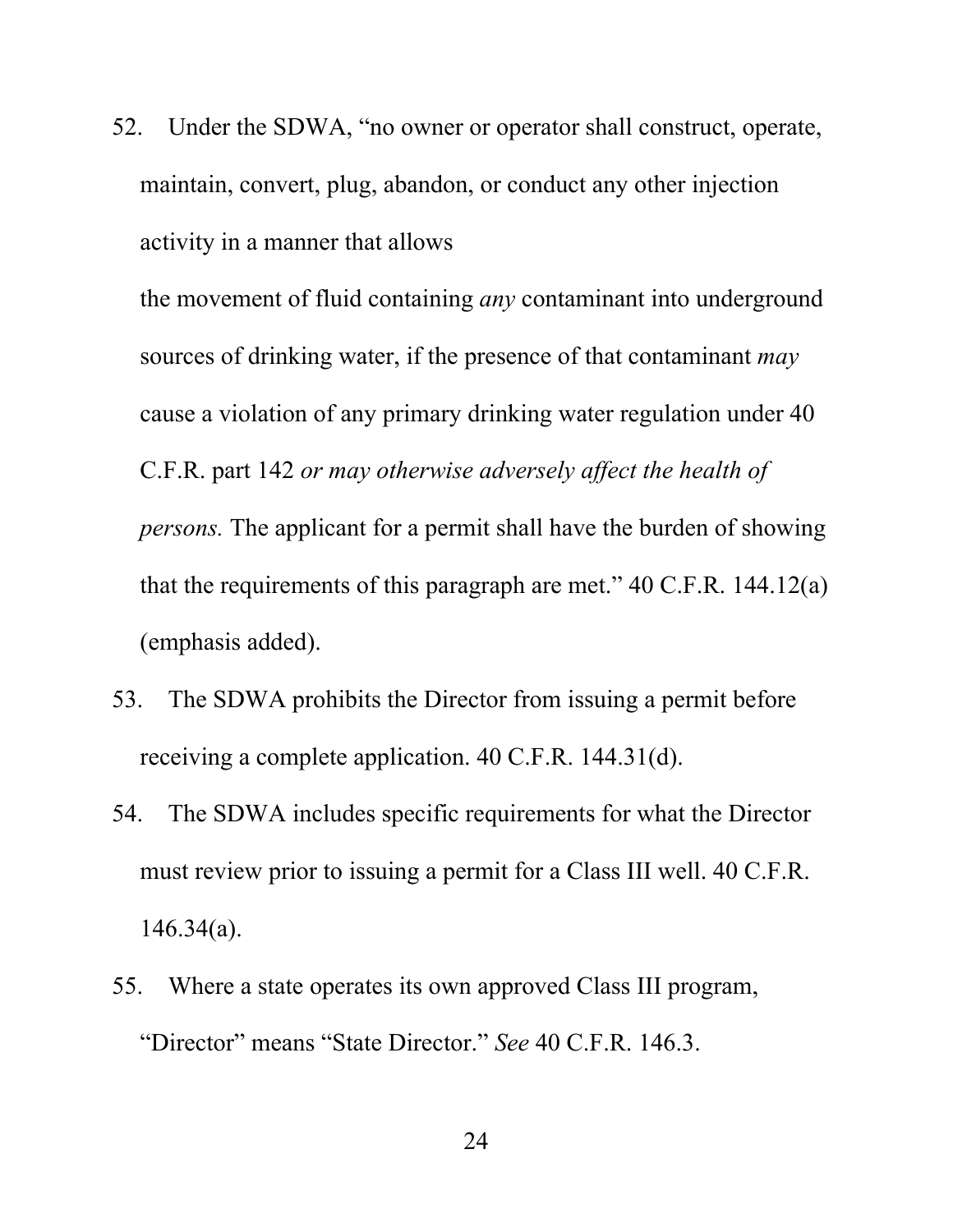- 56. The Director of the Ohio Department of Natural Resources is the "State Director" overseeing the operations of Ohio's permitting program for Class III wells.
- 57. Prior to issuing a permit for a Class III well, the Director must consider, among other things, the information required under 40 C.F.R. 146.31; maps and cross sections indicating the vertical limits of all underground sources of drinking water within the area of review; maps and cross sections detailing the geologic structure of the local area; generalized maps and cross sections illustrating the regional geologic setting; proposed operating data; plans for meeting monitoring requirements; and contingency plans. 40 C.F.R. 146.34(a).
- 58. Whenever the Director finds "on the basis of requests, a significant degree of public interest in a draft permit," the SDWA requires that the Director hold a public hearing. 40 C.F.R. 124.12(a)(1).
- 59. The SDWA requires that specific conditions be included in all underground injection control ("UIC") permits, including those for Class III wells. *See* 40 C.F.R. 144.51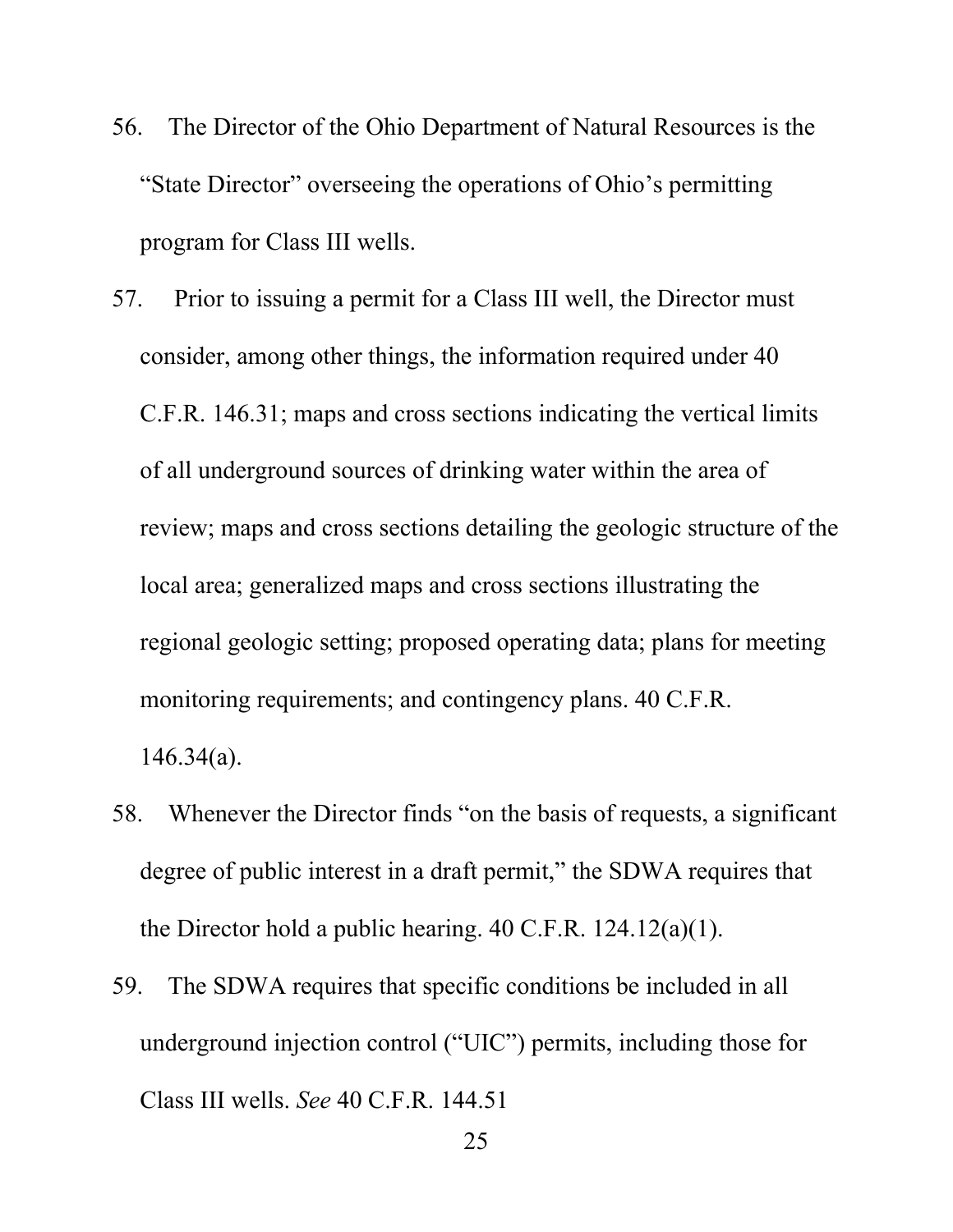- 60. The conditions must be expressly included in the permit or can be included by reference, but the reference must be explicit and contained in the permit. *Id.*
- 61. These conditions include protections pertaining to reporting, record keeping, monitoring, access to information, proper operation and maintenance, certification, plugging, noncompliance notification, and mechanical integrity, among other things. *Id.*
- 62. The presence of these conditions in the permit makes them federally enforceable under the Safe Drinking Water Act as permit terms. *Id.*

#### *Ohio's Underground Injection Control Program for Class III Wells*

- 63. Ohio has primary enforcement authority over its underground injection control ("UIC") program for Class III wells under Section 1422 of the Safe Drinking Water Act.
- 64. R.C. 1509.221(A) states that "no person, without first having obtained a permit from the division of oil and gas resource management, shall drill a well or inject a substance into a well . . . for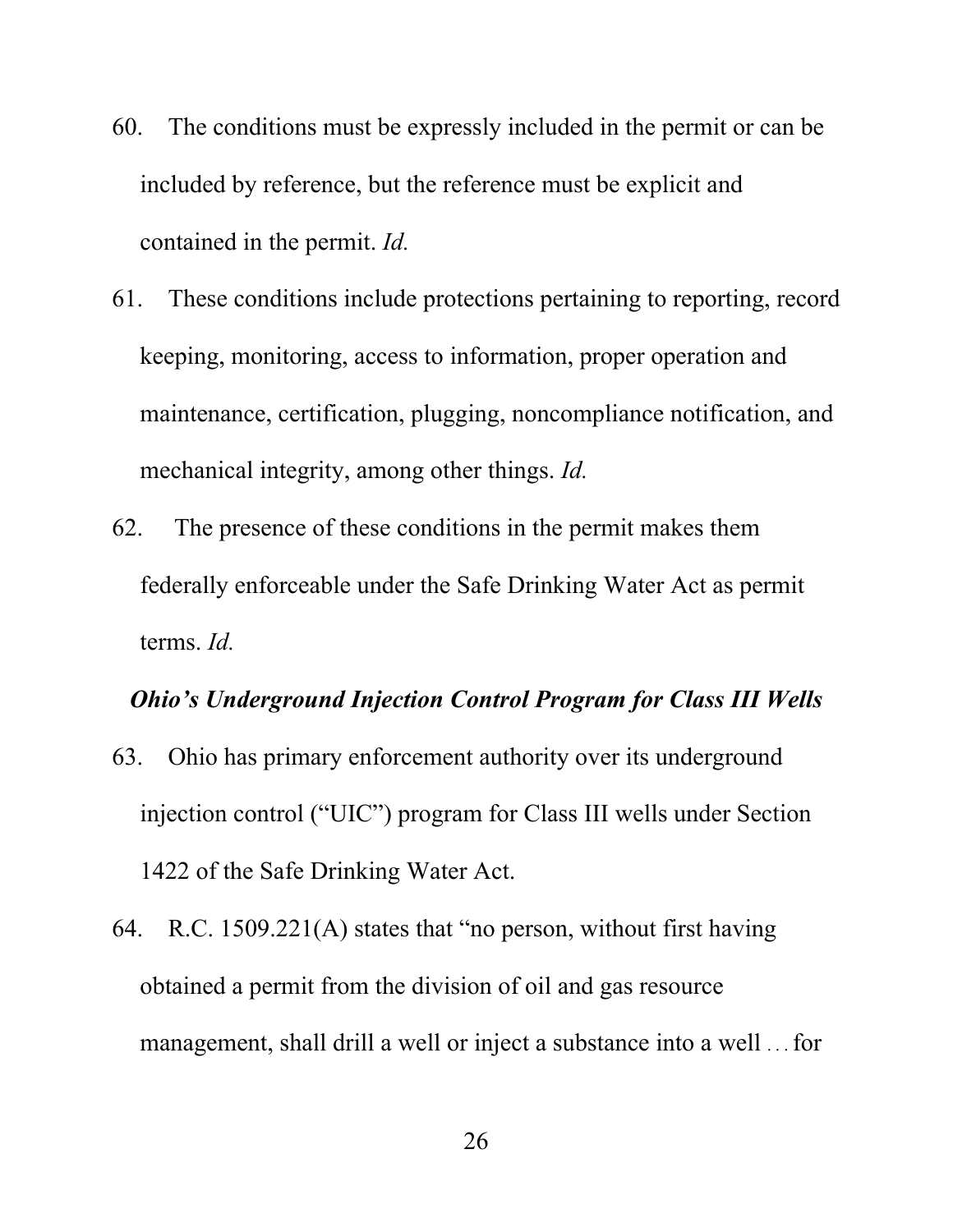the solution mining of minerals. . . . . The permit shall be in addition to any permit required by section 1509.05 of the Revised Code."

- 65. "To implement the goals of the Safe Drinking Water Act," DOGRM cannot issue a permit for a solution mining project, "unless the chief concludes that the applicant has demonstrated that the drilling, injection of a substance, and extraction of minerals or energy will not result in the presence of any contaminant in underground water that supplies or can reasonably be expected to supply any public water system, such that the presence of the contaminant may result in the system's not complying with any national primary drinking water regulation or may otherwise adversely affect the health of persons." R.C. 1509.221(A).
- 66. R.C. 1509.05 prohibits the drilling of any new well without having a permit to do so issued by the chief of DOGRM.
- 67. R.C. 1509.06 governs applications for permits to drill new wells generally.
- 68. The term "well," as used throughout R.C. Chapter 1509 and Ohio Admin.Code 1501:9 is defined to mean "any borehole, whether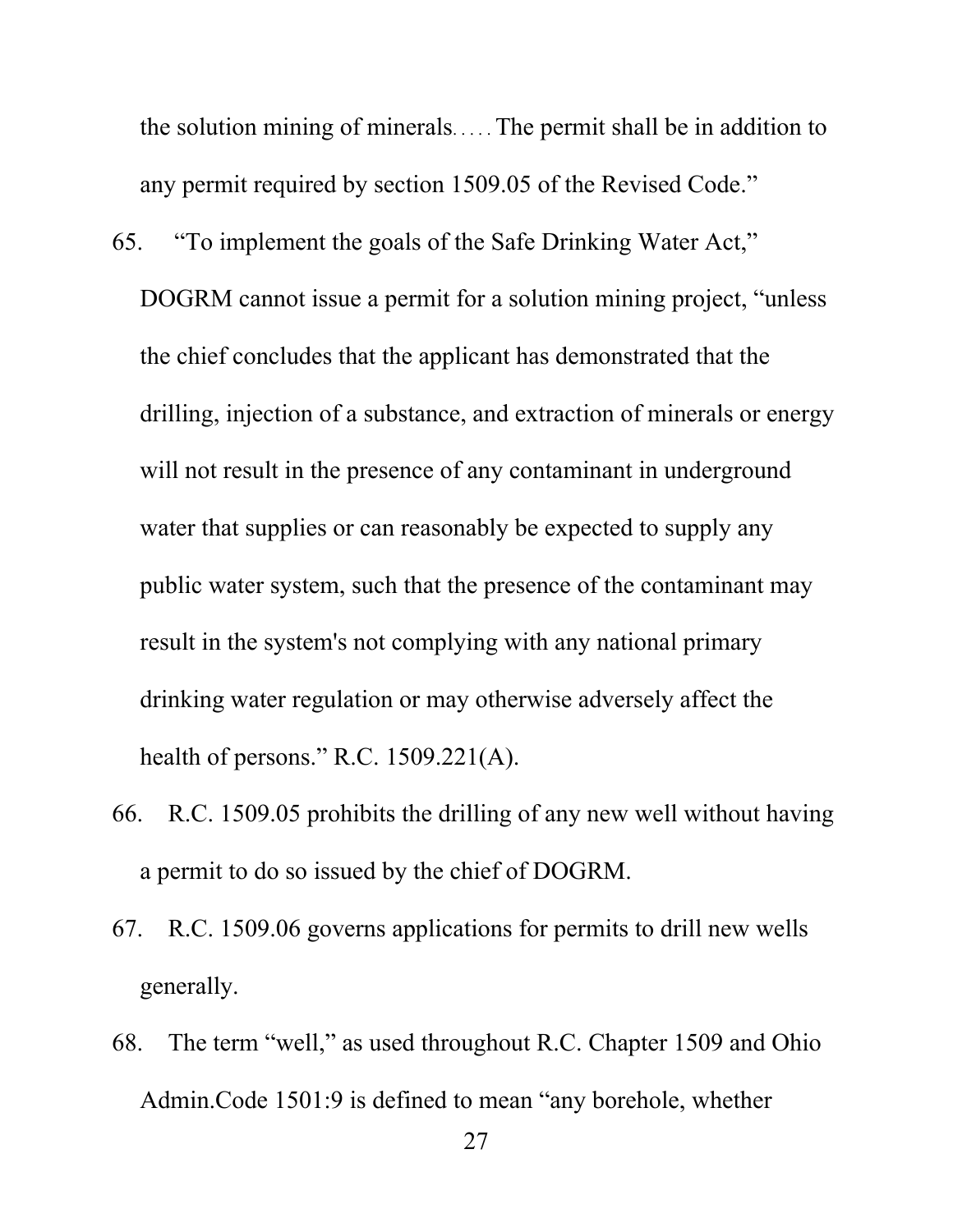drilled or bored, within the state for production, extraction, or injection of any gas or liquid mineral, excluding potable water to be used as such, but including natural or artificial brines and oil field waters." R.C. 1509.01.

- 69. In addition to R.C. 1509.221 and R.C. 1509.06, Ohio Admin.Code Chapter 1501:9-7 governs solution mining projects.
- 70. Ohio Admin.Code 1501:9-7-07 applies to the permitting of wells to be used for the solution mining of minerals.
- 71. Ohio Admin.Code 1501:9-7-07(A) provides that "[u]nless an appropriate application has been received by the chief and a permit issued by the division, no person shall drill, reopen, deepen, plug, rework, or use a well for the solution mining of minerals…"
- 72. "New applicants, permittees with expiring permits, and any person required to have a permit shall complete, sign, and submit an application to the chief as described in this rule [Ohio Admin.Code 1501:9-7-07]". Ohio Admin.Code 1501:9-7-07(D).
- 73. Permit applications must include, among other things, a description of the nature of the business associated with the project;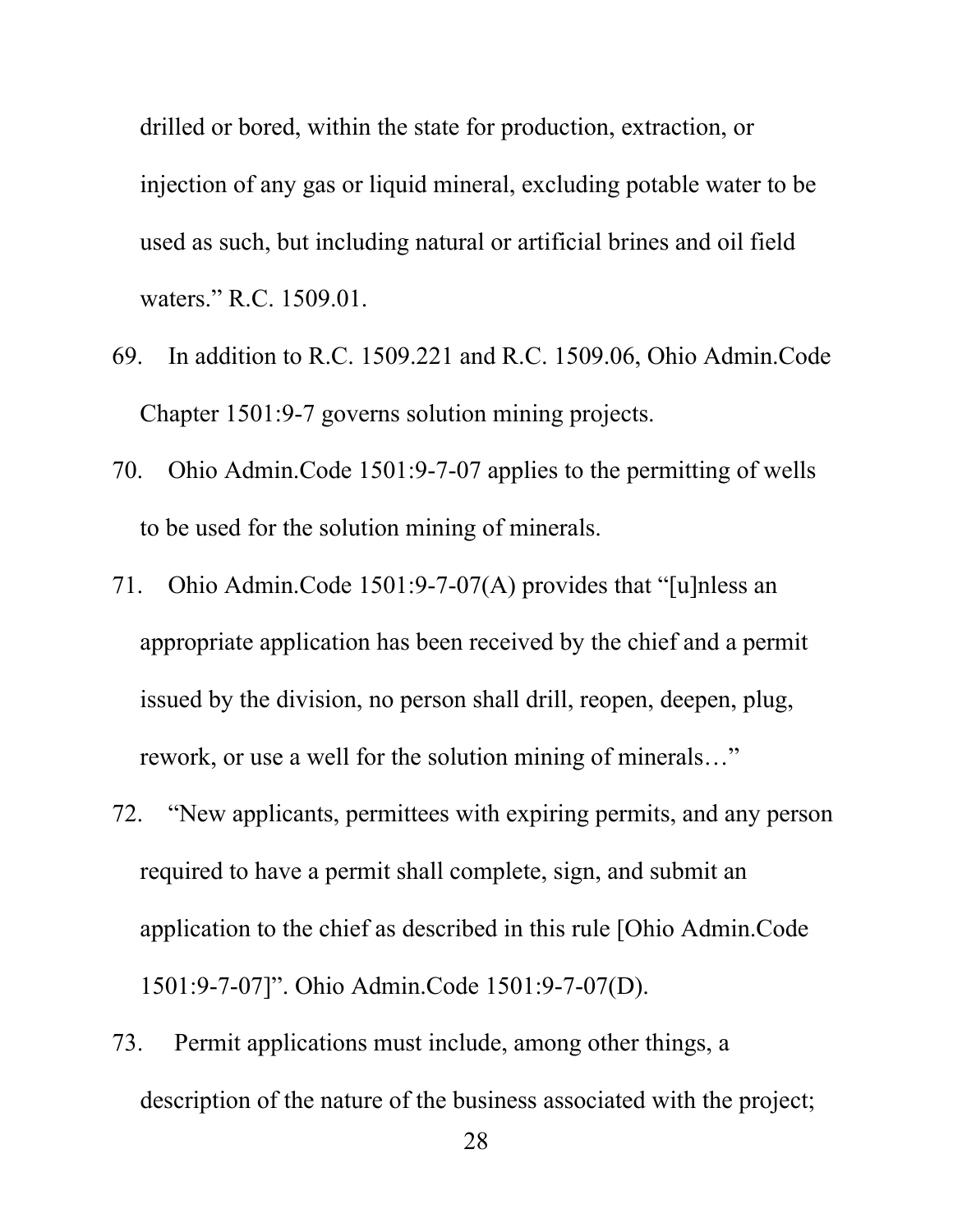the activity or activities conducted by the applicant that require obtaining a permit under Ohio Admin.Code Chapter 1501:9-7-07; qualitative analysis and ranges in concentrations of all constituents of injected fluids; plans for meeting monitoring requirements; and contingency plans to cope with all well failures or shut-ins so as to prevent the migration of the contaminating fluids into underground sources of drinking water. Ohio Admin.Code 1501:9-7-07(G)(4).

- 74. Once an application has been publicly-noticed, "[a]ny person desiring to comment or to make an objection with reference to an application for a permit for a solution mining project" must file written comments or objections with DOGRM within thirty calendar days after the publication of the legal notice in a newspaper of general circulation in the area of review. Ohio Admin.Code 1501:9-7-  $07(H)(4)(a)$ .
- 75. If ODNR receives objections during the thirty-day comment period, "the chief shall rule upon the validity of the objection." Ohio Admin.Code.  $1501:9-7-07(H)(4)(c)$ . "If in the opinion of the chief, such objection is not relevant to the issues of public health or safety,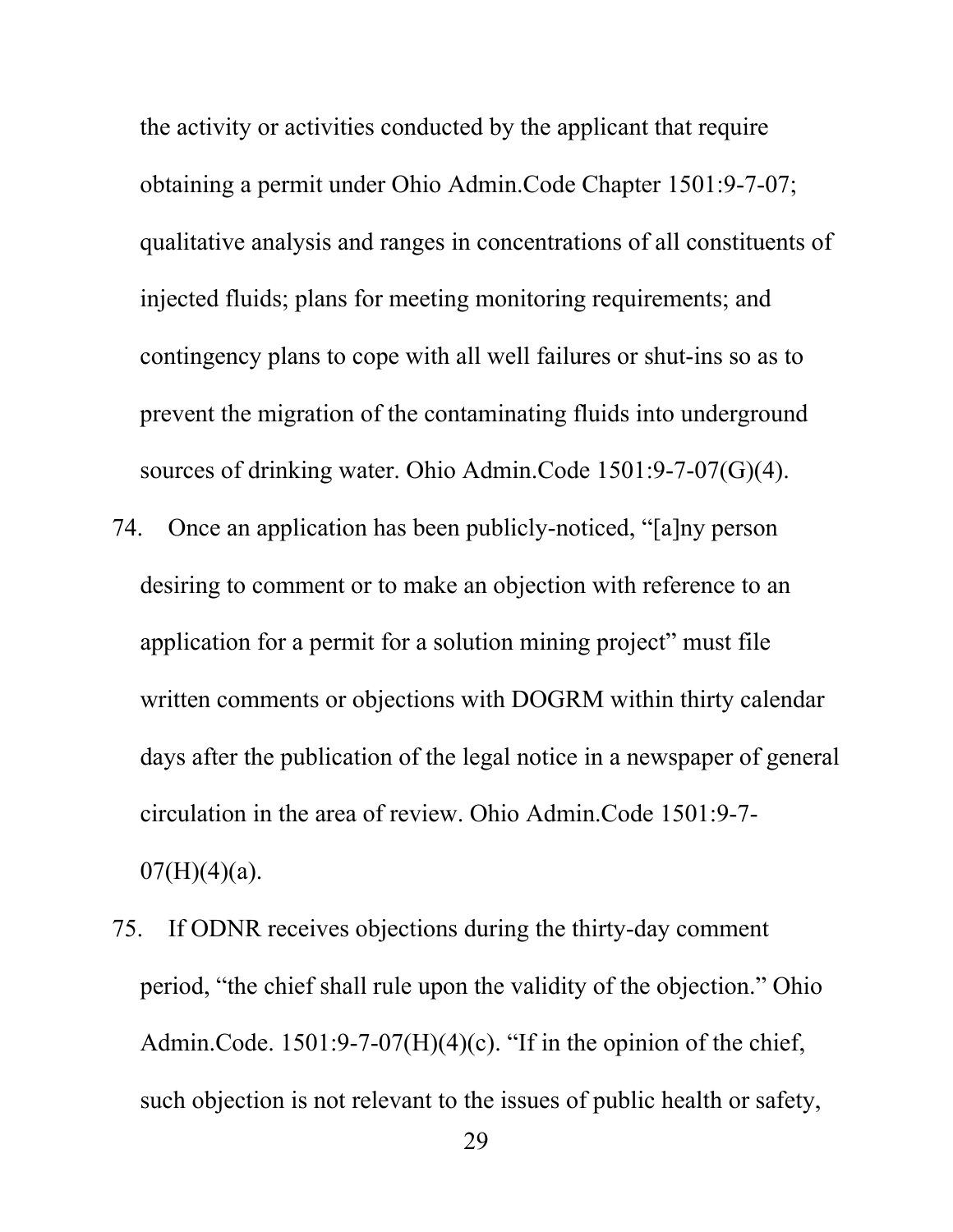or is without substance, a permit shall be issued." *Id.* If the chief considers any objection to be of substance or relevant to issues of public health or safety, a hearing may be called within 30 days of receipt of the objection. *Id.*

- 76. If, after a hearing or upon consideration of the evidence and application, the chief finds that the following conditions have been met, ODNR must approve the application and issue a permit; "*otherwise the chief shall reject the application*":
	- a. The application complies with the requirements of Ohio Admin.Code 1501:9-7-07;
	- b. The proposed solution mining project will not be in violation of law;
	- c. The proposed solution mining project will not jeopardize public health or safety. Ohio Admin.Code. 1501:9-7-  $07(H)(4)(d)$  (emphasis added).
- 77. Ohio statute allows "[a]ny person adversely affected by an order by the chief of the division of oil and gas resources management may appeal to the oil and gas commission for an order vacating or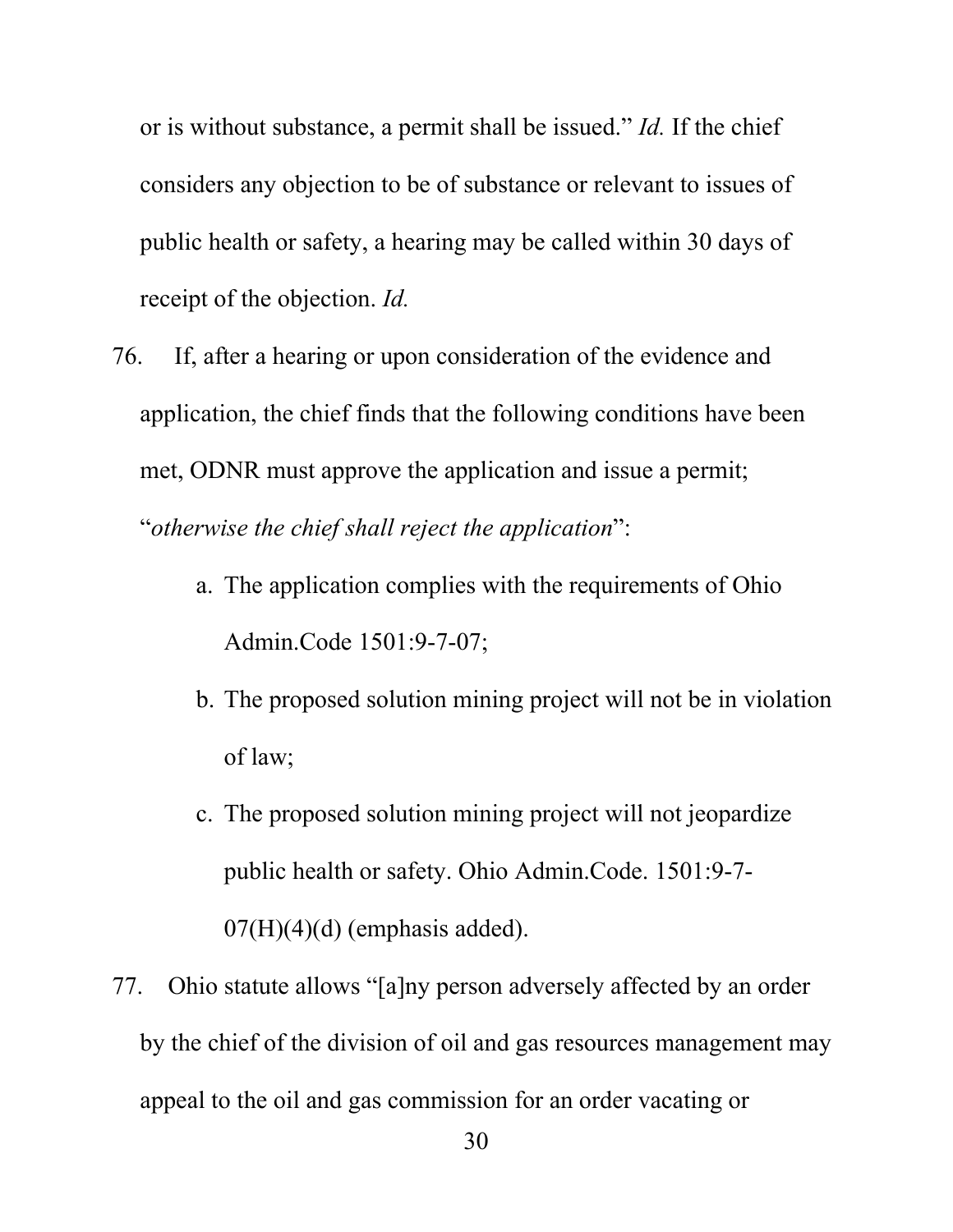modifying the order." R.C. 1509.36. However, the issuance of a permit under section 1509.06 "*shall not be considered an order of the chief*" (emphasis added). R.C. 1509.06(F). Therefore, the issuance of a permit under section 1509.06 cannot be appealed to the Oil and Gas Commission.

- 78. Under R.C. Chapter 119, generally, any party adversely affected by any order of an agency issued pursuant to an adjudication may appeal to the court of common pleas of Franklin County. R.C. 119.12(B).
- 79. Generally, "[e]very order issuing, denying, or modifying a permit under [Chapter 1509] and described as such shall be considered an adjudication order for purposes of Chapter 119." R.C. 1509.03(B)(1). However, R.C. 1509.03(B)(1) "*does not apply* to a permit issued under section 1509.06 of the Revised Code." *Id.* (emphasis added). Therefore, a permit issued under R.C. 1509.06 is not considered an adjudication order for purposes of Chapter 119. R.C. 1509.03(B)(1).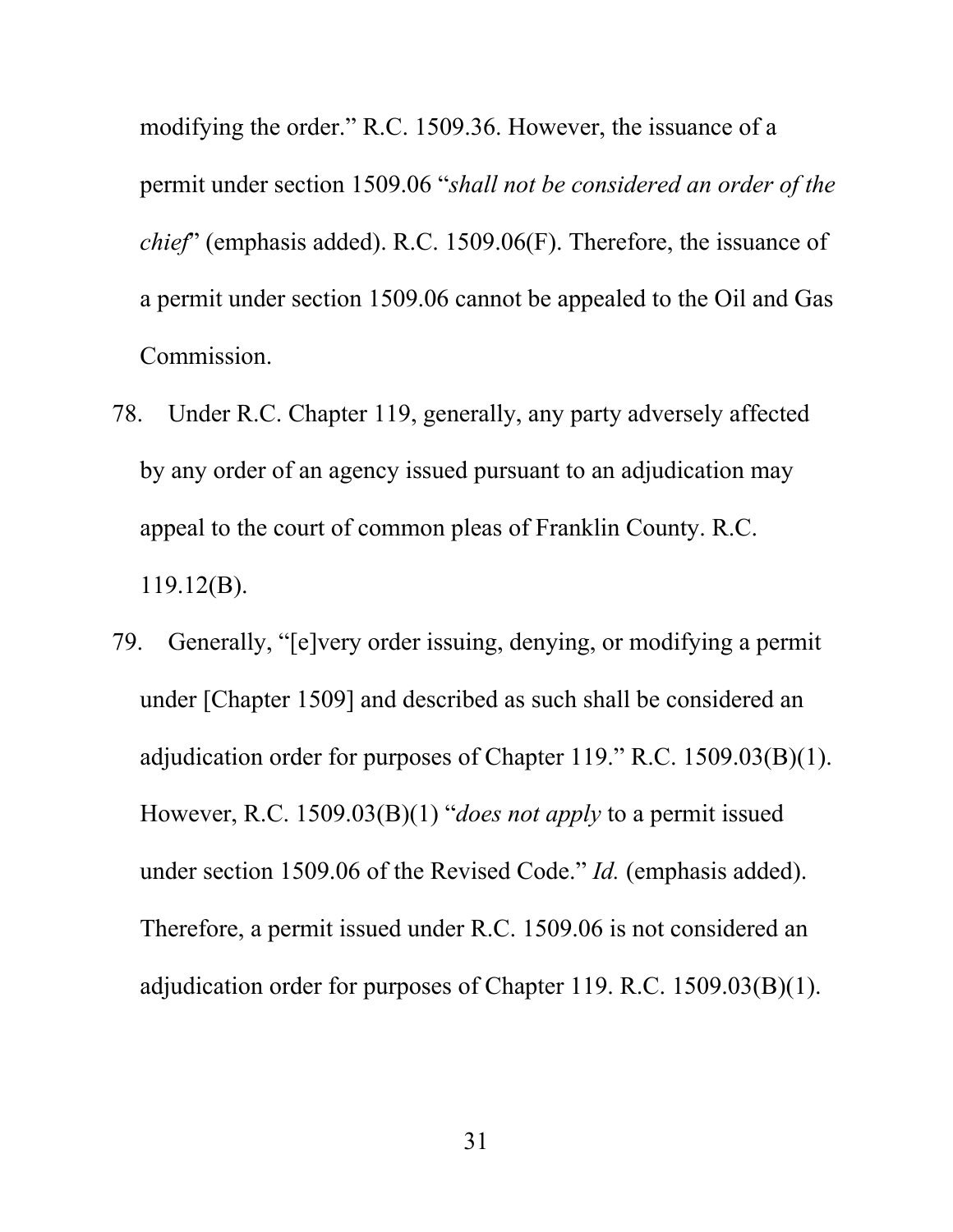# *Pipeline and Hazardous Material Safety Administration Regulation of the Transportation of Natural Gas Liquids*

80. The Federal Pipeline and Hazardous Materials Safety

Administration ("PHMSA") is charged with carrying out "duties and powers related to pipeline and hazardous materials transportation and safety … vested in the Secretary [of Transportation] by chapters 51, 57, 61, 601, and 603; and…other duties and powers prescribed by the Secretary." 49 U.S.C.A. 108.

- 81. Chapter 51 pertains to the transportation of hazardous material and gives the Secretary authority "to prescribe regulations for the safe transportation, including security, of hazardous material in intrastate, interstate, and foreign commerce." 49 U.S.C.A. 5103(b).
- 82. Regulations issued under PHMSA's Chapter 51 authority apply to a person who: (1) transports hazardous material in commerce; (2) causes hazardous material to be transported in commerce; (3) designs, manufactures, or inspects a package or container for use in transporting hazardous material in commerce; (4) prepares or accepts hazardous material for transportation in commerce; or (5) is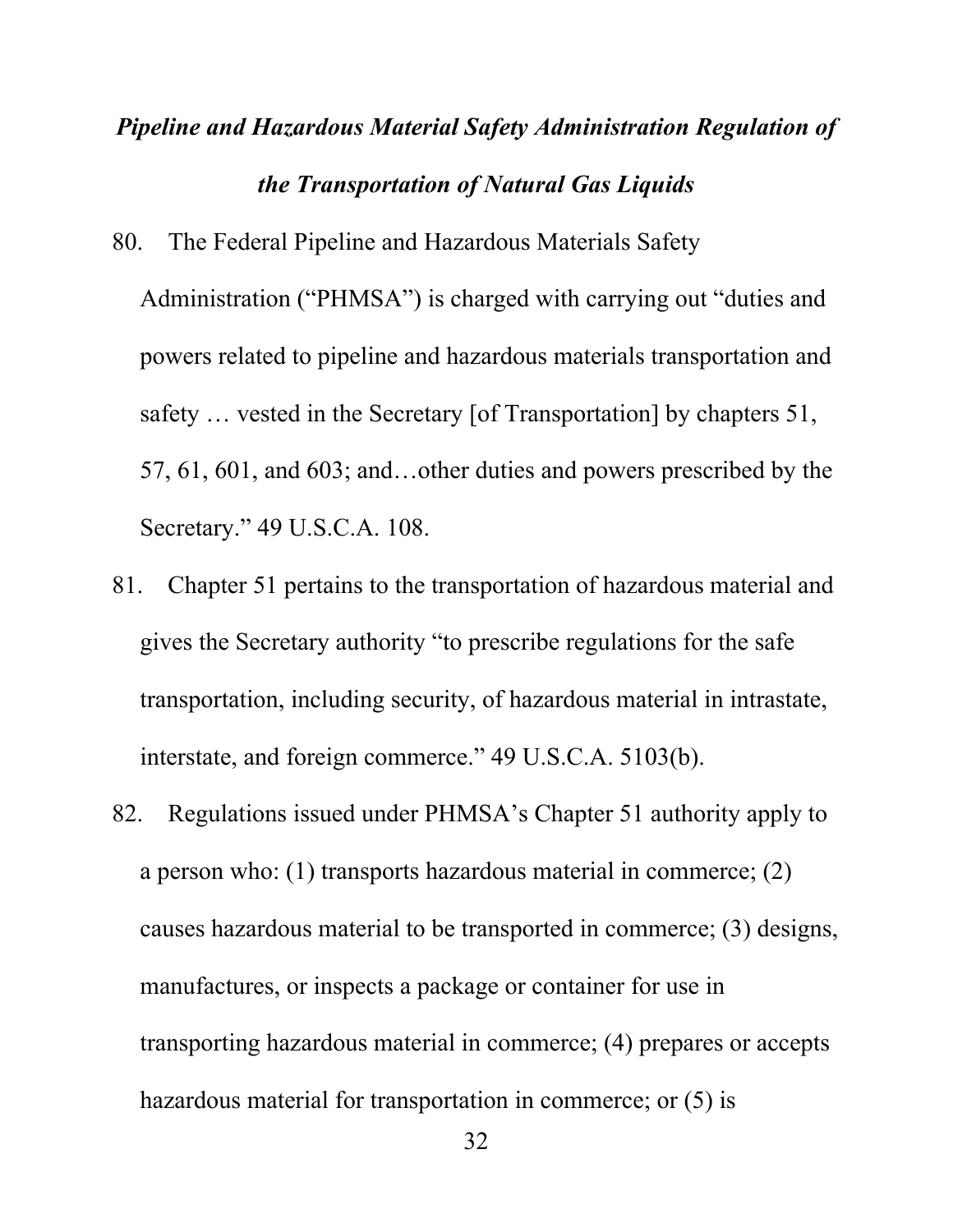responsible for the safety of transporting hazardous material in commerce. 49 U.S.C.A. 5102.

- 83. The purpose of Chapter 601 "is to provide adequate protection against risks to life and property posed by pipeline transportation and pipeline facilities." 49 U.S.C.A. 60102(a)(1).
- 84. Chapter 601 directs the Secretary to prescribe "minimum safety standards for pipeline transportation and for pipeline facilities." 49 U.S.C.A. 60102(a)(2).
- 85. A "pipeline facility means a gas pipeline facility and a hazardous liquid pipeline facility." 49 U.S.C.A. 60101(a)(18).
- 86. A hazardous liquid pipeline facility "includes a pipeline, a right of way, a facility, a building, or equipment used or intended to be used in transporting hazardous liquid." 49 U.S.C.A. 60101(a)(5).
- 87. The definition of "hazardous liquid" includes petroleum and petroleum products. 49 U.S.C.A. 60101(a)(4).
- 88. Petroleum includes natural gas liquids. 49 CFR 195.2.
- 89. "Transporting hazardous liquid" "means (i) the movement of hazardous liquid by pipeline, or the storage of hazardous liquid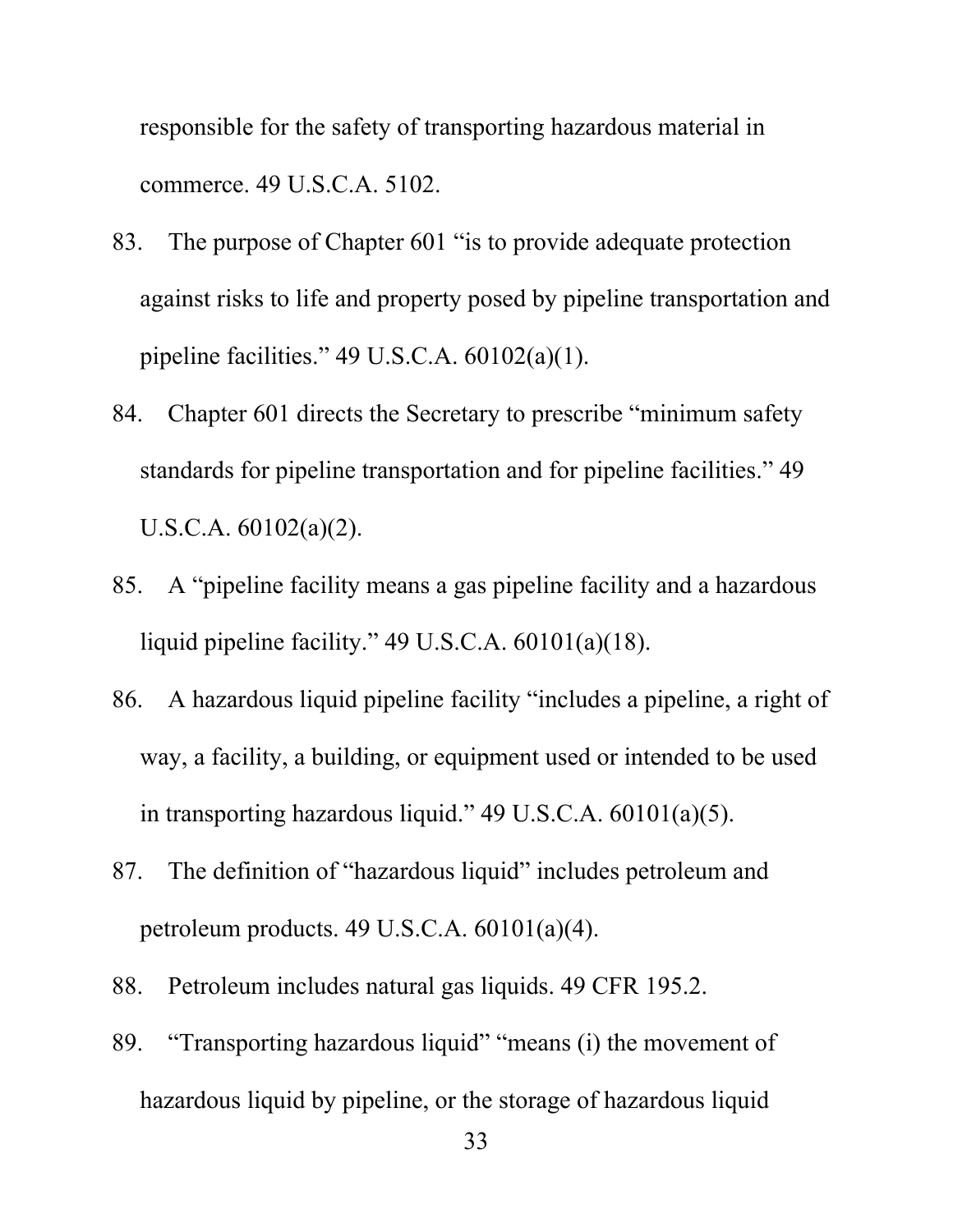incidental to the movement of hazardous liquid by pipeline, in or affecting interstate or foreign commerce; and (ii) the movement of hazardous liquid through regulated gathering lines." 49 U.S.C.A. 60101(a)(22)(A).

- 90. The term "Transporting hazardous liquid" does not include storage of hazardous liquids. *See* 49 U.S.C.A. 60101(a)(22)(B).
- 91. Following the five-month long gas leak near Aliso Canyon, California that released approximately 4.62 billion cubic feet of natural gas, Congress required PHMSA to enact minimum federal safety standards for underground gas storage facilities. 49 U.S.C.A. 60141.
- 92. An "underground natural gas storage facility" is defined as "a gas pipeline facility that stores natural gas in an underground facility including . . . a solution-mined salt cavern reservoir." 49 U.S.C.A. 60101(a)(26)(C).
- 93. "Gas pipeline facility" is defined to "include a pipeline, a right of way, a facility, a building, or equipment used in transporting gas or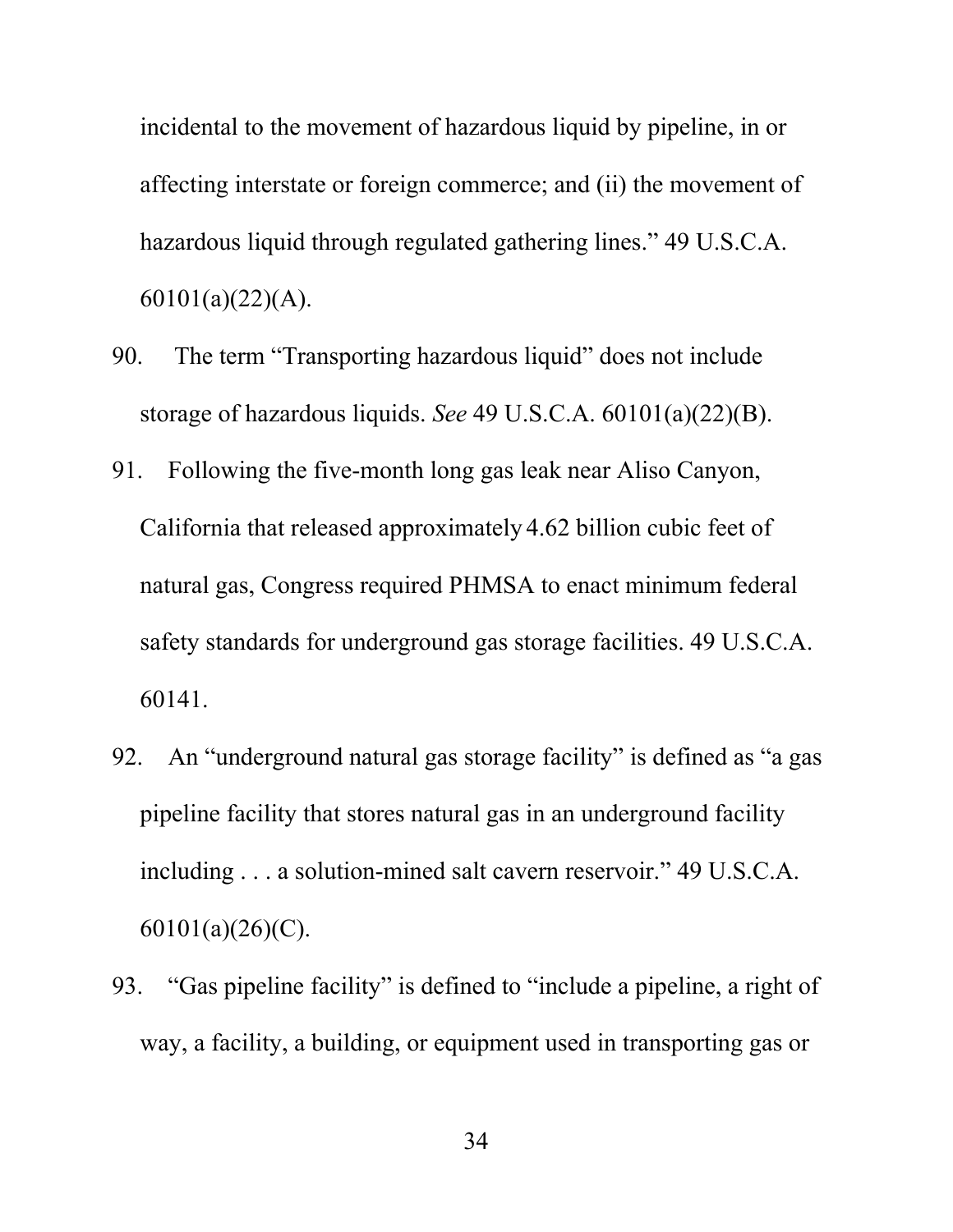treating gas during its transportation." 49 U.S.C.A. 60101(a)(3). This definition does not include NGLs. *Id.*

- 94. "Gas means natural gas, flammable gas, or toxic or corrosive gas." 49 U.S.C.A. 60101(a)(2).
- 95. In February 2020, PHMSA issued a final rule for underground gas storage facilities.
- 96. The final rule incorporates American Petroleum Institute's ("API") Recommended Practices ("RP") 1170 and 1171 by reference.
- 97. PHMSA regulations define "petroleum" to include "natural gas liquids." 49 C.F.R. 195.2.
- 98. PHMSA regulations define "petroleum products" to include "flammable, toxic, or corrosive products, obtained from distilling and processing of…natural gas liquids." 49 C.F.R. 195.2.
- 99. The mandate in 49 U.S.C.A. 60141 requiring PHMSA to create minimum federal safety standards for underground gas storage facilities does not apply to underground storage of petroleum and petroleum products, including NGLs. *See* 49 U.S.C.A. 60141.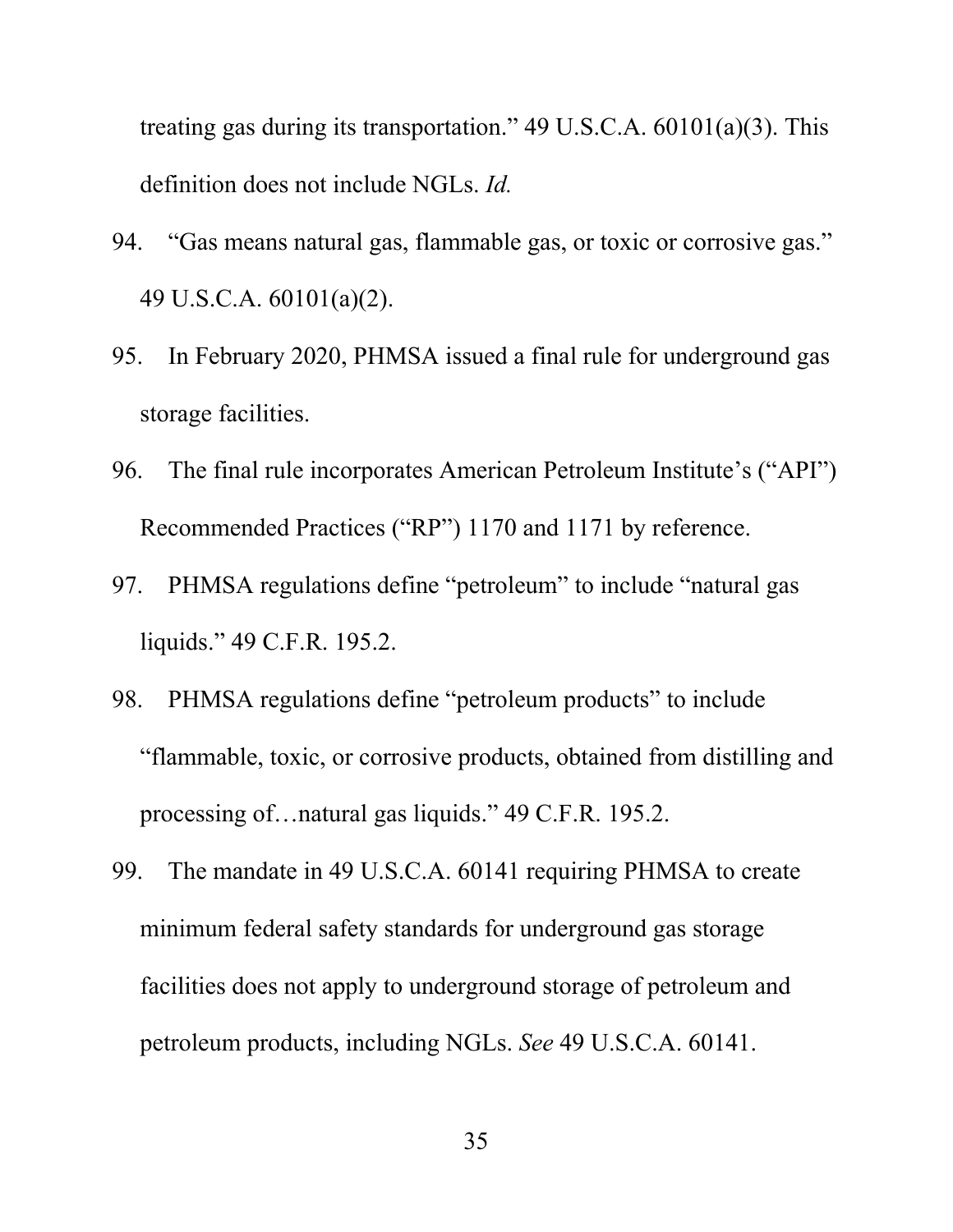- 100. PHMSA currently has no regulations pertaining to the underground storage of NGLs.
- 101. PHMSA lacks statutory authority to address the underground storage of NGLs. *See* 49 U.S.C.A. 60101(a)(22)(A).

#### **PROCEDURAL BACKGROUND**

- 102. Relators previously challenged permits issued for the Proposed Wells on the basis that DOGRM failed to require public notice and comment periods on the permit applications and failed to prepare draft permits. *See State ex rel. Concerned Ohio River Residents v. Mertz*, Franklin County Court of Appeals Case No. 20-AP-000390.
- 103. DOGRM cancelled the permits that were the subject of Relators' previous lawsuit at the request of Powhatan Salt Company, and Relators subsequently voluntarily dismissed their related legal action.
- 104. DOGRM received new permit applications from Powhatan Salt for the Proposed Wells on September 29, 2020.
- 105. DOGRM received revised permit applications for the Proposed Wells on October 29, 2020. The revised Applications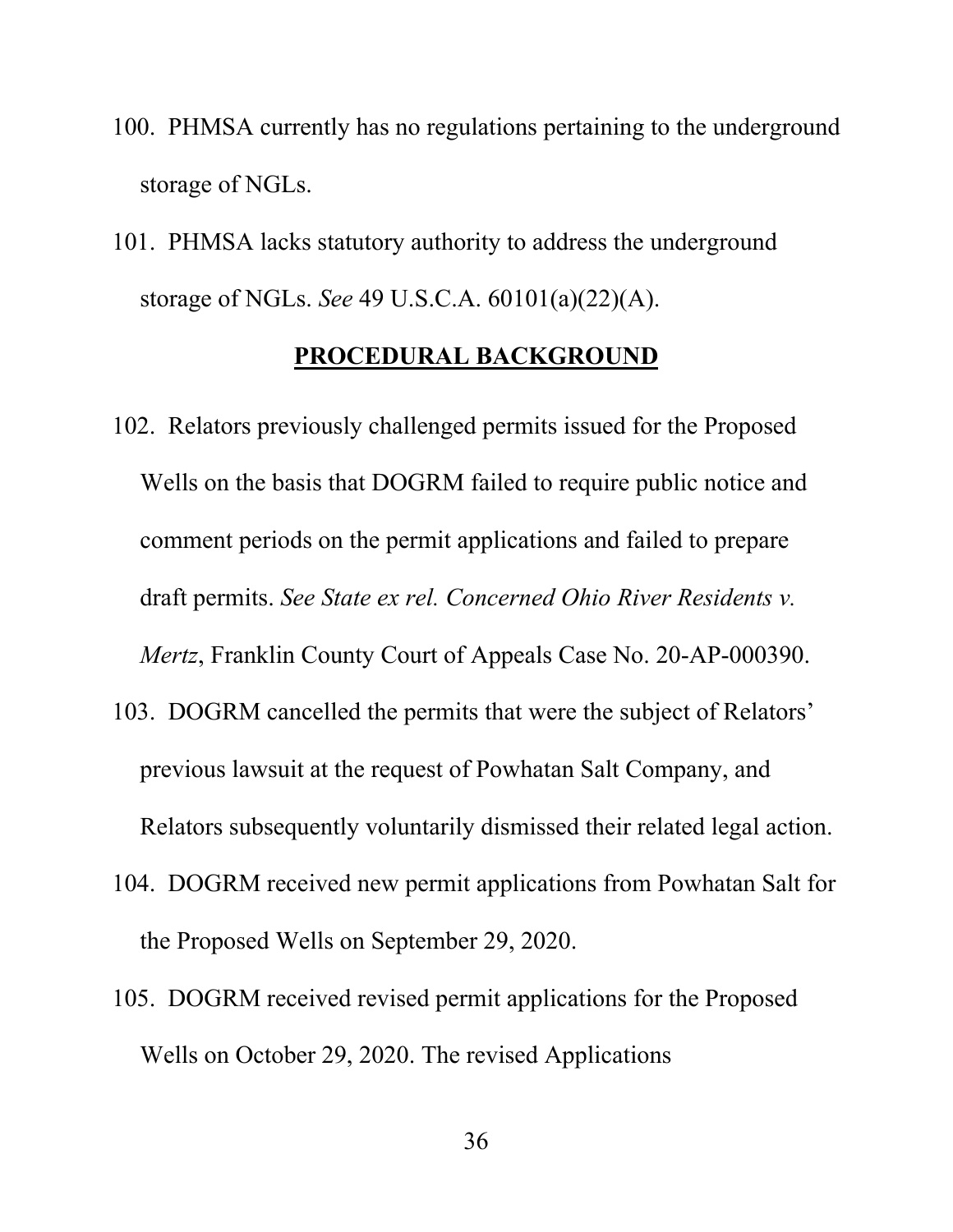("Applications") are attached and incorporated herein at Exhibit E of Exhibit 1.

- 106. Powhatan Salt published a public notice of the Applications on January 6, 2021, and a 30 day comment period followed.
- 107. Relators submitted extensive written comments during this comment period objecting to the Proposed Wells.
- 108. Relators' comments raised substantial concerns regarding the Applications.
- 109. Relators' comments requested that DOGRM hold a public hearing.
- 110. Relators' comments included extensive technical comments by Dr. Dominic DiGiulio and Dr. Rob Rossi that supported the objections raised by Relators. Exhibit 1 at Exhibit A.
- 111. Dr. DiGiulio's expertise is in subsurface migration, transportation of contaminants in soil and groundwater, Safe Drinking Water Act permitting and compliance, well construction, groundwater sampling methodology, and geologic characterization. Dr. DiGiulio's curriculum vitae is included in Exhibit 1 at Exhibit B, and incorporated herein.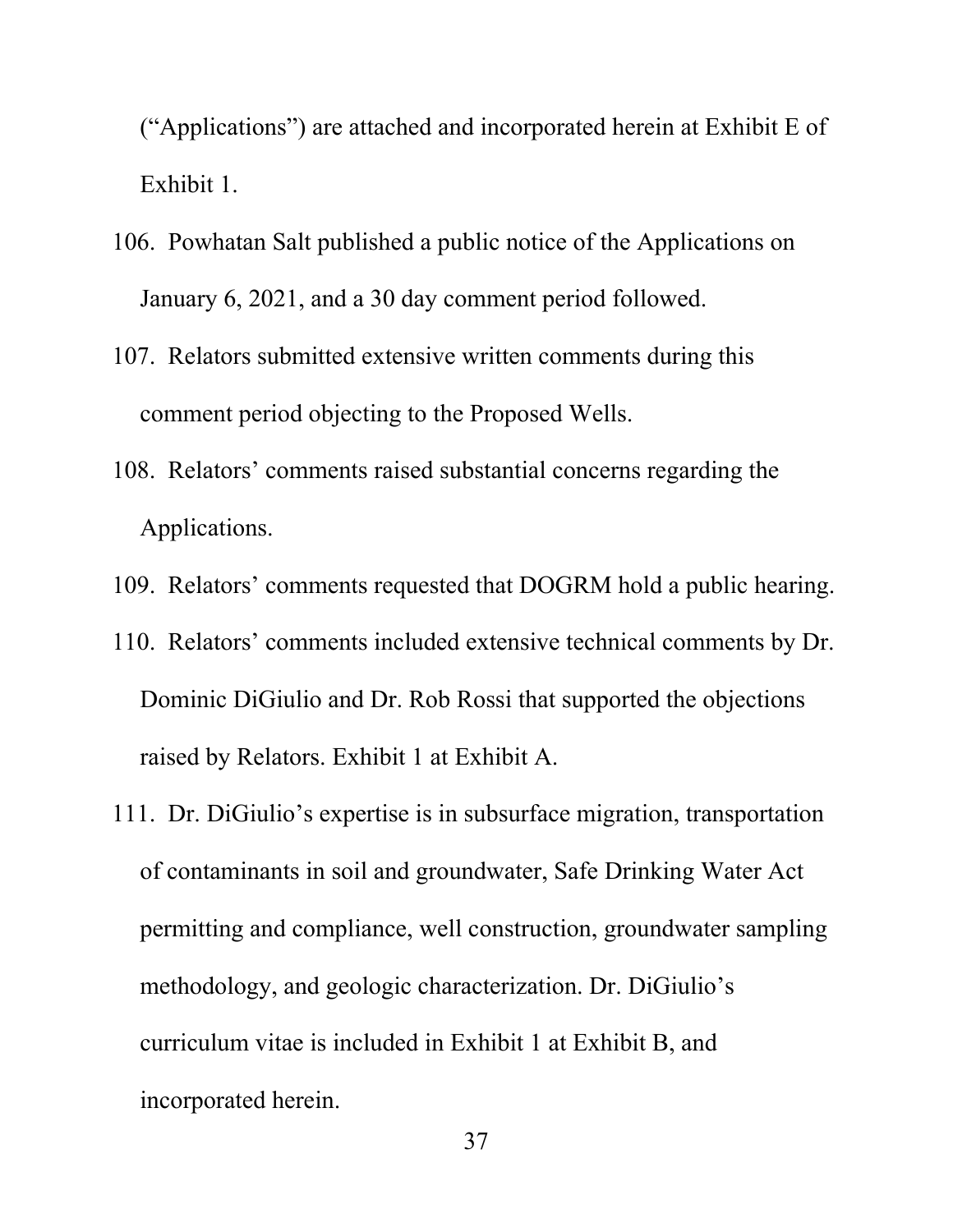- 112. Dr. Rossi's expertise is in surface and groundwater hydrology, soil biogeochemistry, the impact of land use and human activities on hydrologic regimes, and the environmental legacy of industrial activities. Dr. Rossi's curriculum vitae is included in Exhibit 1 at Exhibit B, and incorporated herein.
- 113. Dr. DiGiulio and Dr. Rossi submitted 58 sets of comments, delineated in a table by topic, regarding the drilling, solution mining, and NGL storage activities associated with the Proposed Wells.
- 114. DOGRM issued draft permits for the Proposed Wells ("Draft Permits") without holding a public hearing.
- 115. DOGRM publicly noticed the Draft Permits on March 11, 2021, and a 30-day public comment period followed.
- 116. Relators again submitted extensive written comments objecting to the Proposed Wells, including the comments attached and incorporated herein as Exhibit 1.
- 117. Relators raised substantial concerns regarding the Applications and the Draft Permits.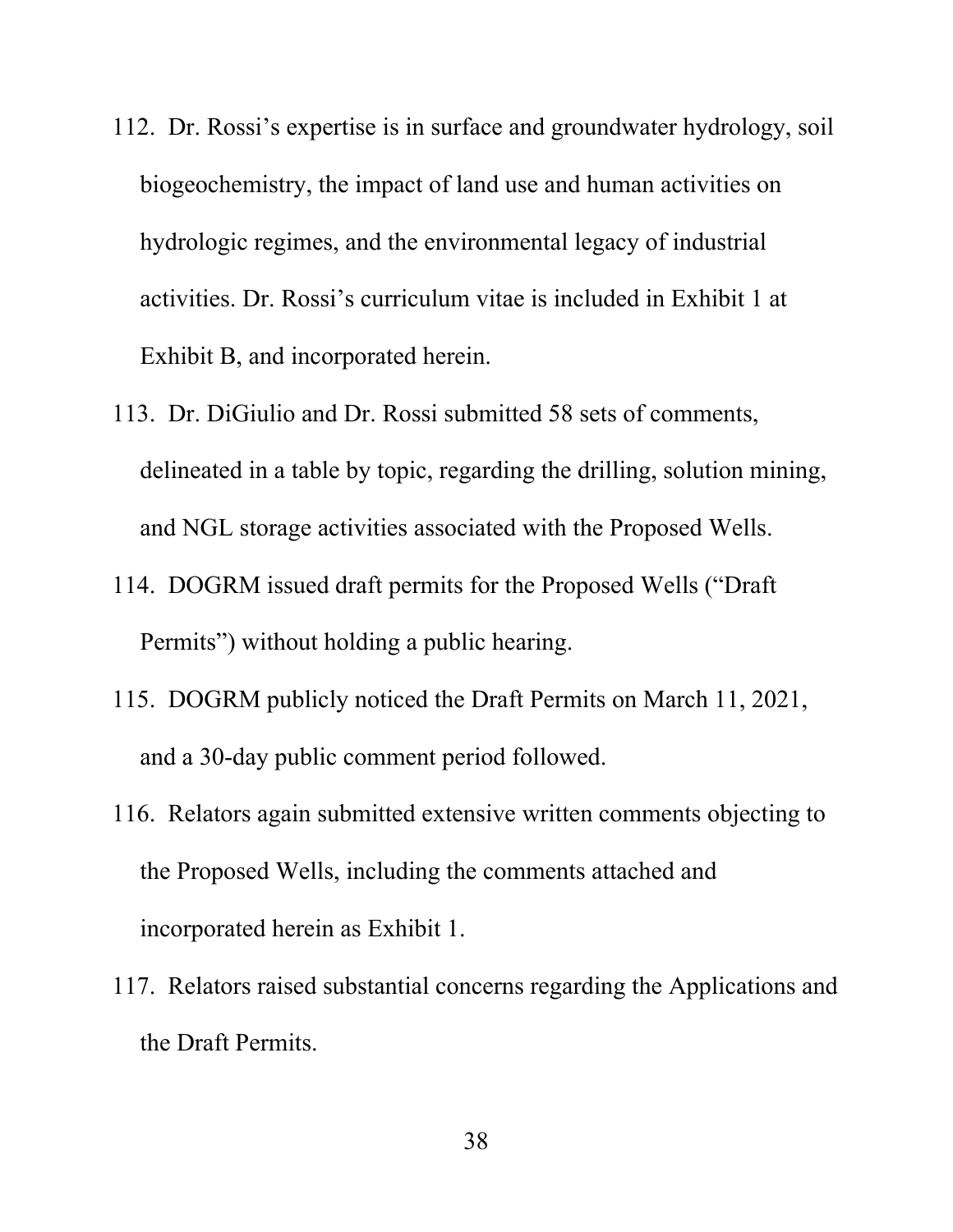- 118. Of the 58 sets of comments made by Dr. DiGiulio and Dr. Rossi during the first comment period, DOGRM provided *no response* to 42 sets of comments. Exhibit 1 at p.5.
- 119. Of these 58 sets of comments, DOGRM gave an insufficient response to at least 6 sets of comments. Exhibit 1 at p.5.
- 120. Relators again requested that DOGRM hold a public hearing on the Applications and the Draft Permits.
- 121. During the two public comment periods, DOGRM received over 200 comments objecting to the Proposed Wells and requesting a public hearing.
- 122. During the two public comment periods, DOGRM also received petitions objecting to the Proposed Wells, collectively containing a total of over 1,000 signatures, that raised concerns regarding the Draft Permits, and requested a public hearing.
- 123. DOGRM staff described "the exceptionally high volume of comments received on Powhatan," in an email to concerned community member Roxanne Groff, attached and incorporated herein at Exhibit 2.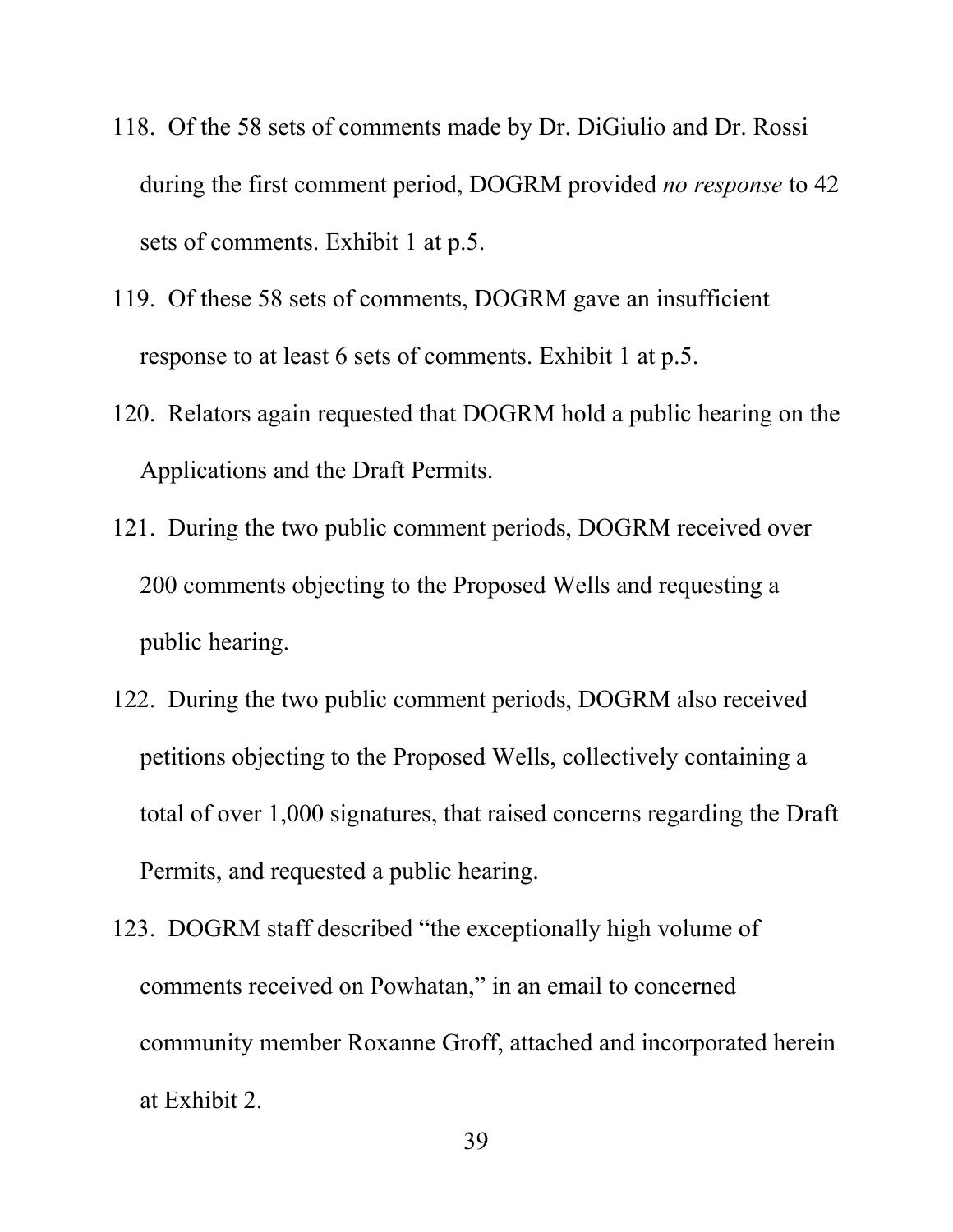- 124. On August 30, 2021, DOGRM issued final permits ("Final Permits") for the Proposed Wells without holding a public hearing. The Final Permits are attached and incorporated herein as Exhibit 3.
- 125. DOGRM issued the Final Permits under R.C. 1509.06, and thus the Final Permits are not appealable to the Oil and Gas Commission or under R.C. Chapter 119.
- 126. DOGRM released a Response to Comments document at the time of issuing the Final Permits. DOGRM's Response to Comments is attached and incorporated herein as Exhibit 4.
- 127. In its Response to Comments document, in lieu of responding to numerous safety concerns raised in Relators' comments, DOGRM repeatedly stated that the authority to regulate the underground storage of natural gas liquids rests with PHMSA.

## **FACTS**

# *The Community*

128. The Proposed Wells would be located in Salem Township, Monroe County, Ohio.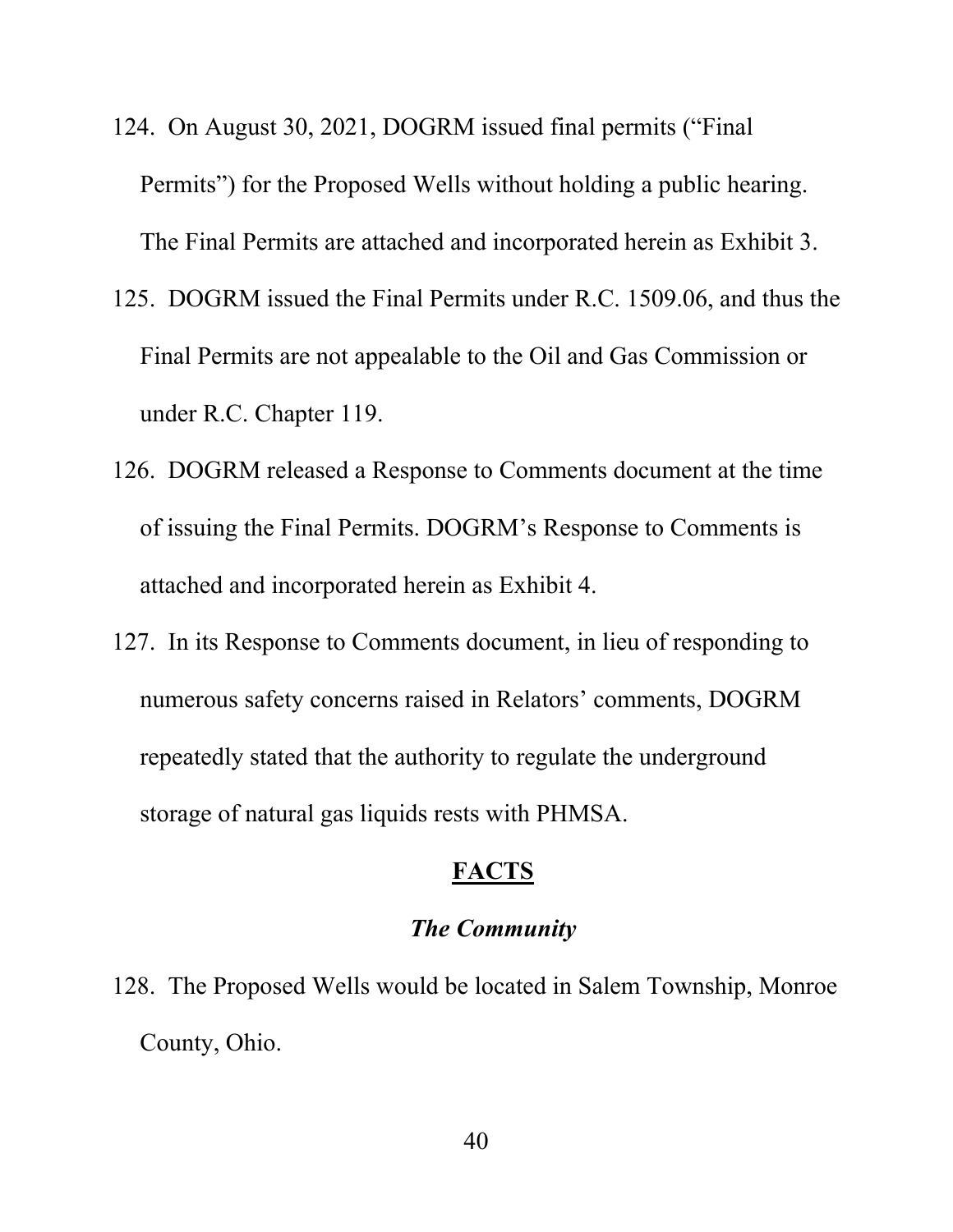- 129. Salem Township has a population of approximately 1,000 people, including the population of the Village of Clarington.
- 130. Salem Township and Clarington are located on the Ohio River.
- 131. Route 7 passes through Salem Township and Clarington and is regularly used by people traveling to the region's population centers, as well as for transporting materials, goods, and services through the region.
- 132. Route 7 is also known as the Ohio River Scenic Byway.
- 133. Route 7 is traveled regularly by tourists and community members for its scenic qualities.
- 134. Clarington's public drinking water wells are located approximately one mile south of the site of the Proposed Wells. Exhibit 1 at p.46.
- 135. The Clarington's water supply relies on shallow groundwater wells that are hydrologically connected to the Ohio River. *See* Exhibit 5, attached and incorporated herein.
- 136. Clarington's public water supply serves approximately 384 individuals. Exhibit 4 at p.2.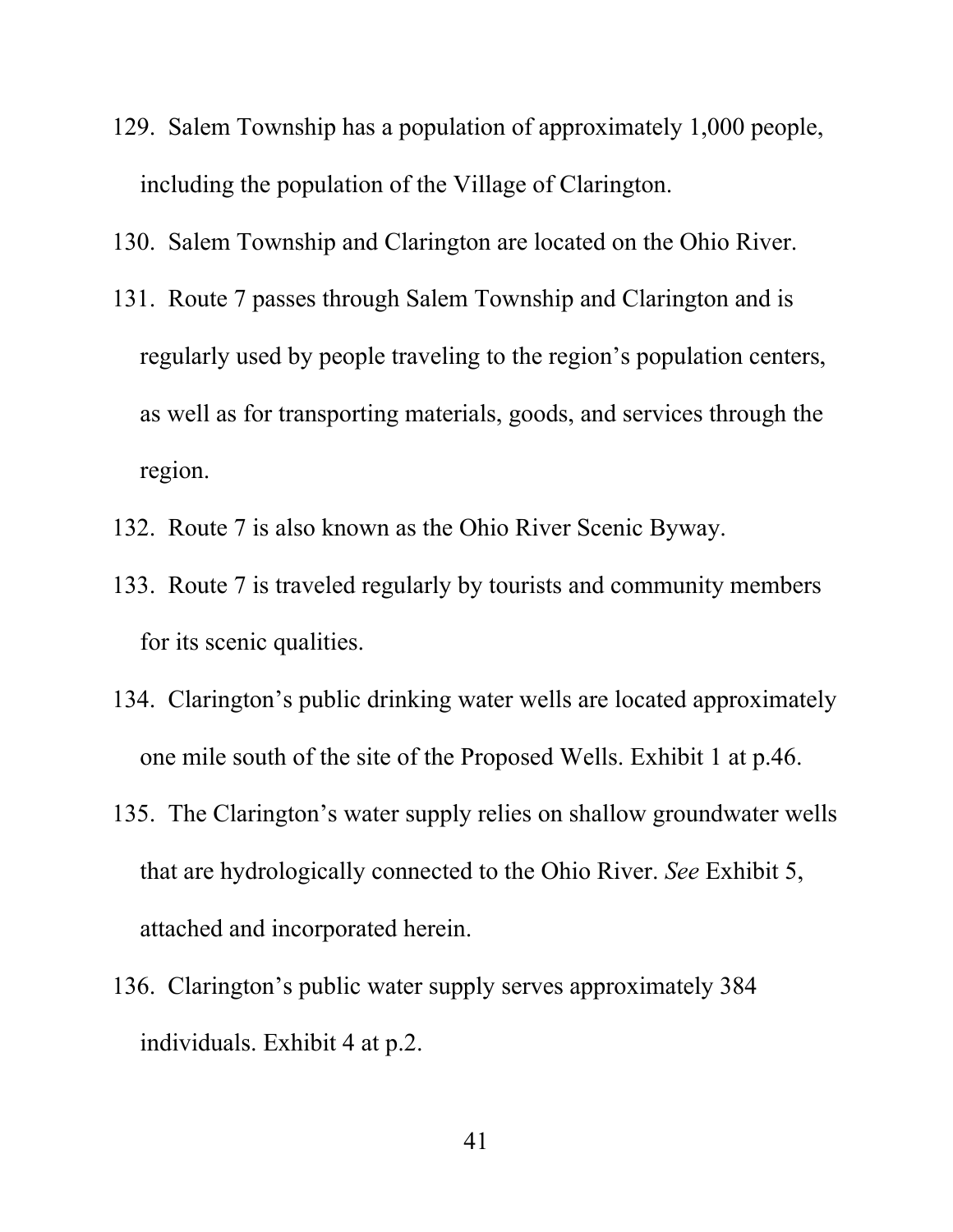- 137. The majority of the remaining population in Salem Township, Monroe County, Ohio relies on private water wells for drinking water.
- 138. These private water wells draw from the shallow aquifers in the region that are hydrologically connected to the Ohio River.
- 139. SunFish Creek State Forest is located within a mile radius of the Proposed Wells.
- 140. There is a history of coal mining in Salem Township.
- 141. There are multiple abandoned underground coal mines in Salem Township, including mines of unknown extents. *See* Exhibit 1 at p.30.
- 142. There is a former coal mine located less than a mile from the Proposed Wells. *See* Exhibit 1 at p.30.
- 143. Salem Township, and the surrounding areas, are subject to intensive oil and gas development.
- 144. There are at least 70 unconventional oil and gas wells located within a 7-mile radius of the Proposed Wells. *See* Exhibit 1 p.30.
- 145. An unconventional oil and gas well pad sits on the hill above the Proposed Wells. A horizontal lateral extending from this well runs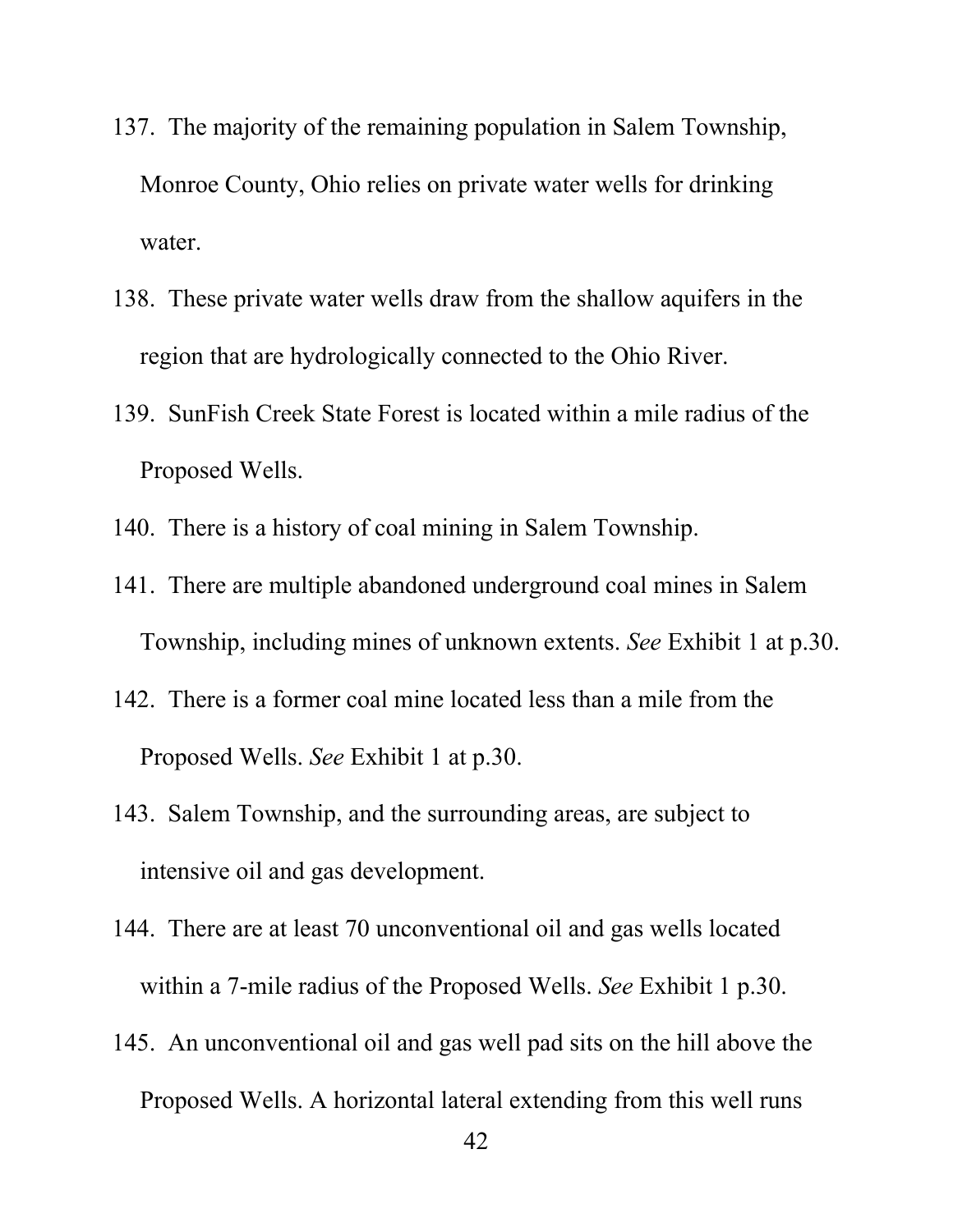approximately one quarter of a mile from SMP Well No. SALT-3. *See* Exhibit 1 at p.29.

## *Powhatan Salt Company*

- 146. Powhatan Salt Company proposes to construct the Proposed Wells.
- 147. Powhatan Salt Company is a wholly owned subsidiary of Energy Storage Ventures LLC. Exhibit 1 at Exhibit E, p. 2.
- 148. Energy Storage Ventures was "formed in 2016 to develop, construct, and operate bulk hydrocarbon storage facilities," Exhibit 1 at p.3.
- 149. Mountaineer NGL Storage LLC is a wholly owned subsidiary of Energy Storage Ventures LLC. Exhibit 1 at Exhibit E, p. 2.
- 150. John Hooker is the President of Energy Storage Ventures, Powhatan Salt Company, and Mountaineer NGL Storage. *See* Exhibit 6 at p.5-6, attached and incorporated herein. *See* Exhibit 1 at Exhibit E, Form 206 Supplemental Responses.
- 151. Powhatan Salt Company was created to mitigate the brine disposal needs of the Mountaineer NGL Storage Project. Exhibit 1 at p.3; *See*  Exhibit 7, a screenshot of Energy Storage Ventures' website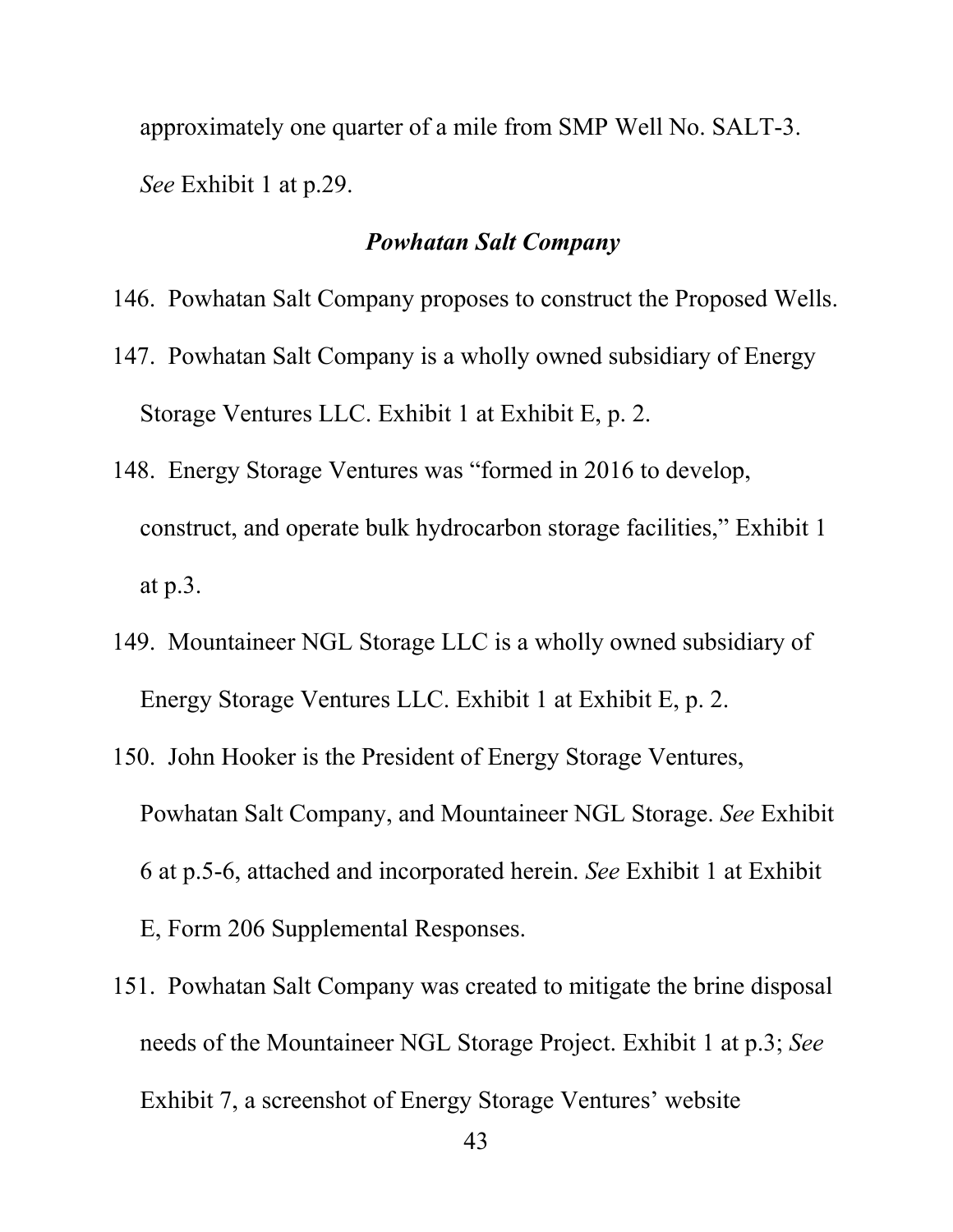describing the two subsidiary companies, attached and incorporated herein.

# *The Solution Mining Projects*

- 152. The Proposed Wells include three solution mining wells, Salt-1; Salt-2; and Salt-3, to be located between Route 7 and the Ohio River on the site of a former coal washing operation and coal mine. Exhibit 1 at p.2.
- 153. Once in operation, the Proposed Wells will require 1,728,000 gallons of fresh water per well per day to create salt caverns in the Salina Formation. Exhibit 1 at Exhibit E, Form 1.
- 154. Powhatan Salt Company plans to use the Proposed Wells for solution mining to create underground storage caverns. Exhibit 1 at Exhibit A, p.3.
- 155. The purpose of Powhatan Salt Company's cavern creation is to store natural gas liquids ("NGLs"). Exhibit 1 at Exhibit A, p.3
- 156. NGLs are hazardous liquids derived from the production of oil and gas, and are particularly prevalent in the "wet gas" associated with the Marcellus and Utica-Point Pleasant shale plays. Exhibit 1 at p.3.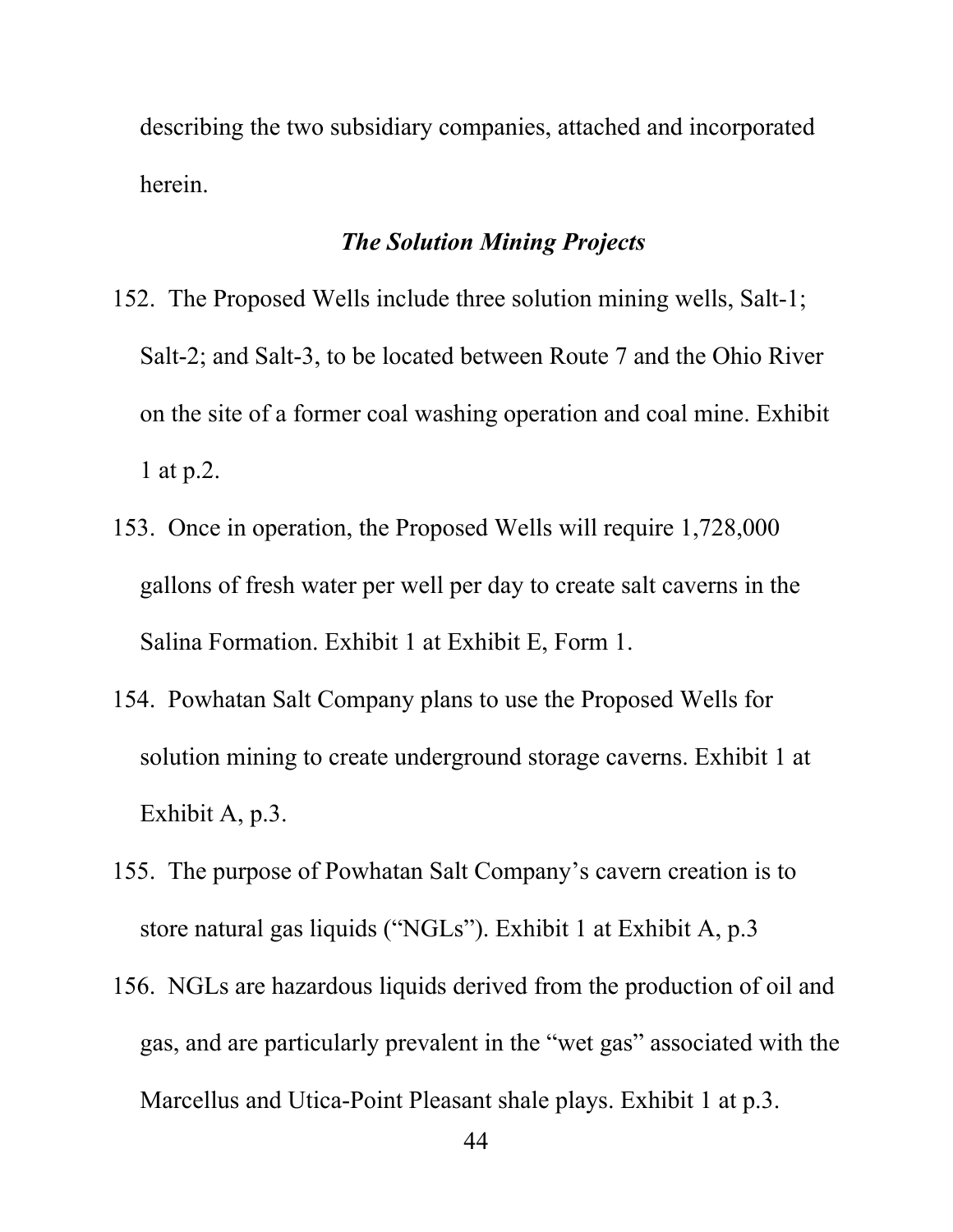- 157. Caverns created by Powhatan Salt Company would store liquid petroleum, including propane, butane/isobutene, ethane, and other Ygrade or blended natural gas liquids. Exhibit 1 at Exhibit A, p.3
- 158. Powhatan Salt Company plans to create the underground storage caverns for use by Mountaineer NGL Storage LLC. Exhibit 1 at p.2.
- 159. Once a cavern reaches a size of 500,000 barrels, Mountaineer NGL Storage LLC ("Mountaineer") will use the caverns to store NGLs. Exhibit 7.
- 160. The storage of NGLs in the caverns created using the Proposed Wells will also require a reservoir for the storage of recycled salt water and the construction of a dam to create that reservoir. Exhibit 1 at p.3; *see* Exhibit 5.
- 161. The reservoir poses a risk to underground sources of drinking water and the Ohio River. *See* Exhibit 5.
- 162. A pipeline will transport salt water that is solution-mined from the Proposed Wells to a facility in Natrium, West Virginia, where it will be used to make chlorine-based products. The pipeline will extend from the Proposed Wells southward along the Ohio River and under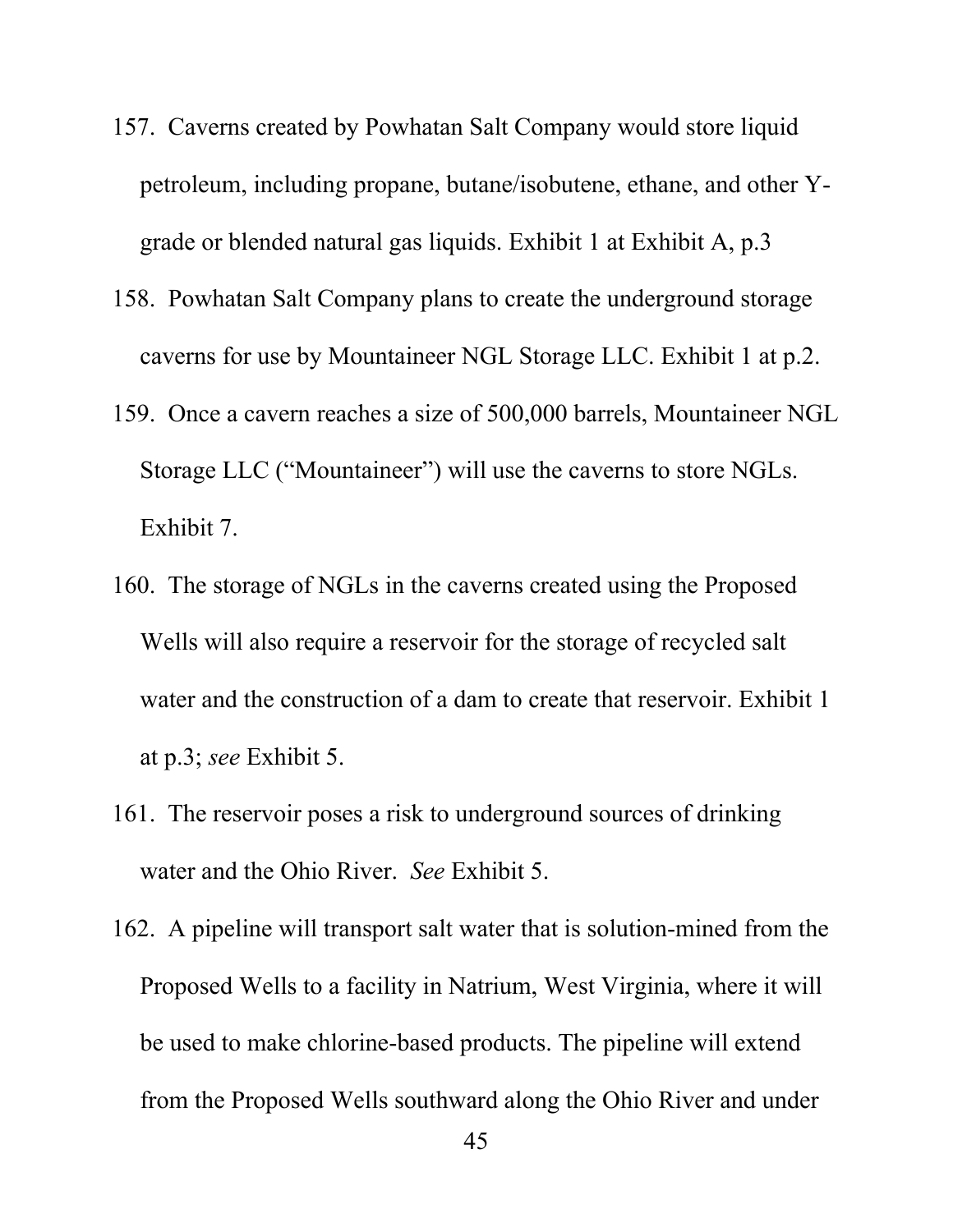the Ohio River, ultimately ending in Natrium, West Virginia. *See*  Exhibit 1 at Exhibit E, Form 206 Supplemental Responses.

- 163. The Ohio Environmental Protection Agency ("Ohio EPA") has stated, in records in DOGRM's possession prior to the issuance of the Final Permits, that the operation proposed by Powhatan Salt Company and Mountaineer has the potential to adversely impact a public water supply, and that "spills and other releases of saltwater have the potential to have long term impact on ground water quality." *See* Exhibit 5.
- 164. The Ohio EPA, the Ohio Department of Transportation, and ODNR have also expressed concern that there is potential for the caverns created by the Proposed Wells to interact with existing solution mining taking place in West Virginia. *See* Exhibit 1 at Exhibit A, p.19-20.
- 165. The site of the Proposed Wells is located in the floodplain of the Ohio River in a Special Flood Hazard Area. *See* Exhibit 1 at Exhibit A, p.22.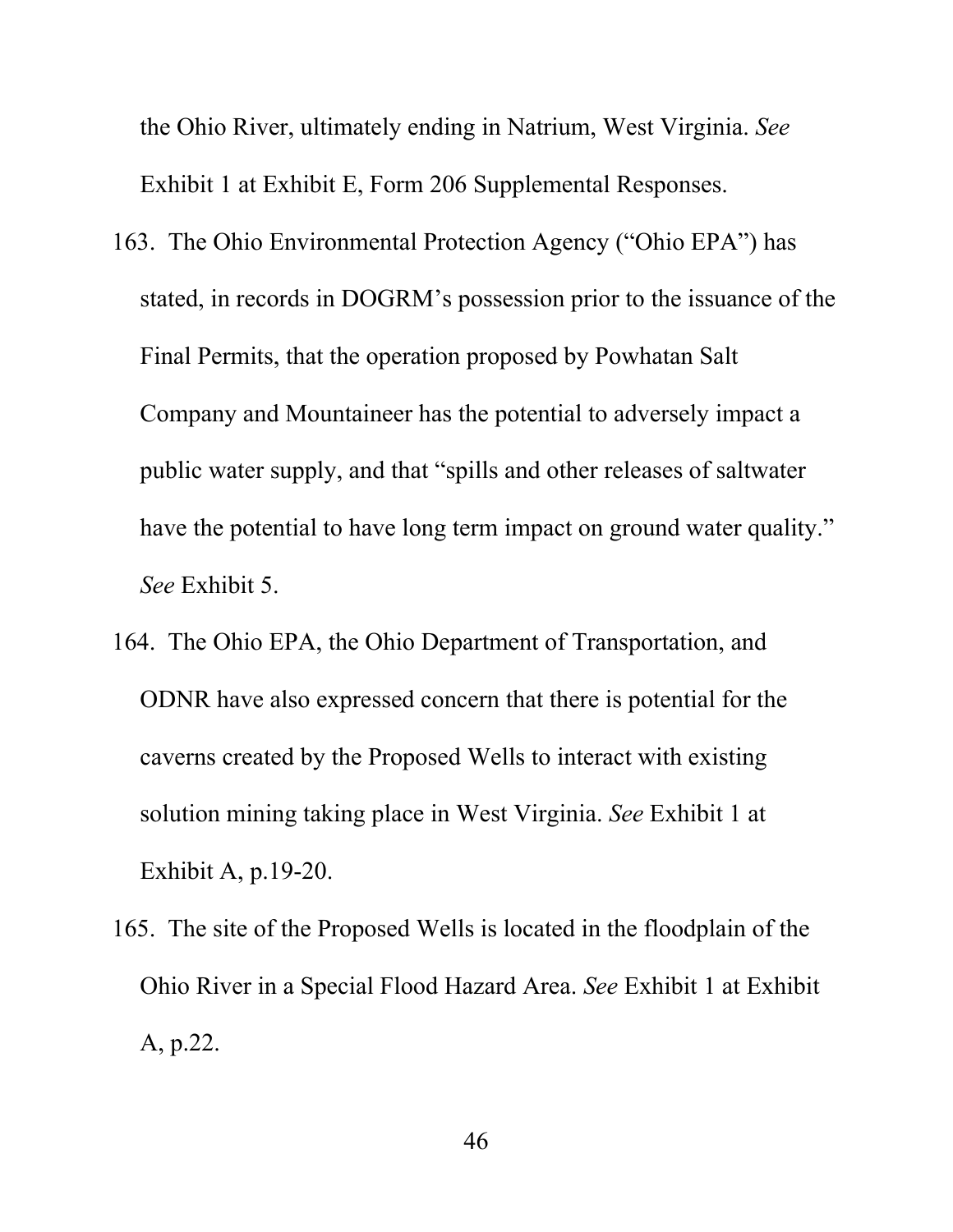- 166. The Proposed Wells penetrate an underground source of drinking water ("USDW"). *See* Exhibit 4 at p.8. *See* Exhibit 10, containing the plug report for Core Hole 1, attached and incorporated fully herein.
- 167. The Proposed Wells are located in an area subject to subsidence. *See* Exhibit 8, excerpt from Ohio's 2014 Enhanced Hazard Mitigation Plan, attached and incorporated fully herein.
- 168. The installation of salt caverns will result in some level of subsidence at the ground surface. Exhibit 1 at p.7; Exhibit A at p.23.
- 169. The Applications list "Salina" as the geological formation of the proposed injection zone, without any further specification. Exhibit 1 at Exhibit E, Form 206 Supplemental Responses.
- 170. The Salina Group consists of interbedded dolomite, anhydrite, shale, and halite. These layers are subdivided into seven stratigraphic intervals, units A-G. Halite is found in units B, D, E, and F, while anhydrites are found within A, C, and G. *See* Exhibit 1 at Exhibit A, p.8.
- 171. Not all of these units are suitable for solution mining, particularly for the creation of storage caverns. *See* Exhibit 1 at at Exhibit A, p.8.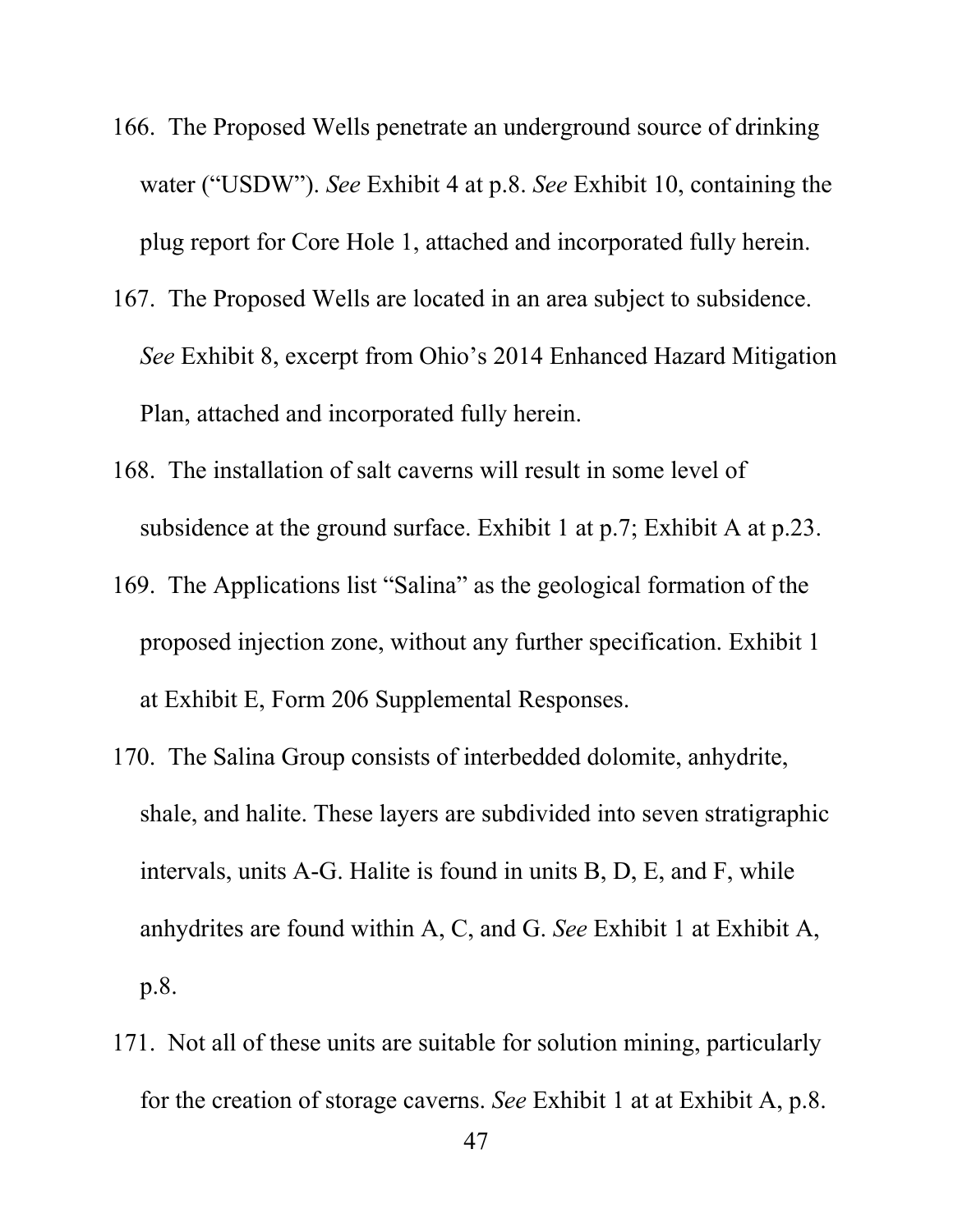- 172. The Applications do not specify the stratigraphic intervals that the Proposed Wells will solution-mine. Exhibit 1 at Exhibit A p.8-9.
- 173. Mountaineer NGL Storage completed "Core Hole 1" (API #34111246660000) in 2016. *See* Exhibit 10.
- 174. The completion report for Core Hole 1 generally lists "Salt Section," as spanning from 6,596 feet to 6,738 feet, without identifying stratigraphic intervals. Exhibit 1 at Exhibit A, p.9. Exhibit 10, p.12.
- 175. The Applications list 6600 feet to 7000 feet as the injection interval for the proposed injection zone. Exhibit 1 at Exhibit E, Form 206 Supplemental Responses.
- 176. Thus, the injection interval described in the Applications exceeds the "Salt Section" identified in Core Hole 1.
- 177. The Salina F4 is the thickest salt within the Salina Group. Exhibit 1 at Exhibit A, p.9.
- 178. The Salina F4 Salt appears to be less than 100 feet thick in the area surrounding the Proposed Wells. Exhibit 1 at Exhibit A, p.9.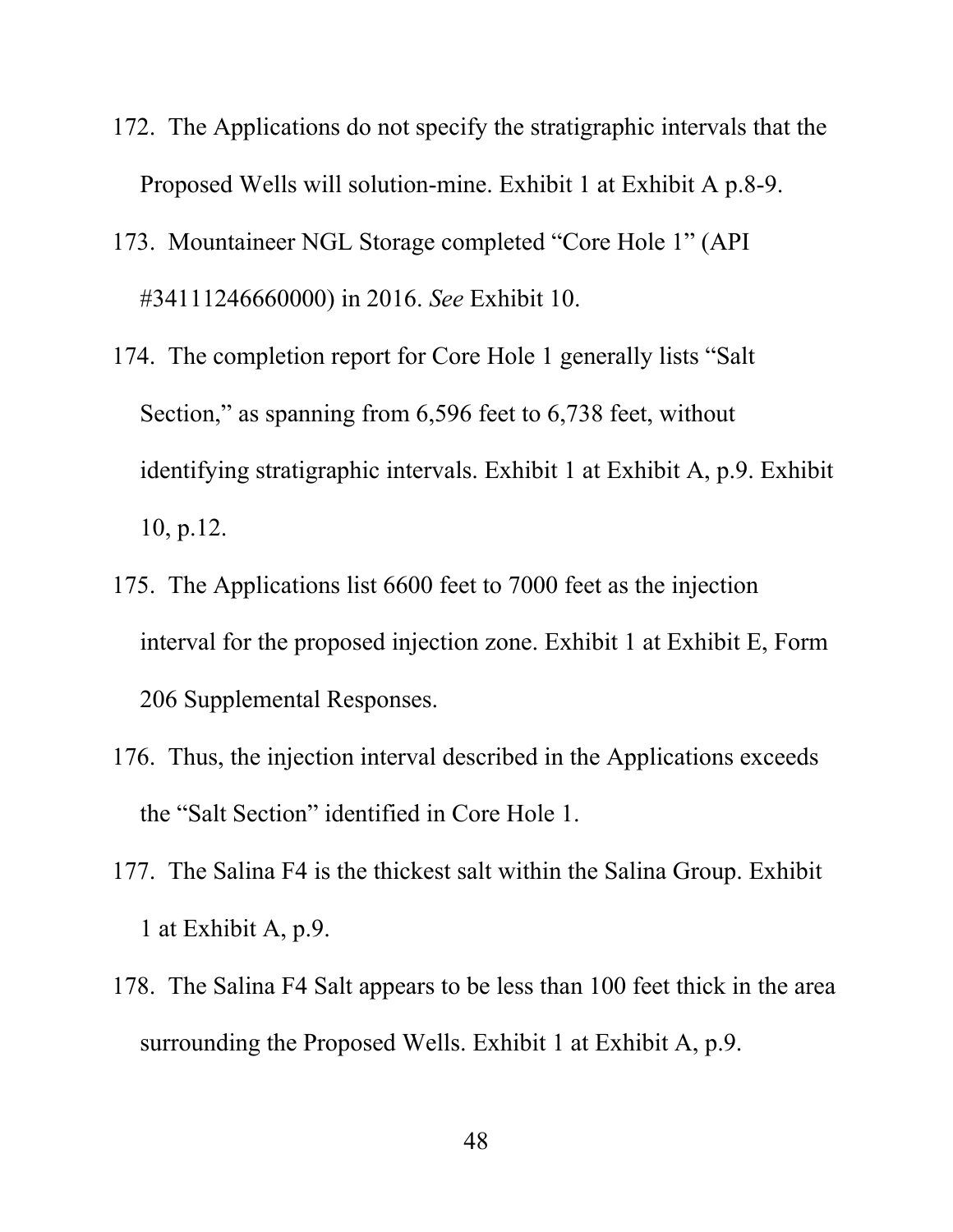- 179. Information contained in Core Hole 1 does not identify the vertical extents of the Salina F4 Salt. Exhibit 1 at Exhibit A, p.9.
- 180. There have been no other test boreholes completed at the site of the Proposed Wells.
- 181. At least two boreholes are necessary to create a cross section.
- 182. Core Hole 1 is located on the opposite side of Route 7 from Salt-1, Salt-2, and Salt-3, and is approximately 0.5 miles from Salt-1, 0.3 miles from Salt-2, and 0.2 miles from Salt-3. *See* Exhibit 1 at Exhibit E, Figure GW02.
- 183. Core Hole 1 is located outside the Area of Review of Salt-1 and Salt-2. *See* Exhibit 1 at Exhibit E, Figure GW02.

**This Court should issue a Writ of Mandamus directed to Respondents ordering them to vacate the permits to drill Salt-1, Salt-2, and Salt-3 because ODNR disregarded the requirements of the federal Safe Drinking Water Act, R.C. 1509.221, and Ohio Admin.Code Chapter 1501:9-7 when it issued the permits without**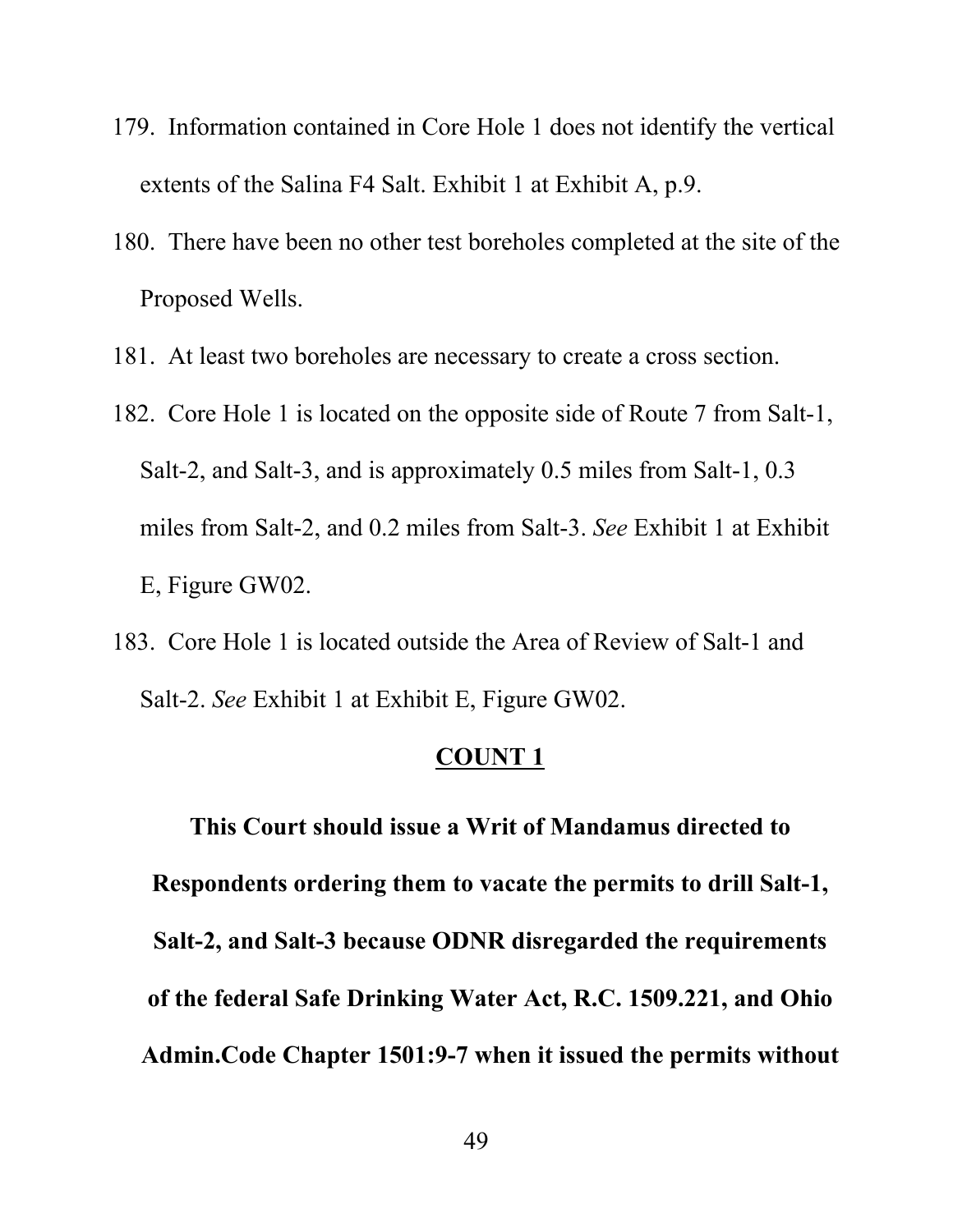# **identifying Underground Sources of Drinking Water in the project area.**

- 184. The Relators restate and reiterate all preceding paragraphs of this petition as if fully rewritten herein and additionally allege the following:
- 185. The Safe Drinking Water Act requires that prior to issuing a permit to construct a new Class III well, "the Director must consider maps and cross sections indicating the vertical limits of all underground sources of drinking water within the area of review, their position relative to the injection formation, and the direction of water movement, where known, in every underground source of drinking water which may be affected by the proposed injection." 40 C.F.R. 146.34(a)(4).
- 186. The Proposed Wells are Class III wells.
- 187. Ohio Admin.Code 1501:9-7-08 requires that surface casing be set at least 50 feet below the deepest USDW.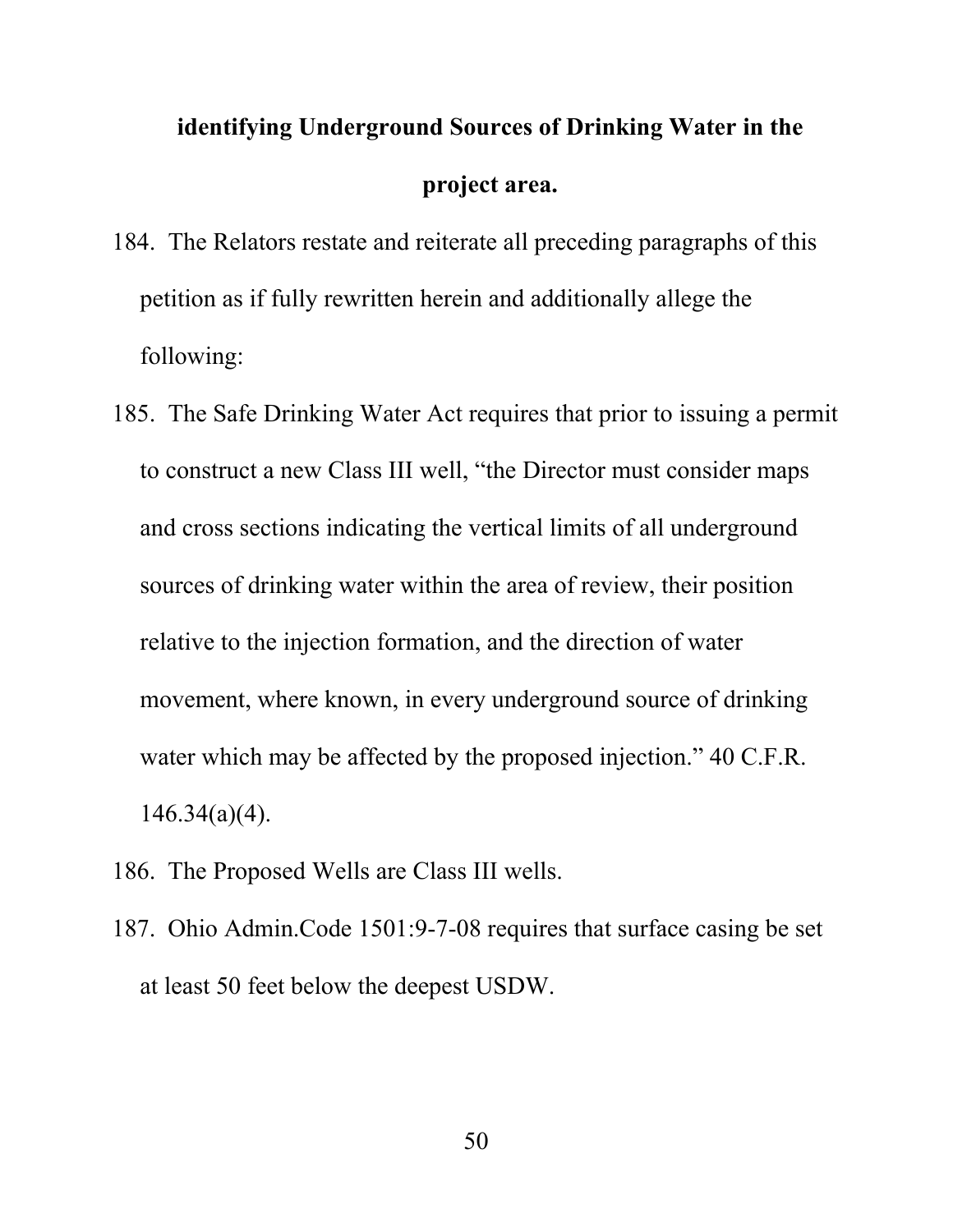- 188. The Applications for the Proposed Wells did not include maps and cross sections indicating the vertical extents of USDWs. *See* Exhibit 1 at Exhibit B; Exhibit A at p.11.
- 189. DOGRM did not review maps and cross sections indicating the vertical extents of USDWs in the project area prior to issuing the Final Permits. *See* Exhibit 4 at p.13.
- 190. In its Response to Comments, DOGRM stated that "the Division has identified the deepest USDW by using the ODNR Geological Survey Map EG-6 and requiring the surface casing to be set at least 50 feet through the deepest USDW." *Id.*
- 191. ODNR Geological Survey Map EG-6 ("Map EG-6"), attached and incorporated herein as Exhibit 9, does not map deepest USDWs for southeastern Ohio, including the area of review for the Proposed Wells.
- 192. The key for Map EG-6 states that the "area of southeastern Ohio is underlain primarily by sandstone, shale, coal, and freshwater limestone of Mississippian and Pennsylvanian ages. The lenticular, braided, intertwining nature of these deposits prohibits reliably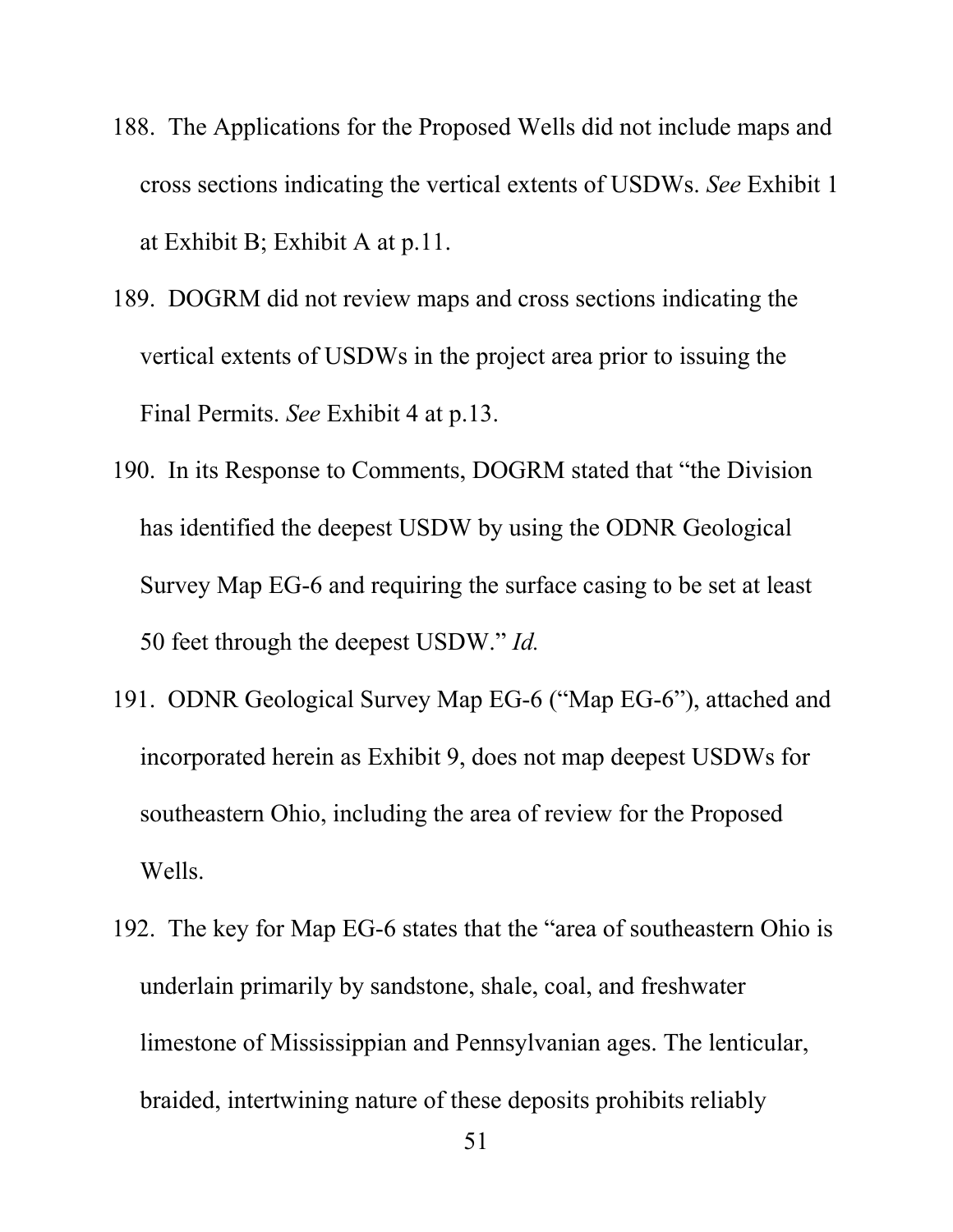naming and mapping a lowest USDW *across any appreciable portions of this area*. Casing depths in this area are set on a *various* USDWs." Exhibit 9 (emphasis added).

- 193. Another paragraph on mapping conventions contained in Map EG-6 states that the deepest USDW was not mapped in southeastern Ohio "because the complex stratigraphic nature of these deposits prohibits reliably naming and mapping a lowest USDW *across the area*." Exhibit 9 (Emphasis added).
- 194. It is possible for DOGRM to map the vertical limits of the USDW in the project area and area of review for the Proposed Wells. *See*  Exhibit 1 at Exhibit A, p.11-12.
- 195. It is possible for the Applicant to identify the vertical limits of the USDW in the project area and the area of review for the Proposed Wells. *See* Exhibit 1 at Exhibit A, p.11-12.
- 196. API Recommended Practice ("RP") 1170 and RP 1115 recommend identification of the base of a USDW using spontaneous potential or resistivity logging. *See* Exhibit 1 at Exhibit A, p.11-12.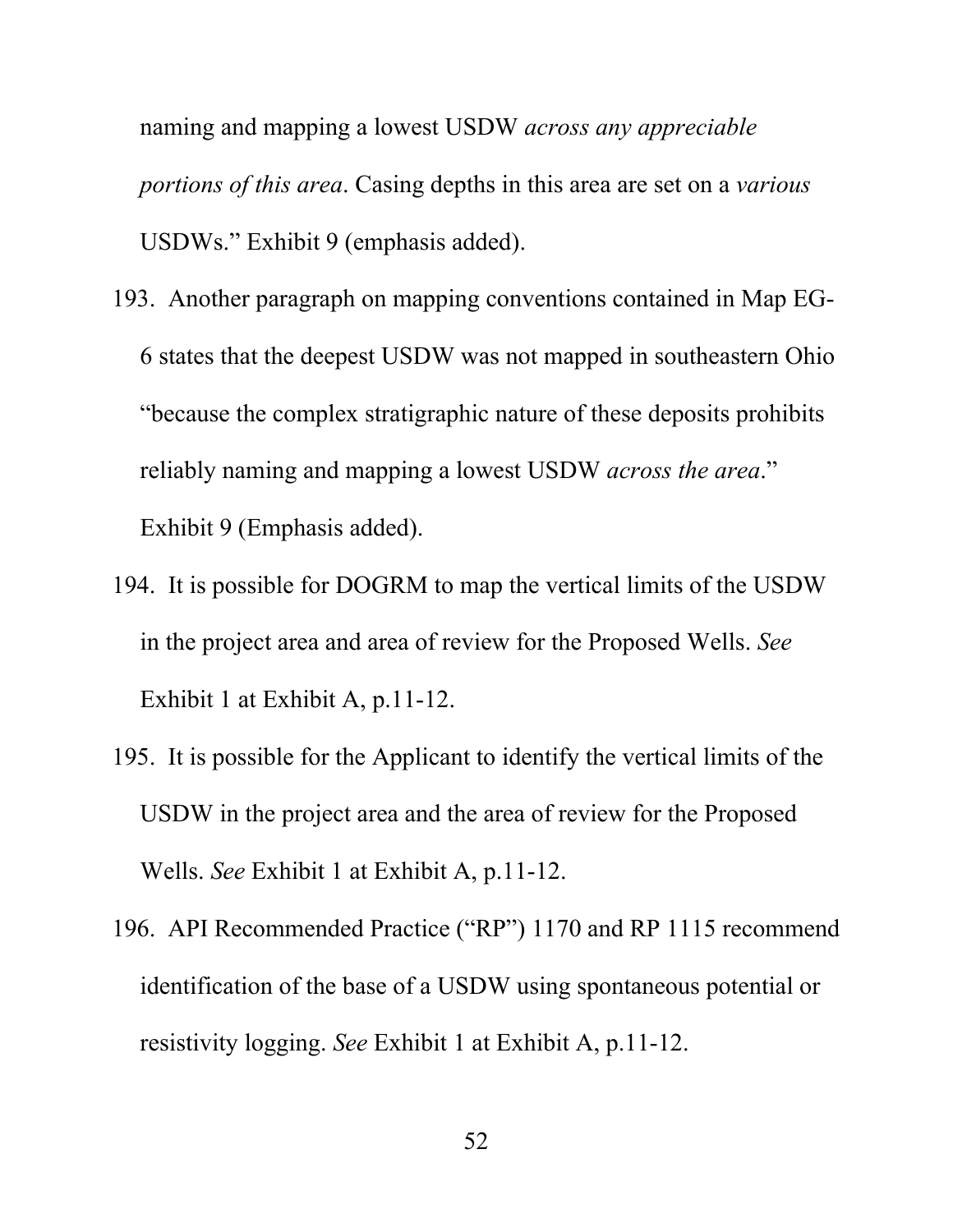- 197. DOGRM's review failed to meet the requirement in 40 C.F.R. 146.34(a)(4) that the Director considers maps and cross sections indicating the vertical limits of all underground sources of drinking water within the area of review.
- 198. Identifying the vertical extents of the USDW is necessary to determine whether Powhatan Salt has met the requirement of Ohio Admin.Code 1501:9-7-08, which requires surface casing to be at least 50 feet below the deepest USDW.
- 199. DOGRM violated Ohio Admin.Code 1501:9-7-08 when it failed to determine the depth of the deepest USDW in the project area.
- 200. Identifying the vertical extents of the USDWs in the area of review is necessary to ensure the solution mining projects do not endanger USDWs. *See* Exhibit 1 at Exhibit B, p.6; Exhibit A at p.11.
- 201. Specifically, by failing to consider the vertical limits of the USDW, DOGRM has not considered potential migration pathways into USDWs from the Proposed Wells.
- 202. Relators have members who rely on sources of drinking water nearby the Proposed Wells.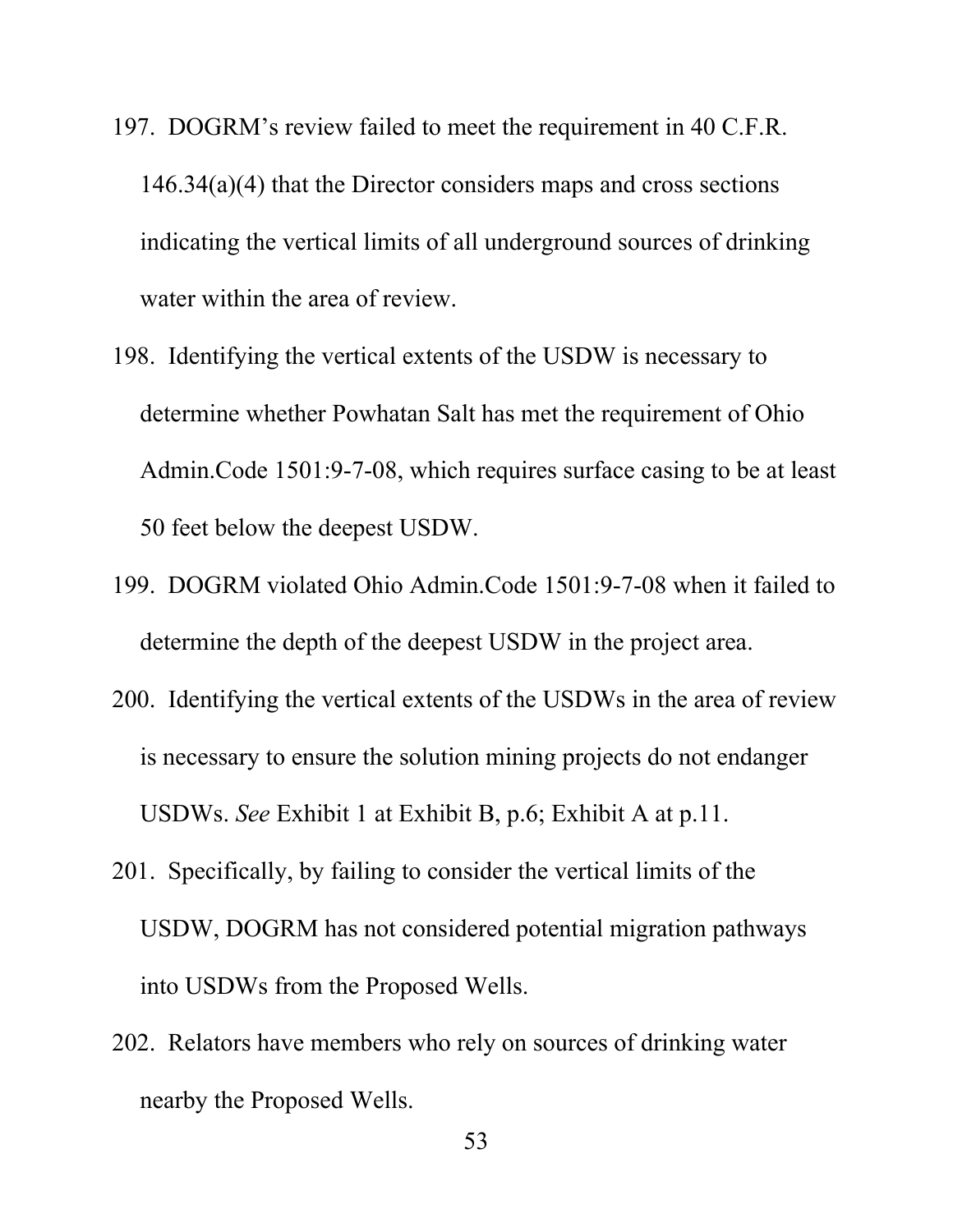- 203. Relators would reasonably and foreseeably benefit from DOGRM considering maps and cross sections indicating the vertical extents of USDWs in its review of the Applications.
- 204. DOGRM's decision to not consider maps and cross sections indicating the vertical extents of the USDWs has deprived Relators and their members of protections to which they are entitled under the SDWA and Ohio's implementing regulations.
- 205. DOGRM acted unreasonably, arbitrarily, and unconscionably when it determined that the proposed solution mining projects do not endanger underground sources of drinking water without identifying the vertical limits of USDWs in the project area.
- 206. DOGRM abused its discretion when it issued the final permits without identifying the vertical limits of the USDW.

**This Court should issue a Writ of Mandamus directed to Respondents ordering them to vacate the permits to drill Salt-1, Salt-2, and Salt-3 because DOGRM disregarded the requirements of**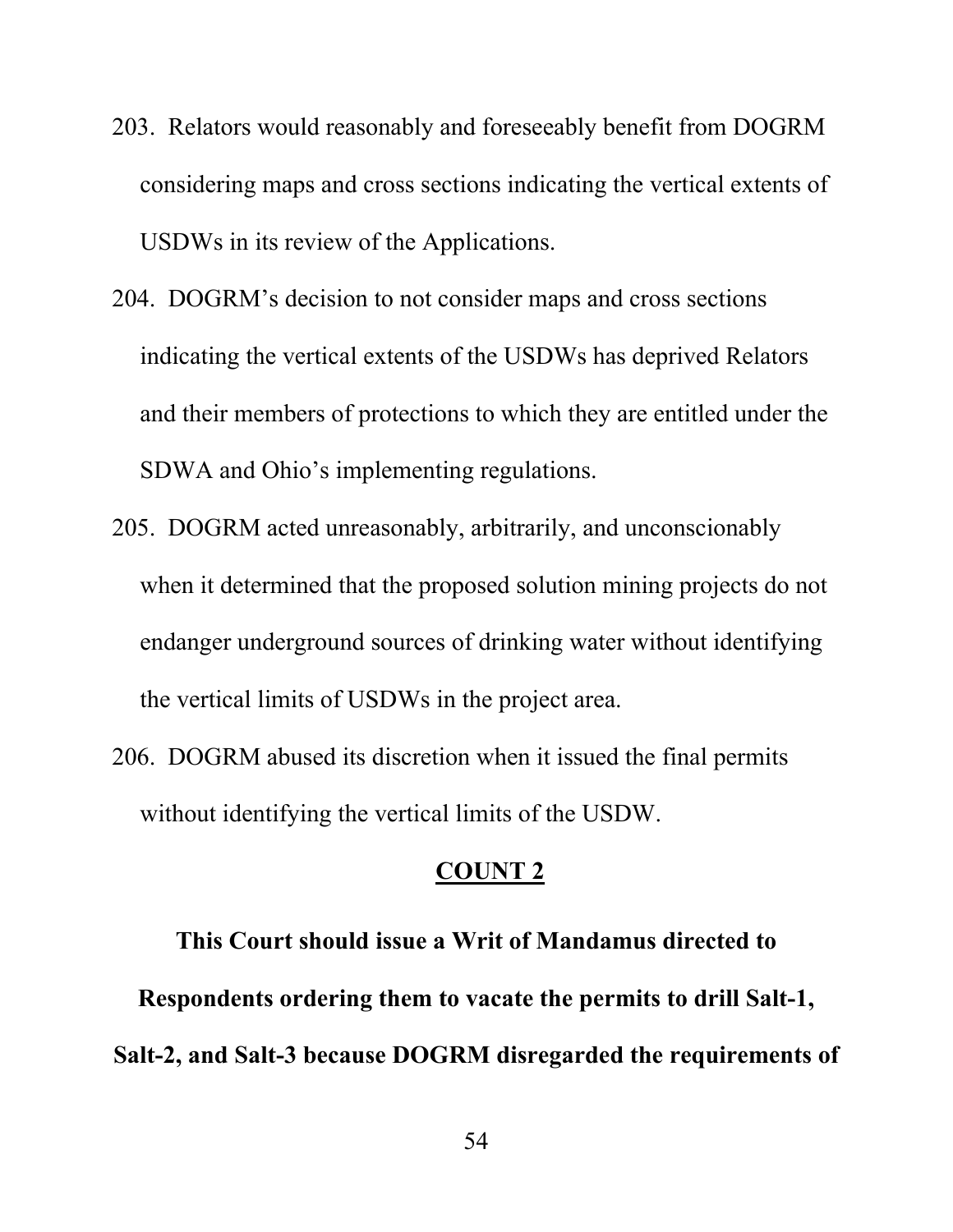**the federal Safe Drinking Water Act, R.C. 1509.221, and Ohio Admin.Code Chapter 1501:9-7 when it relied on applications that did not disclose the nature of the associated business and intended use of the Proposed Wells and failed to consider that intended use in its review of the Applications.**

- 207. The Relators restate and reiterate all preceding paragraphs of this petition as if fully rewritten herein and additionally allege the following:
- 208. Safe Drinking Water Act regulations require that an application for a Class III well include a "description of the nature of the business." 40 C.F.R. 144.31(e)(8).
- 209. Ohio Admin.Code  $1501:9-7-07(G)(1)(d)$  requires that an application for a permit for a solution mining project include a description of the "nature of the business associated with the project."
- 210. The Applications do not include any mention of the fact that Powhatan Salt is solution mining to create underground storage caverns for NGLs.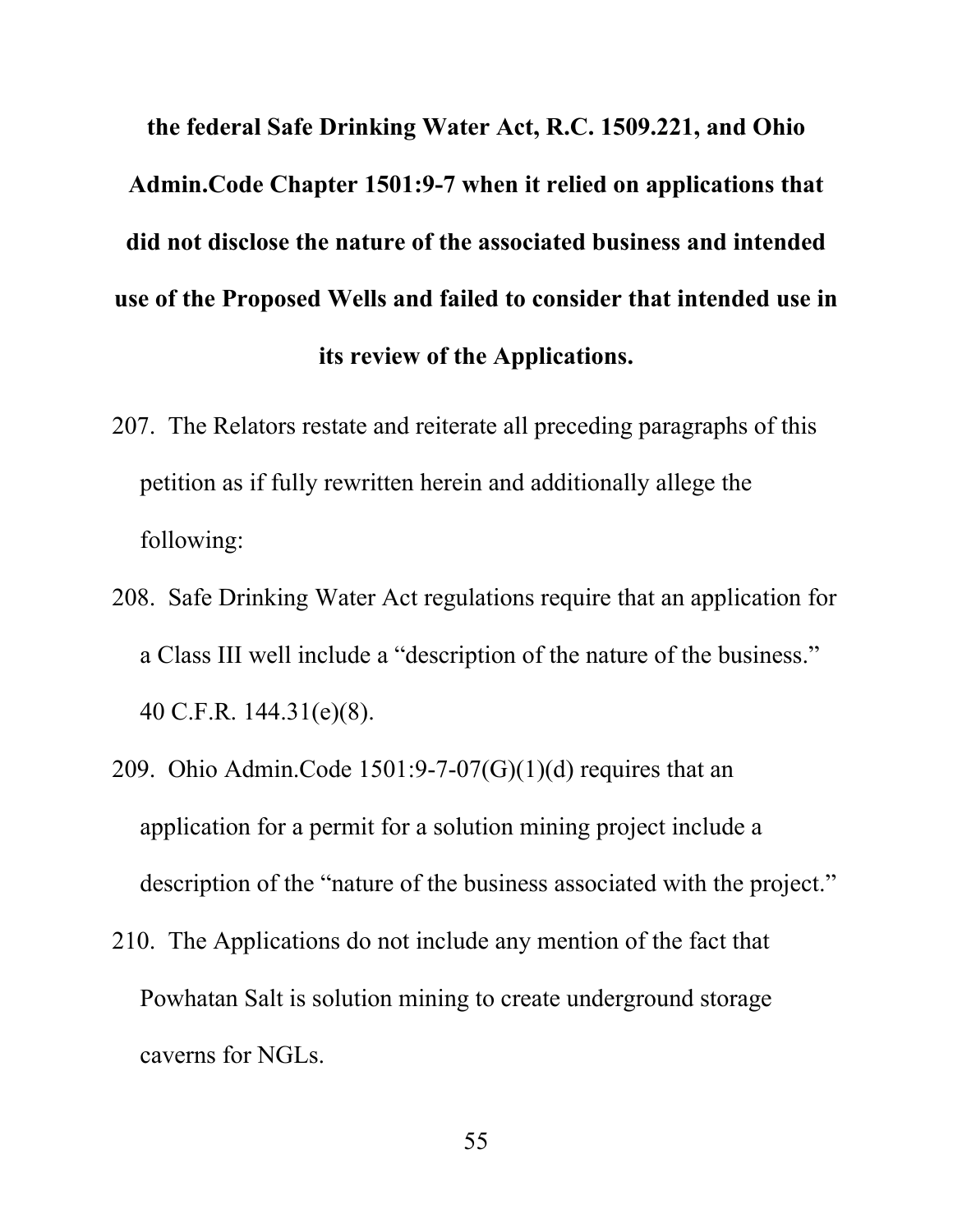- 211. The relationship between Energy Storage Ventures, Mountaineer NGL Storage LLC, and Powhatan Salt Company has been communicated publicly and directly to DOGRM. Exhibit 1, p.2; Exhibit 7; Exhibit 6.
- 212. DOGRM is aware that the intended use of the Proposed Wells is to create underground storage caverns to store NGLs.
- 213. DOGRM did not consider the intended use of the solution mining wells to create underground storage caverns for NGLs in its review of the Applications. *See* Exhibit 4 at p.13.
- 214. The fact that the Proposed Wells are intended to be used to create underground storage caverns for NGLs has implications for where the wells should be sited, how the wells should be constructed, and what tests and monitoring should be completed to protect public safety. *See*  Exhibit 1 at Exhibit A, p.4-6.
- 215. American Petroleum Institute ("API") Recommended Practice ("RP") 1115 sets forth industry standards for the storage of NGLs in caverns, including industry standards for the location, installation, construction, and operation of solution mining wells used for the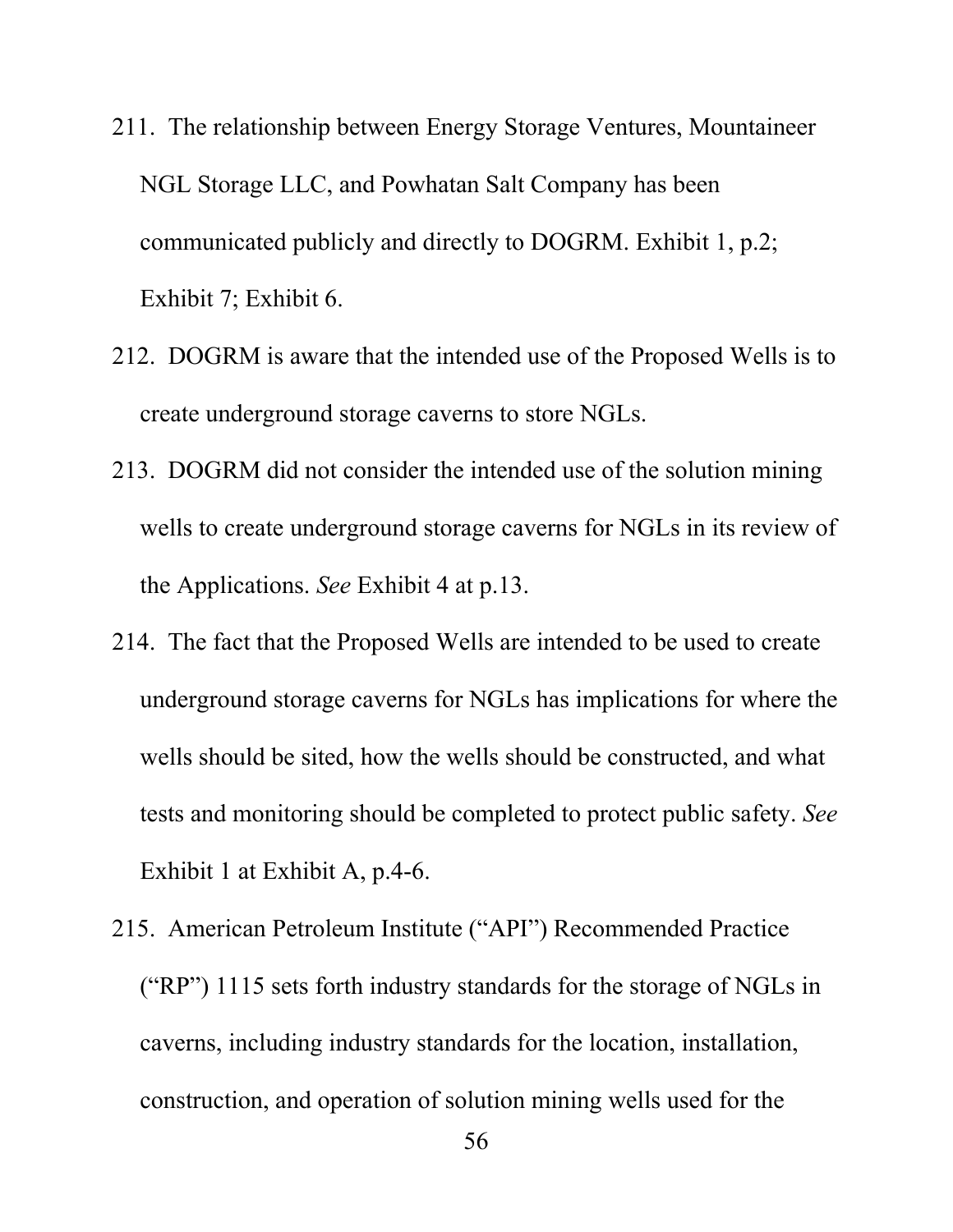purpose of creating underground storage caverns. Exhibit 1 at Exhibit A, p.5.

- 216. API RP 1170 and API 1171 set forth industry standards for the storage of natural gas in caverns. Exhibit 1 at Exhibit A, p.5.
- 217. API RP 1115, API RP 1170, and API 1171 are fully integrated industry standards that together provide prescriptive practices for well siting, installation, and solution mining. *See* Exhibit 1 at Exhibit A, p.5-6.
- 218. API RP 1115, API RP 1170, and API 1171 are designed to reduce known risks associated with solution mining projects and protect public health and safety. *See* Exhibit 1, at Exhibit A, p.5-6.
- 219. API RP 1115, API RP 1170, and API 1171 together provide prescriptive practices for how an operator must develop, implement, and document a program to manage risks that can affect the functional integrity of an underground cavern storage operation. *See* Exhibit 1 at Exhibit A, p.5-6.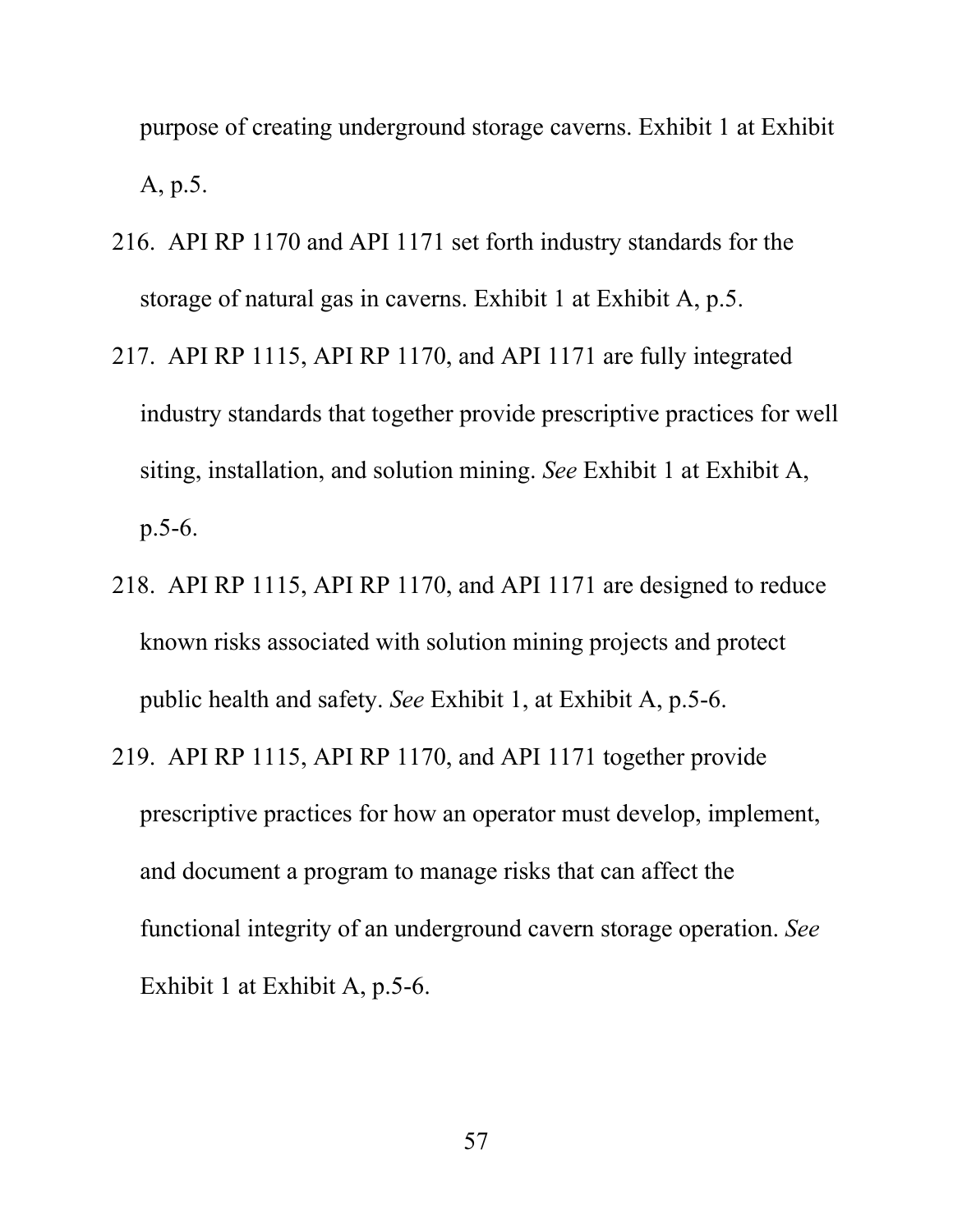- 220. Multiple accidents related to NGL storage in solution-mined underground caverns have occurred as the result of problems with well integrity and well siting. Exhibit 1 at p.12-13.
- 221. Some of these accidents have caused extensive property damage, severe injuries, and loss of human life. *See* Exhibit 1 at p.12-13.
- 222. DOGRM did not consider the industry standards contained in API RP 1115 when determining whether the solution mining projects would jeopardize public health and safety. *See* Exhibit 4 at p.16-28.
- 223. DOGRM did not consider the industry standards contained in API RP 1170 when determining whether the solution mining projects would jeopardize public health and safety. *See* Exhibit 4 at p.16-28.
- 224. DOGRM did not consider the industry standards contained in API RP 1171 when determining whether the solution mining projects would jeopardize public health and safety. *See* Exhibit 4 at p.16-28.
- 225. Considering the end use of the Proposed Wells is necessary to determine whether the solution mining project jeopardizes public health and safety. *See* Exhibit 1 at Exhibit A, p.5-7.

58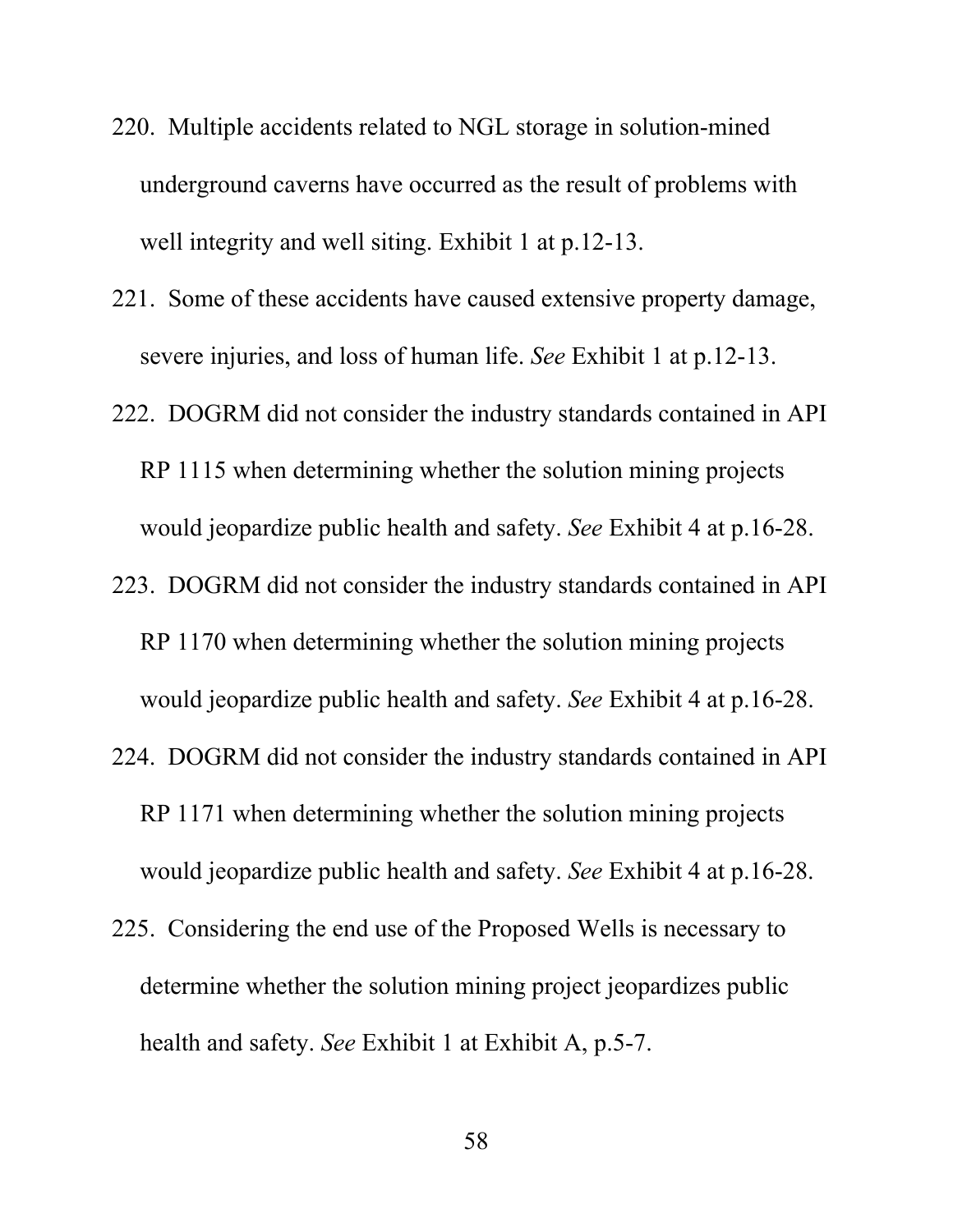- 226. DOGRM did not consider that the purpose of the solution mining projects is to create underground storage caverns for NGLs when determining whether the solution mining projects would jeopardize public health and safety. *See* Exhibit 4 at p.13.
- 227. Without considering the intended use of the solution mining projects to create underground storage caverns for NGLs, DOGRM cannot determine that the solution mining projects would not jeopardize public health and safety.
- 228. Thus, DOGRM violated Ohio Admin.Code 1501:9-7-  $07(H)(4)(d)(iii)$  when it issued the Final Permits without considering the intended use of the Proposed Wells.
- 229. By withholding the fact that the solution mining would be done for the purpose of creating underground storage caverns for NGLs, the Applications fail to describe the nature of the business associated with the project, in violation of 40 C.F.R. 144.31(e)(8) and Ohio Admin.Code 1501:9-7-07(G)(1)(d).
- 230. Without a complete and accurate description of the nature of the business associated with the project, including the disclosure of the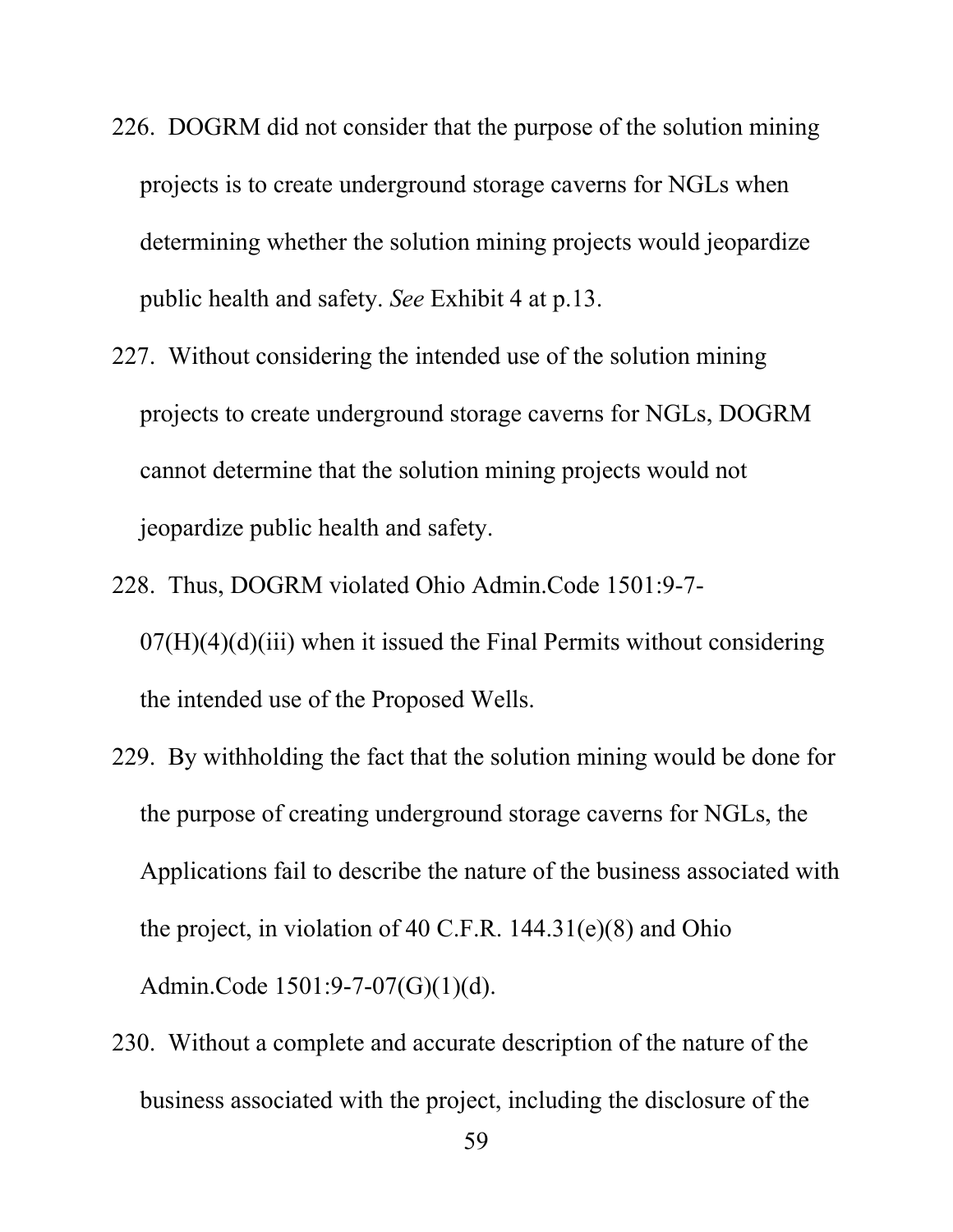intended use of the solution mining wells to create caverns for the underground storage of NGLs, the Applications are incomplete.

- 231. DOGRM disregarded the requirements of Ohio Admin.Code 1501:9-7-07(D) and 40 C.F.R. 144.31(d) when it issued the final permits based on incomplete applications.
- 232. In issuing the Final Permits without an accurate description of the nature of the business associated with the solution mining projects, DOGRM disregarded the requirements of Ohio Admin.Code 1501:9- 7-07(H)(4)(d)(i) and Ohio Admin.Code 1501:9-7-07(H)(4)(d)(ii) which require that DOGRM only issue a permit for a solution mining project when an application complies with the requirements of Ohio Admin.Code 1501:9-7-07 and the solution mining project will not be in violation of law.
- 233. By failing to describe that the Proposed Wells would be constructed for the purpose of creating underground caverns to store NGLs, the Applications misrepresent the nature of the business as purely a salt mining operation.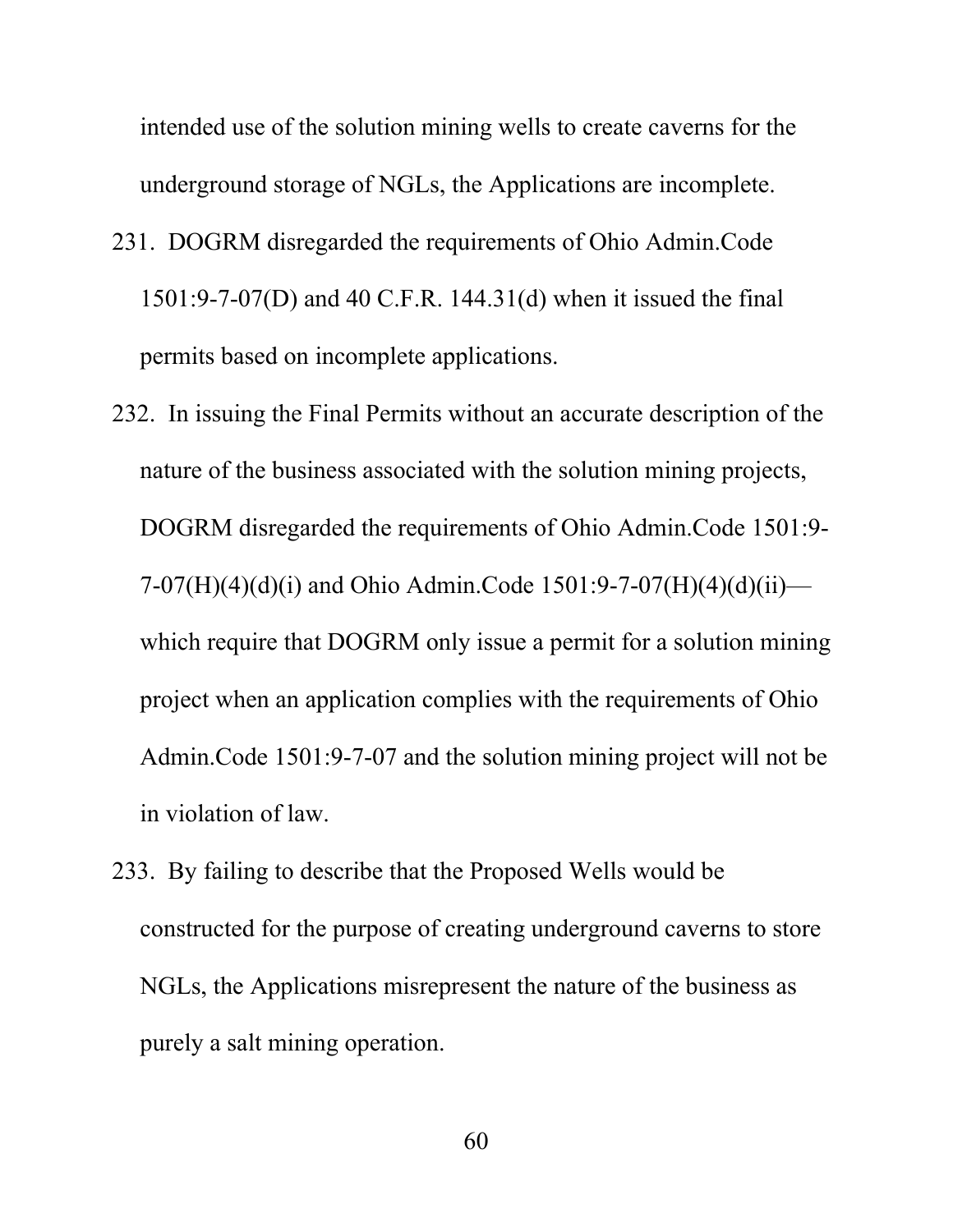- 234. Presenting the Proposed Wells as purely a salt-mining operation is inaccurate and misleading to the public, the communities who stand to be impacted by the solution mining projects, and Relators and their members.
- 235. By failing to consider the intended use of the Proposed Wells to create underground storage caverns, DOGRM deprived Relators and their members of the diligent permitting review required by law.
- 236. Relators and their members have been harmed by DOGRM's failure to consider the intended use of the Proposed Wells to create storage caverns prior to issuing Final Permits.
- 237. Relators and their members have been harmed by DOGRM failing to consider safety standards included in API RP 1115, API RP 1170, and API 1171 in its review of the proposed solution mining projects.
- 238. Relators and their members could reasonably and foreseeably benefit from DOGRM considering the Proposed Wells' intended use to create underground storage caverns in evaluating the Applications.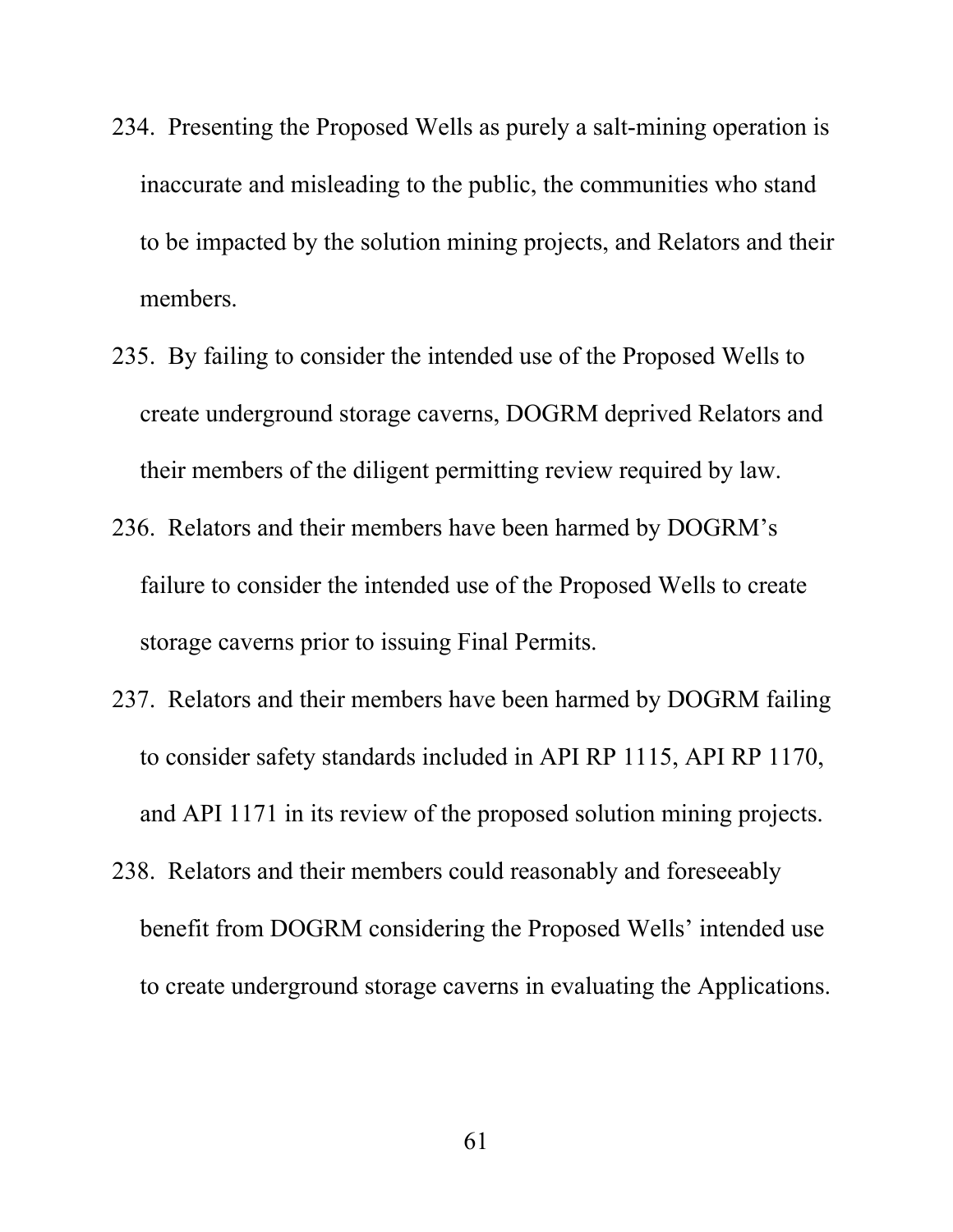- 239. Relators and their members could reasonably and foreseeably benefit from DOGRM applying industry recommended practices API RP 1115, API RP 1170, and API 1171 in evaluating the Applications.
- 240. The omission of any mention of underground storage cavern creation in the Applications and Final Permits harms Relators and their members' ability to educate the general public and their members about the nature of the permitted solution mining projects.
- 241. DOGRM abused its discretion and acted unreasonably, arbitrarily, and unconscionably when it issued the final permits without considering the intended use of the Proposed Wells to create underground storage caverns.

**This Court should issue a Writ of Mandamus directed to Respondents ordering them to vacate the permits to drill Salt-1, Salt-2, and Salt-3 because ODNR disregarded the requirements of the federal Safe Drinking Water Act, R.C. 1509.221, and Ohio**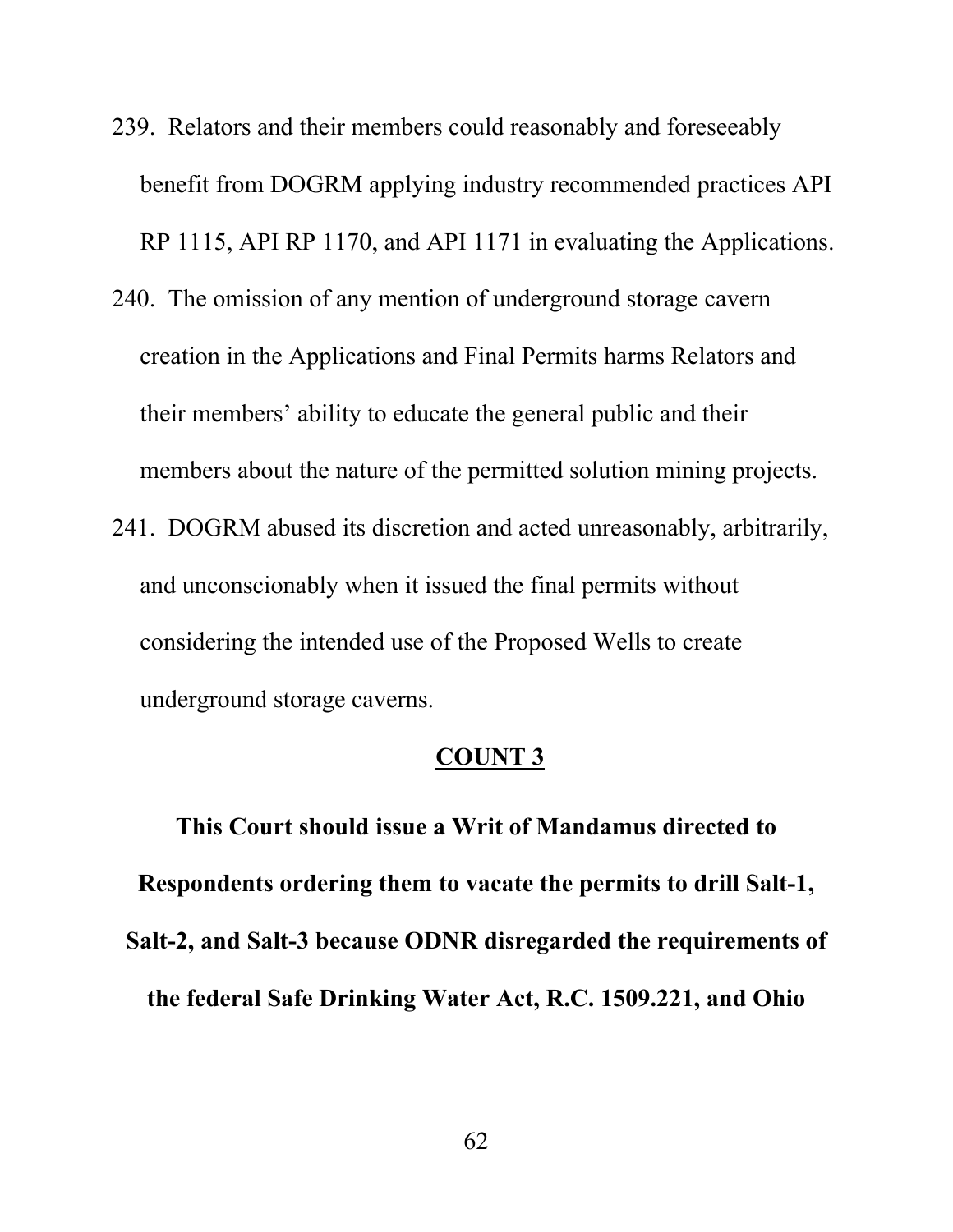# **Admin.Code Chapter 1501:9-7 when it issued the permits without requiring monitoring wells.**

- 242. The Relators restate and reiterate all preceding paragraphs of this petition as if fully rewritten herein and additionally allege the following:
- 243. The Proposed Wells penetrate at least one USDW. *See* Exhibit 4 at p.8.
- 244. The Proposed Wells are located in an area subject to subsidence. *See* Exhibit 8.
- 245. There have been numerous subsidence events in southeast Ohio, including in Monroe County. *See* Exhibit 8.
- 246. The Proposed Wells are located in close proximity to abandoned underground mines. Exhibit 1 at Exhibit A; Exhibit B at p.28 (Figure 7). *See* Exhibit 3.
- 247. The Proposed Wells' location in the vicinity of abandoned mines, including some mines of unknown extents, creates the potential for an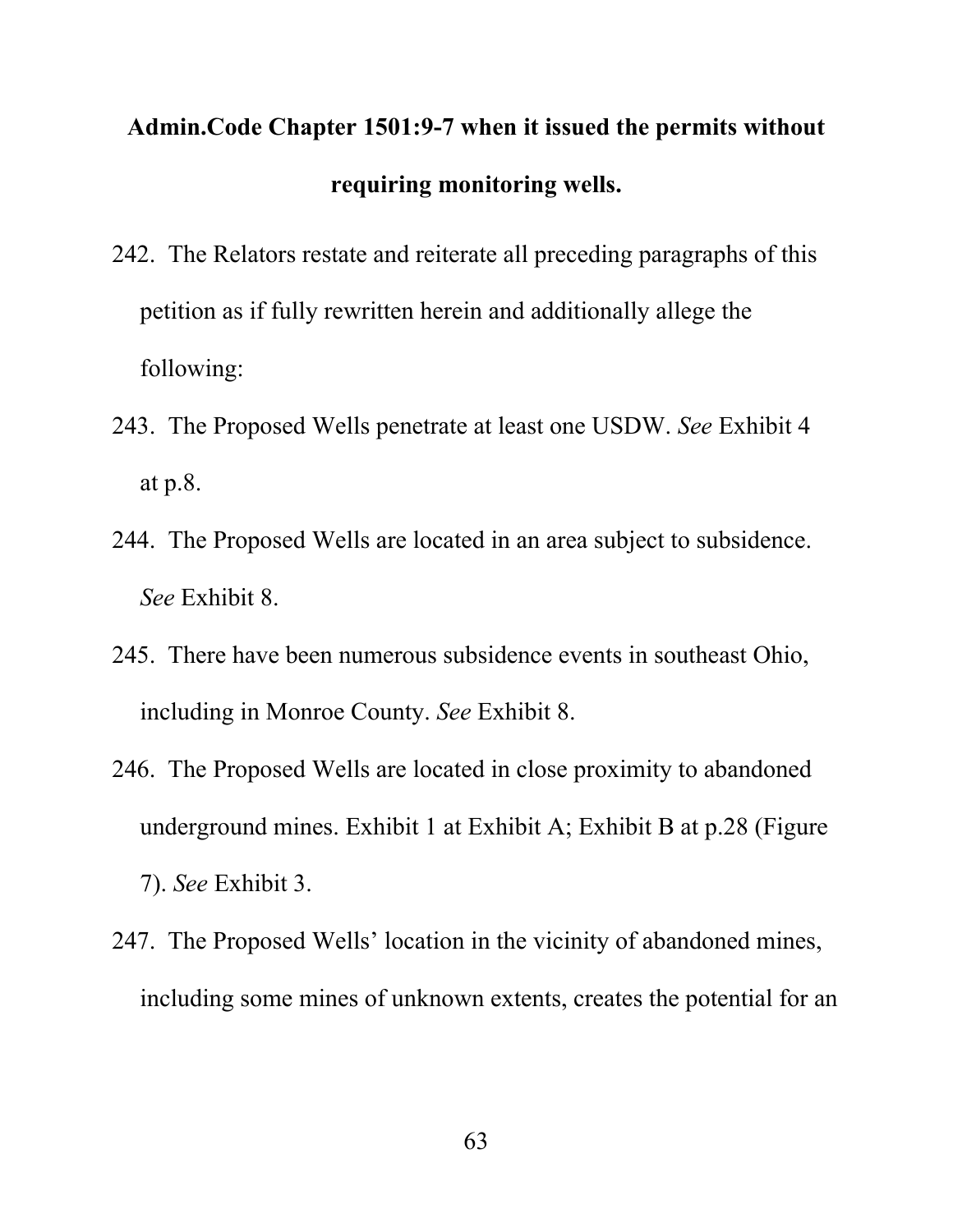increased risk of subsidence. *See* Exhibit 1 at Exhibit A; Exhibit D. *See also* Exhibit 8.

- 248. Upon information and belief, there are no other solution mining projects permitted in southeastern Ohio.
- 249. Upon information and belief, there are no other solution mining projects permitted in Monroe County, Ohio.
- 250. Significant subsidence has occurred at ground level above other solution mining projects in the state of Ohio. Exhibit 8 at p.306.
- 251. Significant subsidence has occurred above solution mining projects in other states. Exhibit 8 at p.306.
- 252. Federal Regulations under the SDWA require that, where injection wells penetrate an USDW in "an area subject to subsidence or catastrophic collapse an adequate number of monitoring wells shall be completed into the USDW to detect any movement of injected fluids, process by-products, or formation fluids into the USDW." 40 C.F.R. 146.32(g).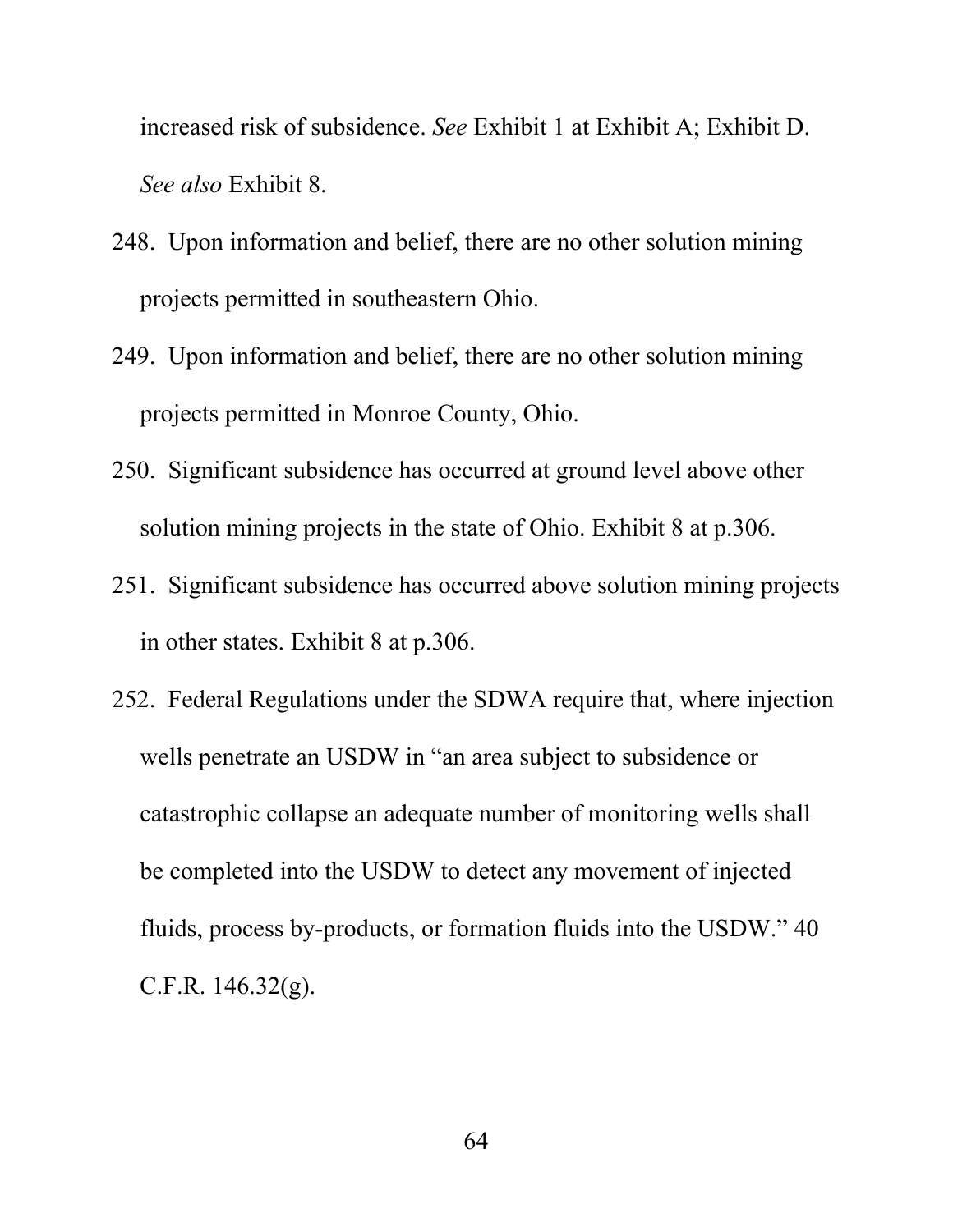- 253. Ohio Admin.Code 1501:9-7-07 requires that applications for permits for solution mining wells include plans for meeting the monitoring requirements of Ohio Admin.Code 1501:9-7-09(B).
- 254. Under Ohio Admin.Code 1501:9-7-09(B)(10), the "chief shall require additional monitoring, including construction of monitoring wells, in areas subject to subsidence." *Id.*
- 255. The Final Permits do not include a requirement to install monitoring wells to detect subsurface migration of contaminants associated with the Proposed Wells into USDWs. *See* Exhibit 4 at p.6. *See* Exhibit 3.
- 256. Relators have members who rely on drinking water from sources nearby the Proposed Wells.
- 257. Relators have members who would reasonably and foreseeably benefit from the installation of monitoring wells to detect the movement of fluids associated with the Proposed Wells into USDWs.
- 258. DOGRM violated the requirements of 40 C.F.R. 146.32(g) and 40 C.F.R. 146.32(h) when it issued final permits for the Proposed Wells without requiring monitoring wells.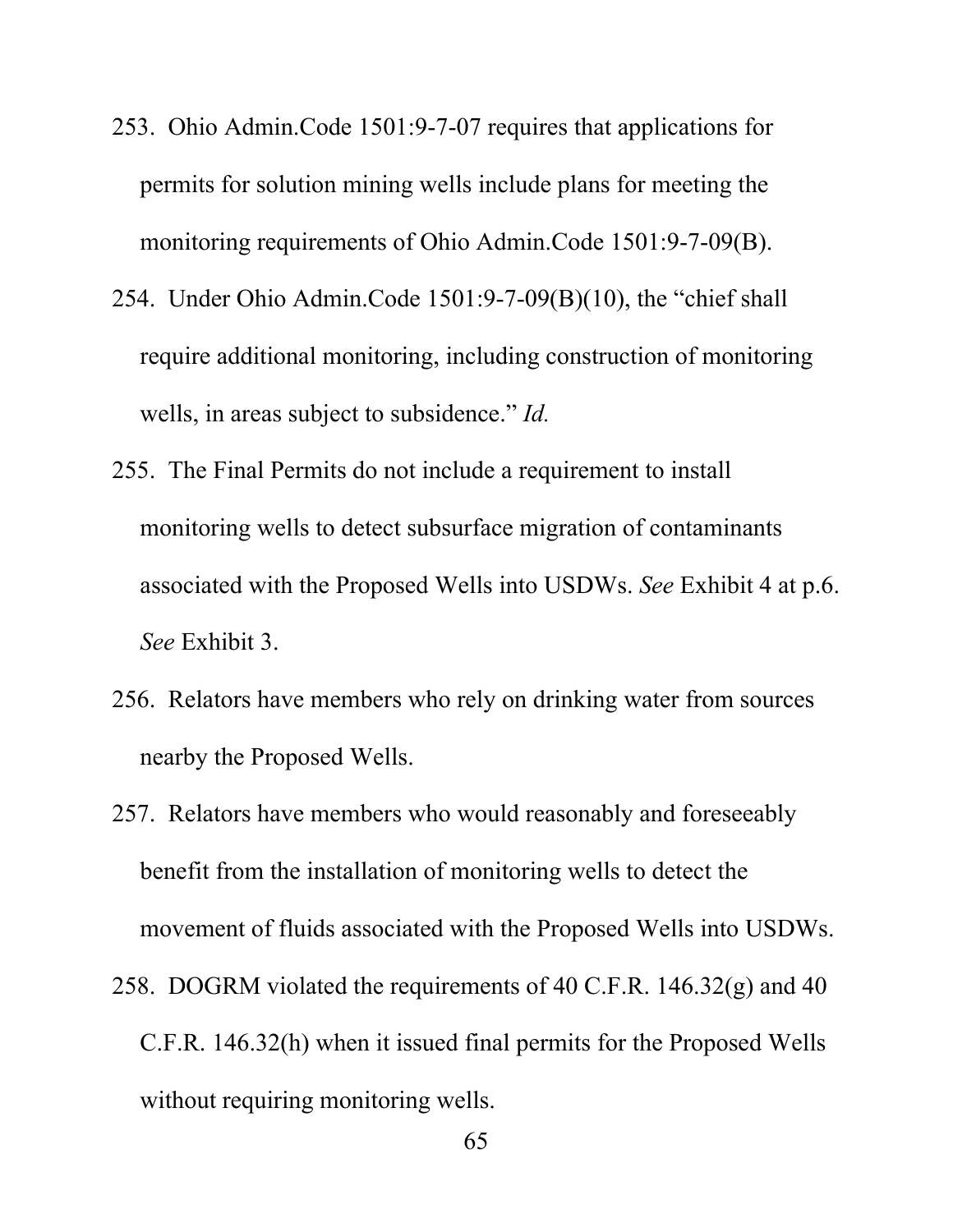- 259. DOGRM violated the requirements of Ohio Admin.Code 1501:9- 7-07 and Ohio Admin.Code 1501:9-7-09(B) when it issued final permits for the Proposed Wells without requiring monitoring wells.
- 260. DOGRM abused its discretion and acted arbitrarily, unconscionably, and unreasonably when it issued the final permits for the Proposed Wells without requiring monitoring wells.

**This Court should issue a Writ of Mandamus directed to Respondents ordering them to vacate the permits to drill Salt-1, Salt-2, and Salt-3 because DOGRM disregarded the requirements of the federal Safe Drinking Water Act, R.C. 1509.221, and Ohio Admin.Code Chapter 1501:9-7 when it relied on inaccurate and incomplete Applications to issue the final permits.**

- 261. The Relators restate and reiterate all preceding paragraphs of this petition as if fully rewritten herein and additionally allege the following:
- 262. Under both Ohio and federal law, an application for a solution mining project must include qualitative analysis and ranges in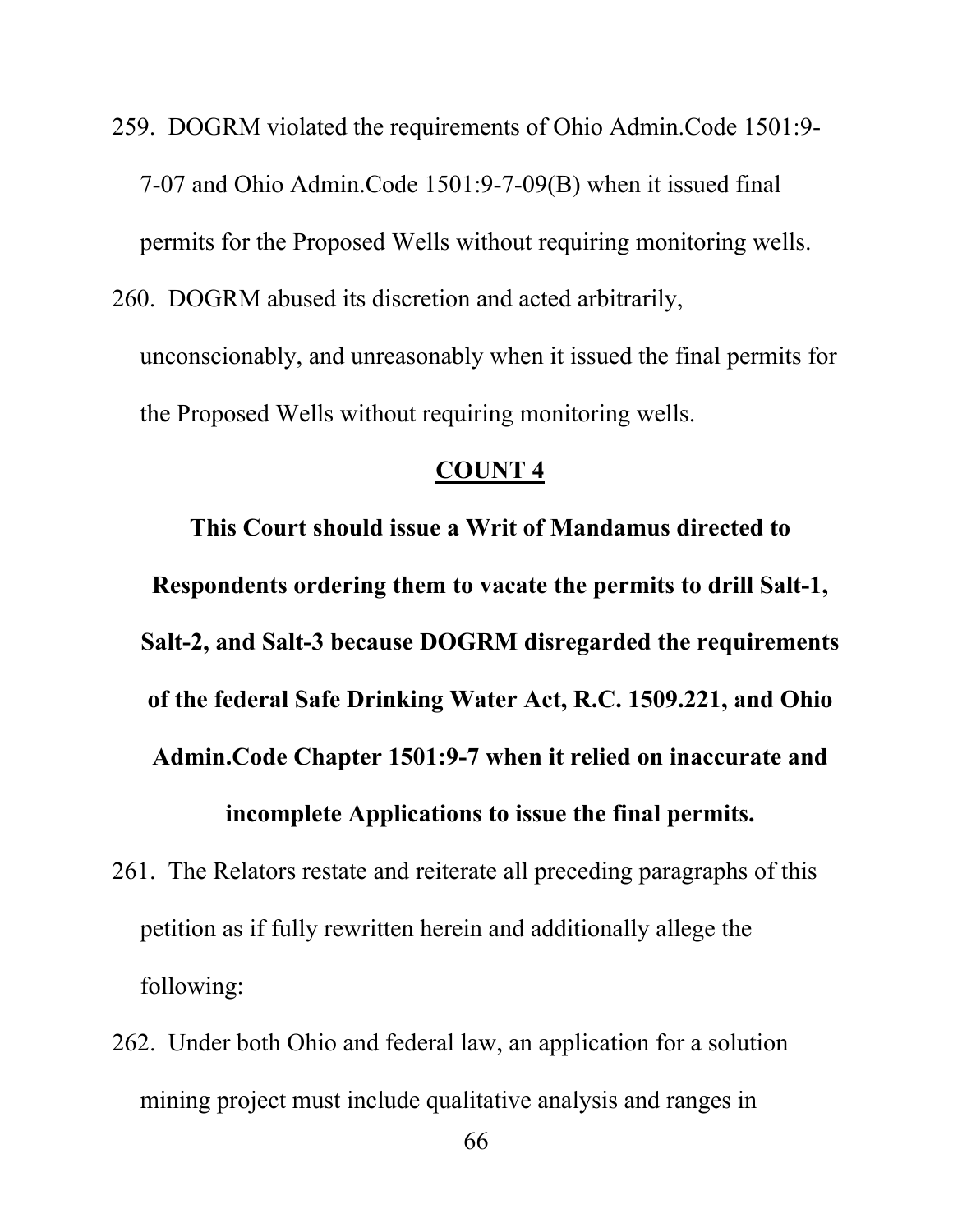concentrations of all constituents of injected fluids. Ohio Admin.Code 1501:9-7-07(G)(4)(b); 40 C.F.R. 146.34(a)(7)(iii).

- 263. The nature of the injected fluid must also be considered in determining the number, location, and construction of monitoring wells. C.F.R. 146.32(h).
- 264. Characterization of the injected fluids is important to be able to calculate the volume and efficiency of the solution mining process and to estimate cavern growth. Exhibit 1 at Exhibit A, p.20-21.
- 265. Characterization of injected fluids is also important because some constituents, including higher salinity salts KCl and MgCl2, can undercut upper strata and cause strain or collapse during solution mining. Exhibit 1 at Exhibit A, p.20-21.
- 266. The Applications indicate that Powhatan Salt Company intends to inject Ohio River Water into the Proposed Wells.
- 267. The Applications include a chemical analysis of the source water to be used for solution mining in the Proposed Wells. Exhibit 1 at Exhibit E, Supplemental Form 206 p.2.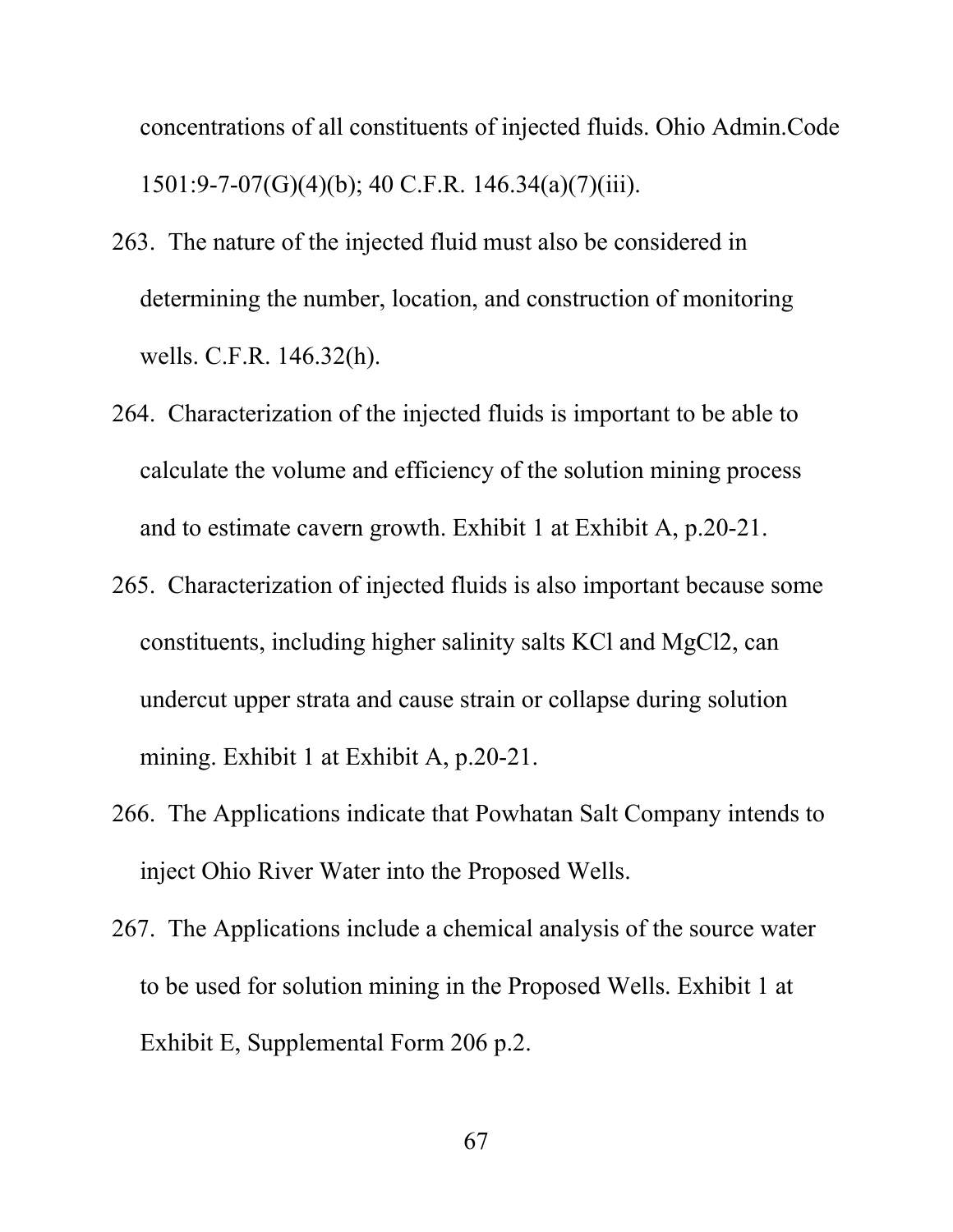- 268. The chemical analysis of source water included in the Application is clearly inaccurate.
- 269. The concentration of arsenic is provided as 100 ppm (mg/L). Exhibit 1 at Exhibit E, Supplemental Form 206 p.2.
- 270. This arsenic concentration is several orders of magnitude higher than nearby water quality measurements made by the U.S. Geological Survey. Exhibit 1 at Exhibit A, p.20.
- 271. Measurements made at a station on the Ohio River (site number 395516080451501) on November 7, 2019, indicate an arsenic concentration of 0.46 ppb  $(\mu g/L)$ . Exhibit 1 at Exhibit A, p.20.
- 272. The obviously erroneous reporting of arsenic levels in the fluid characterization demonstrates a lack of diligence in the Applications and DOGRM's review.
- 273. Units included for NaCl, Sulfate, and ClO3 are listed as "GPL" without providing any definition for this acronym. Exhibit 1 at Exhibit A, p.20-21.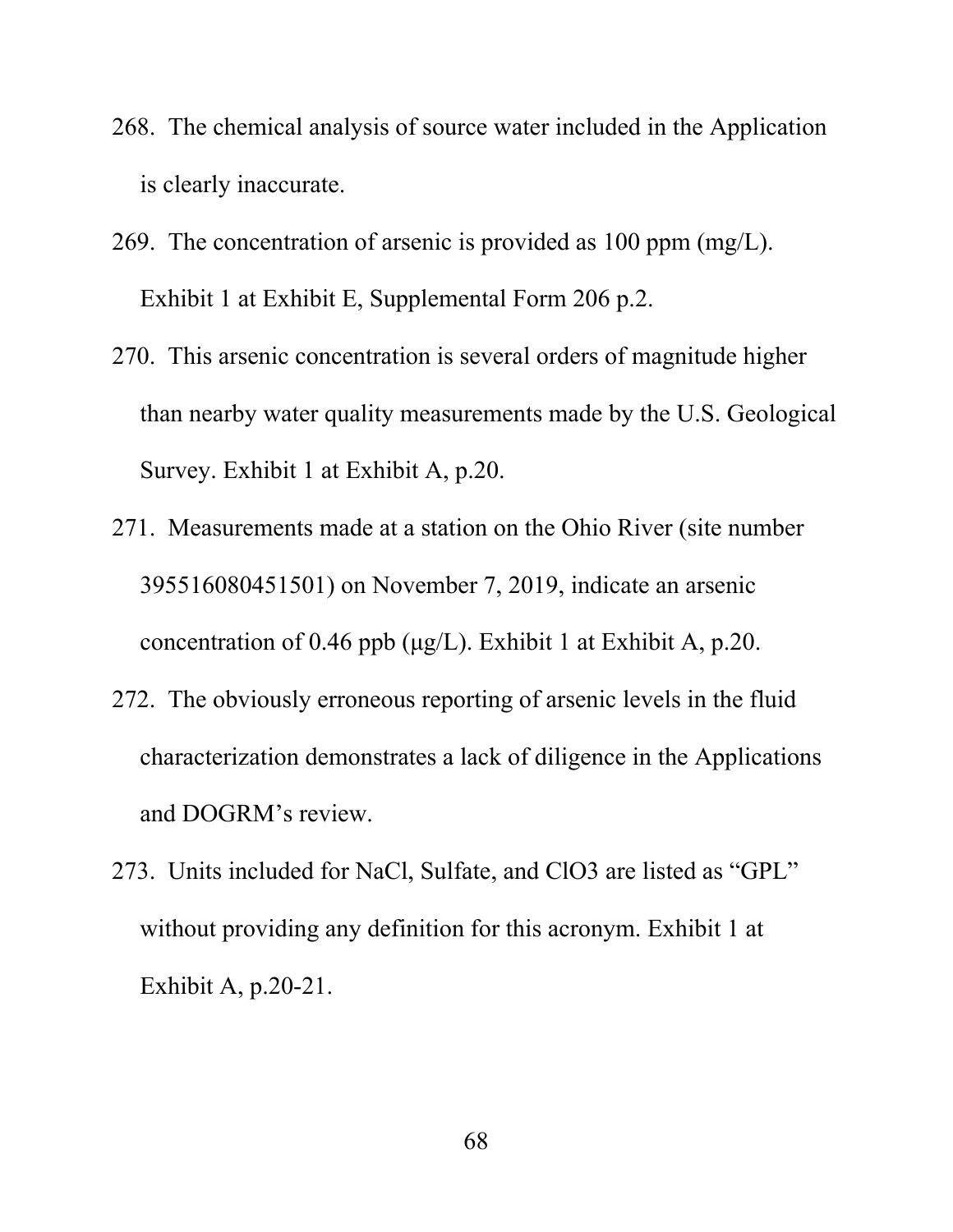- 274. If GPL means "grams per liter," the NaCl concentration provided in the Application is approximately eight times the NaCl level expected in seawater.
- 275. Ohio River Water does not have a NaCl concentration of 290 grams per liter.
- 276. Based on a reasonable reading of information presented in the application, the concentration submitted for NaCl is inaccurate.
- 277. DOGRM did not require Powhatan Salt to submit a revised analysis providing an accurate analysis and ranges of concentrations for all injected fluids and a clear definition of all units.
- 278. Relators raised these concerns regarding erroneous fluid characterization in their comments on the Applications and Draft Permits. Exhibit 1 at Exhibit A, p.20-21.
- 279. An accurate characterization of the fluid to be injected is necessary for DOGRM to assess how the injected fluid will interact with the Proposed Well and the formation to be mined, which is relevant to assessing well integrity and potential migration pathways.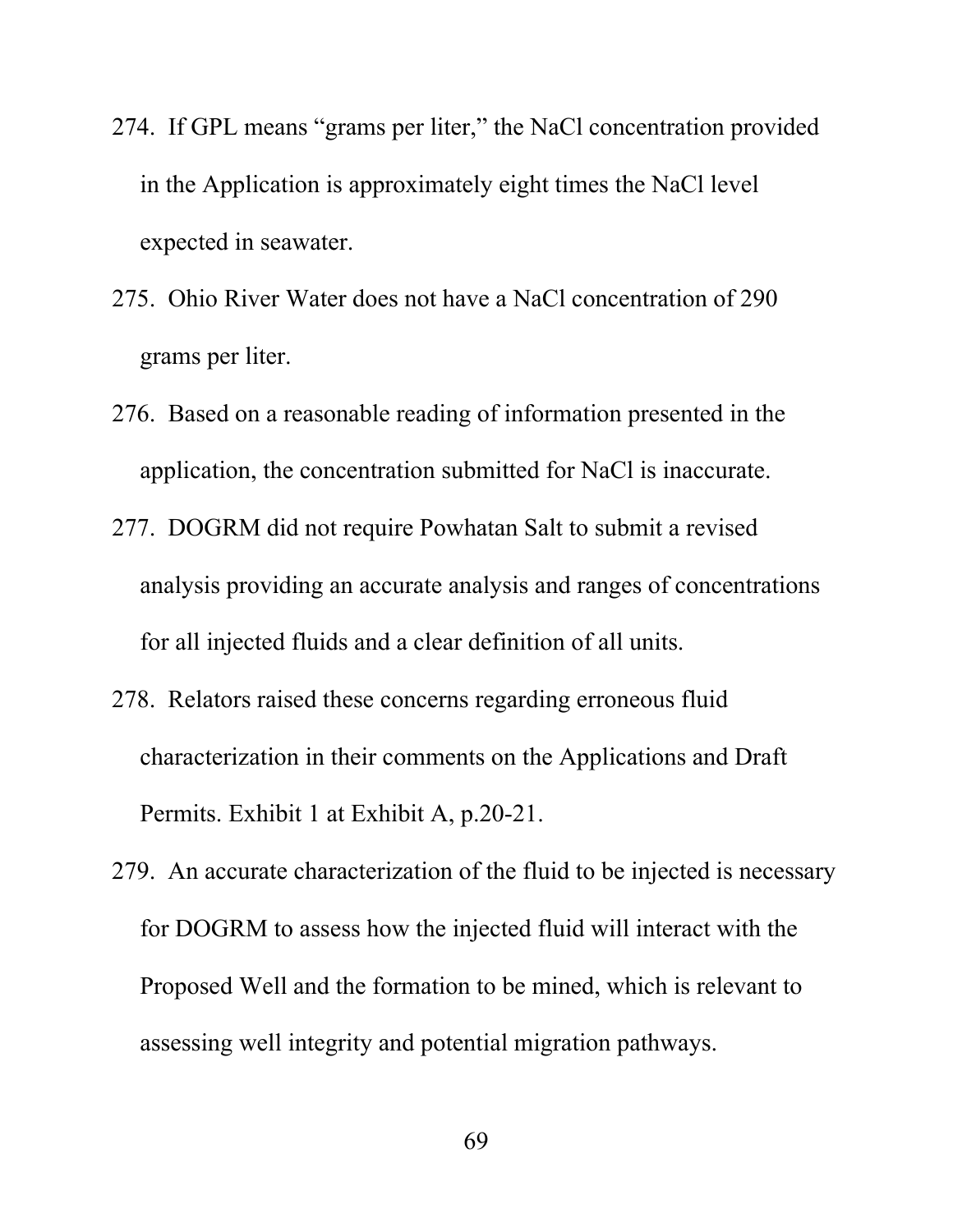- 280. Relators and their members have been harmed by DOGRM's failure to consider an accurate characterization of the fluid to be injected.
- 281. Relators and their members can reasonably and foreseeably benefit from DOGRM requiring Powhatan Salt to submit an accurate characterization of the fluid to be injected and considering the same in its review of the Applications.
- 282. DOGRM provided no response to Relators' concerns regarding erroneous fluid characterization in its Response to Comments. *See*  Exhibit 4.
- 283. Without an accurate characterization of the fluid to be injected, the Applications are incomplete.
- 284. DOGRM violated 40 C.F.R.  $146.34(a)(7)(iii)$  and Ohio Admin.Code  $1501:9-7-07(G)(4)(b)(iii)$  when it relied on an obviously incorrect analysis and range of concentrations of constituents of fluids to be injected in reviewing the Applications.
- 285. DOGRM abused its discretion and acted unreasonably, arbitrarily, and unconscionably when it issued the final permits without requiring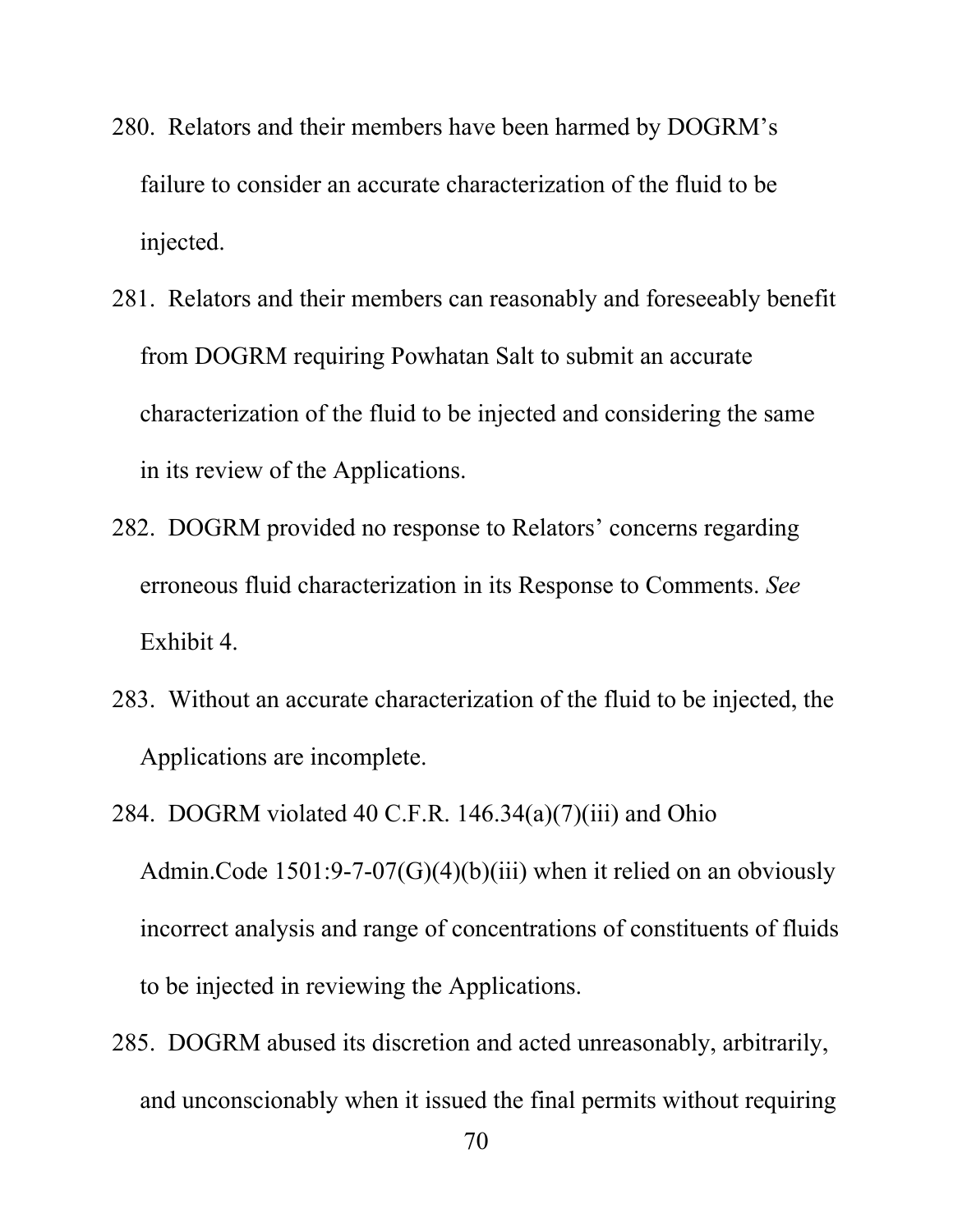Powhatan Salt to submit an accurate analysis of the fluid to be injected.

# **COUNT 5**

**This Court should issue a Writ of Mandamus directed to Respondents ordering them to vacate the permits to drill Salt-1, Salt-2, and Salt-3 because DOGRM abused its discretion and disregarded Safe Drinking Water Act requirements when it refused to hold a public hearing.**

- 286. The Relators restate and reiterate all proceeding paragraphs of this petition as if fully rewritten herein and additionally allege the following:
- 287. The Safe Drinking Water Act requires the Director to hold a public hearing "whenever he or she finds, on the basis of requests, a significant degree of public interest in a draft permit." 40 C.F.R.  $124.12(a)(1)$ .
- 288. Approximately 540 comments were submitted during the public comment period.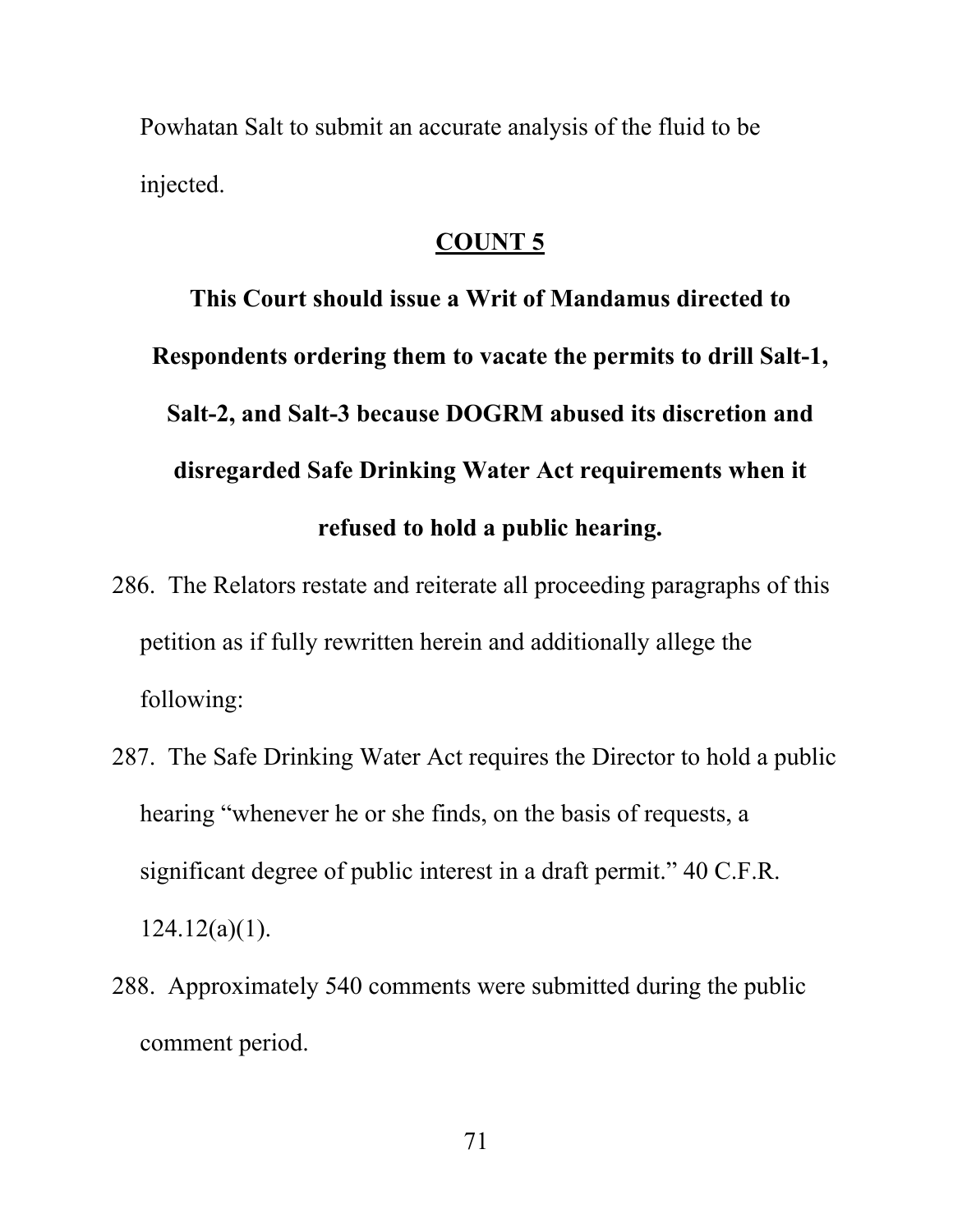- 289. DOGRM also received petitions during the public comment periods that collectively contained over 1,000 signatures objecting to the Proposed Wells.
- 290. Individuals contacted DOGRM regarding the Proposed Well through written comments, submitted by mail and email, as well as through phone calls.
- 291. At least an additional 19 comments were submitted following the close of the public comment period.
- 292. The number of individuals contacting DOGRM regarding the Proposed Wells and requesting a public hearing demonstrated a significant degree of public interest in the draft permits.
- 293. DOGRM did not hold a public hearing on the Applications or the Draft Permits for the Proposed Wells.
- 294. Relators and their members were harmed by DOGRM's refusal to hold a public hearing on the applications for the Proposed Wells.
- 295. Refusing to hold a public hearing on the applications for the Proposed Wells deprived Relators and their members' of the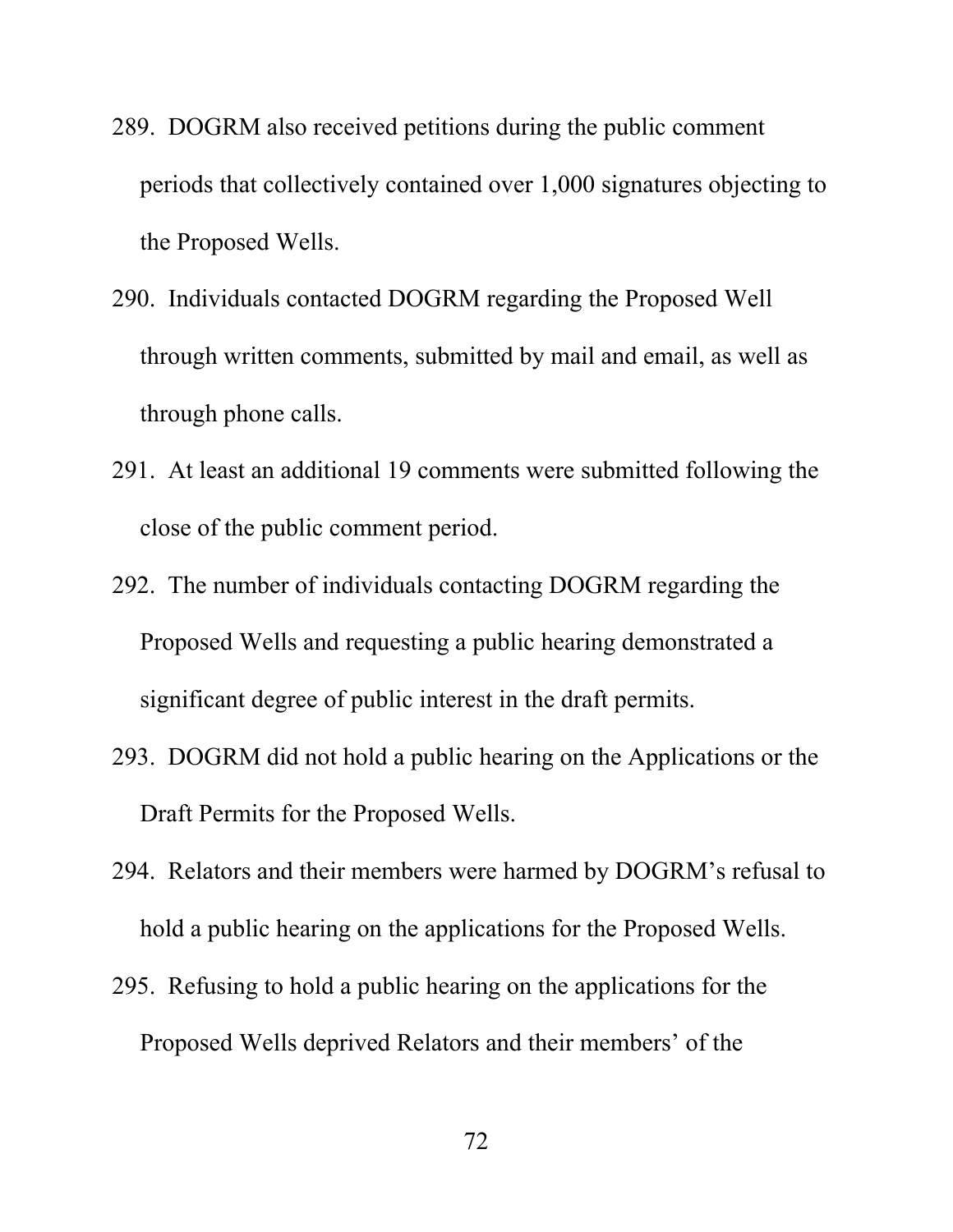opportunity to pose questions directly to DOGRM staff in a public forum.

- 296. Refusing to hold a public hearing on the applications for the Proposed Wells deprived Relators and their members of the opportunity to express their concerns regarding the Applications, the Proposed Wells, and the draft permits in a public forum.
- 297. Relators and their members would foreseeably and reasonably benefit from the holding of a hearing on the Applications, the Proposed Wells, and the draft permits.
- 298. A public hearing would have provided an opportunity for DOGRM to hear the concerns of Relators, their members, and additional community members who stand to be most impacted by the Proposed Wells.
- 299. A public hearing would have provided an opportunity for Relators, their members, and additional community members to hear one another's concerns regarding the Proposed Wells.
- 300. A public hearing would have provided an opportunity for DOGRM to hear directly from those with knowledge about the history of past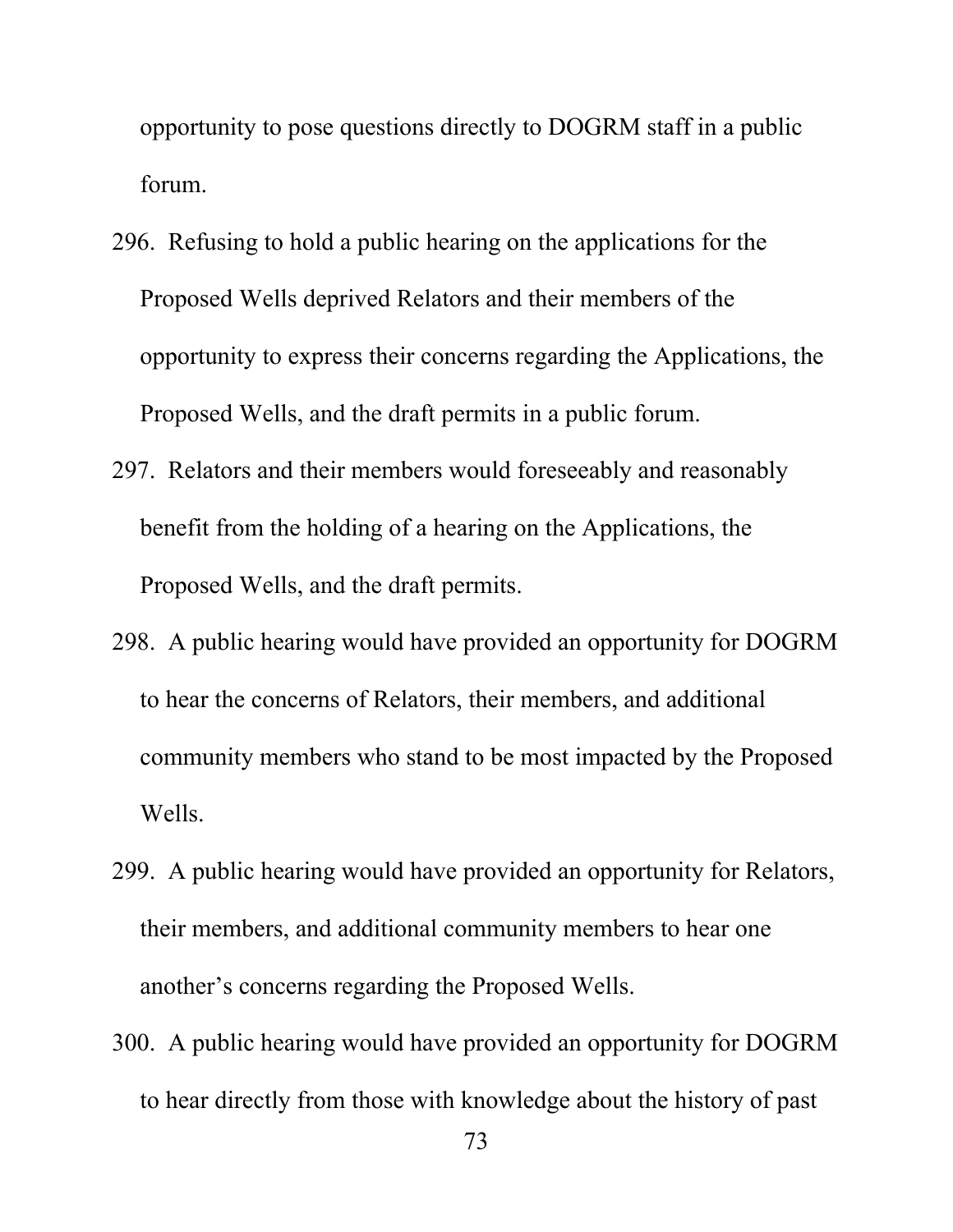and current uses of the area that the Proposed Wells would impact, including Relators' members.

- 301. Information pertaining to past and current uses of the area can have implications for whether or not the Proposed Wells would jeopardize public health and safety or would endanger underground sources of drinking water.
- 302. A public hearing would also have provided DOGRM with an opportunity to hear about and consider environmental justice impacts of the proposed solution mining projects, including impacts to Relators' members and their communities.
- 303. DOGRM abused its discretion when it refused to hold a public hearing despite there clearly being a significant degree of public interest in the draft permits.
- 304. DOGRM violated the requirements of 40 C.F.R. 124.12(a)(1) when it refused to hold a public hearing despite there clearly being a significant degree of public interest in the draft permits.
- 305. DOGRM acted unreasonably and arbitrarily when it determined that all of the objections received lacked validity.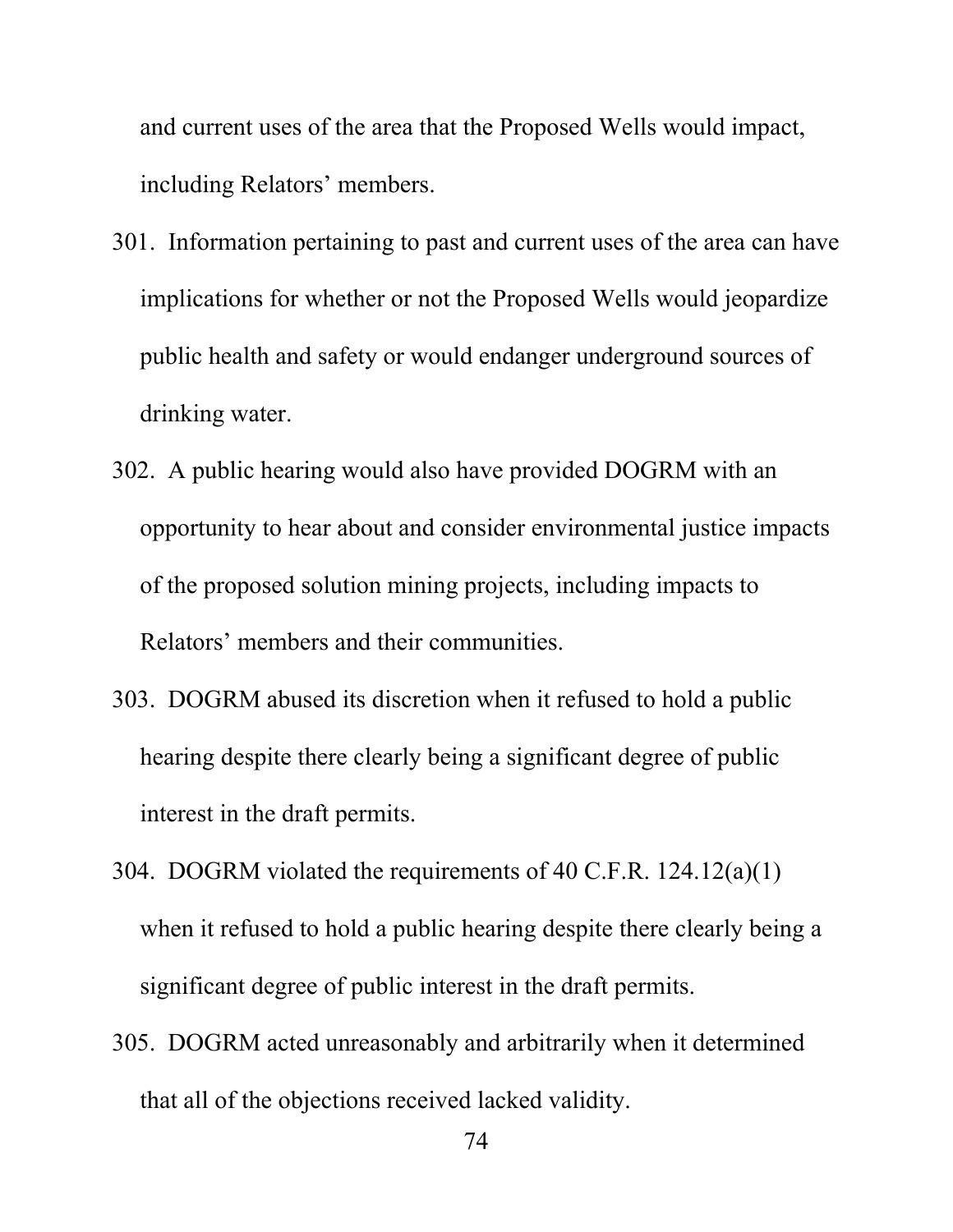#### **COUNT 6**

**This Court should issue a Writ of Mandamus directed to Respondents ordering them to vacate the permits to drill Salt-1, Salt-2, and Salt-3 because DOGRM disregarded the requirements of the federal Safe Drinking Water Act by issuing the final permits without including the conditions required by 40 C.F.R. 144.51.**

- 306. The Relators restate and reiterate all proceeding paragraphs of this petition as if fully rewritten herein and additionally allege the following:
- 307. Regulations promulgated under the Safe Drinking Water Act require all UIC permits, including all Class III permits, to incorporate certain conditions in each and every permit. 40 C.F.R. 144.51.
- 308. The Permits at issue are UIC permits subject to 40 C.F.R. 144.51.
- 309. The regulations at 40 C.F.R. 144.51 must be either expressly written into each permit or incorporated by reference. *Id.* If incorporated by reference, "a specific citation to [the] regulations (or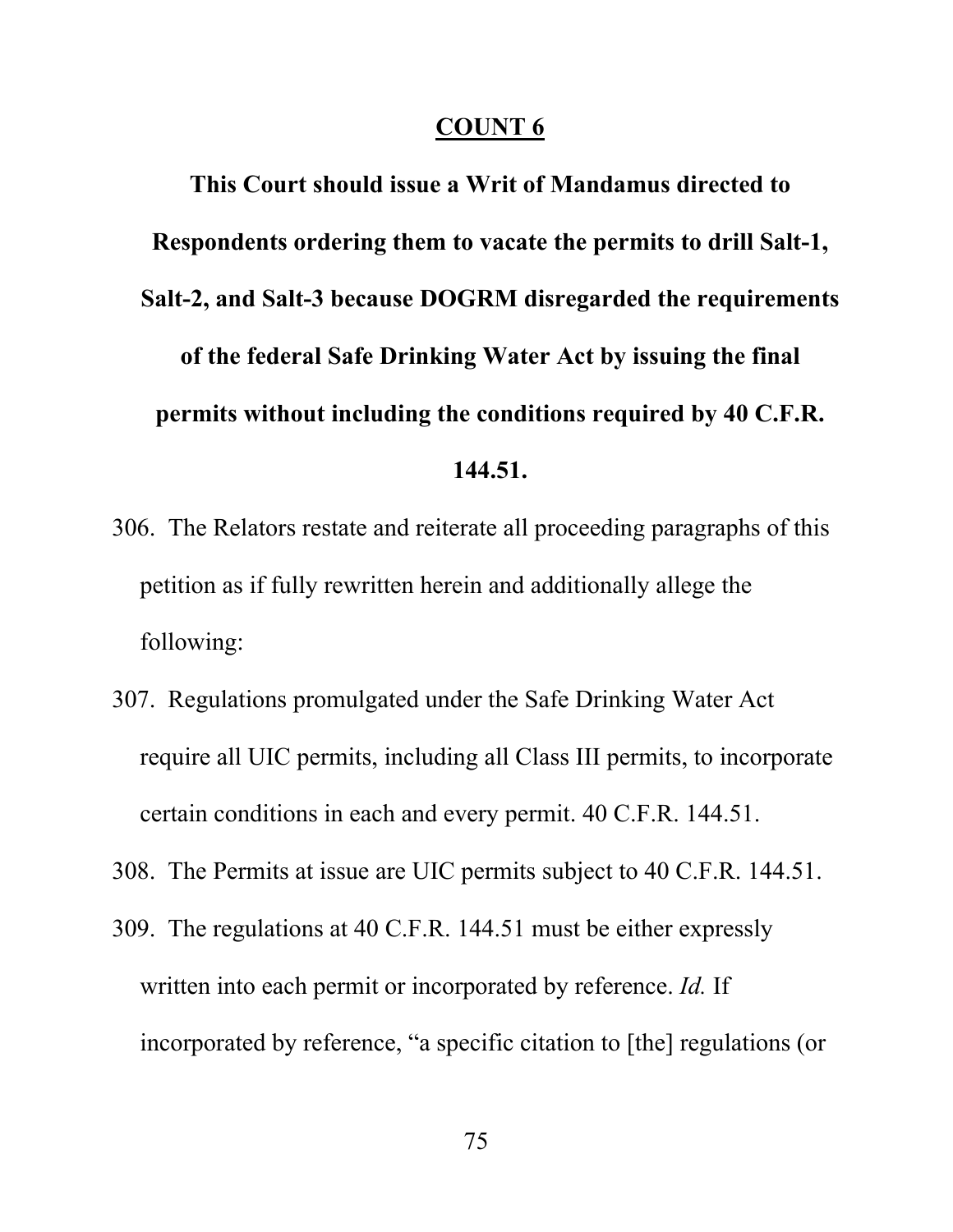the corresponding approved State regulations) must be given in the permit." *Id.*

- 310. The conditions listed in detail at 40 C.F.R. 144.51 include 16 separate conditions which require proper operation and maintenance of each well, monitoring and recordkeeping, reporting of present or anticipated noncompliance, corrective action in the event of violations, and other measures. *See id.* at 144.51(a)-(q).
- 311. Pursuant to 40 C.F.R. 144.51(a), the owner or operator of a permitted injection well must comply with all of these conditions, which must be in the UIC permit, and each failure to comply with such conditions constitutes a violation of the applicable underground injection control program and the SDWA.
- 312. The Permits contain a section titled "PERMIT CONDITIONS CLASS III SOLUTION MINING INJECTION WELL – DRILL NEW WELL" that contains nineteen (19) numbered conditions. *See* Exhibit 3. None of the 16 conditions required by 40 C.F.R. 144.51 are included in this section.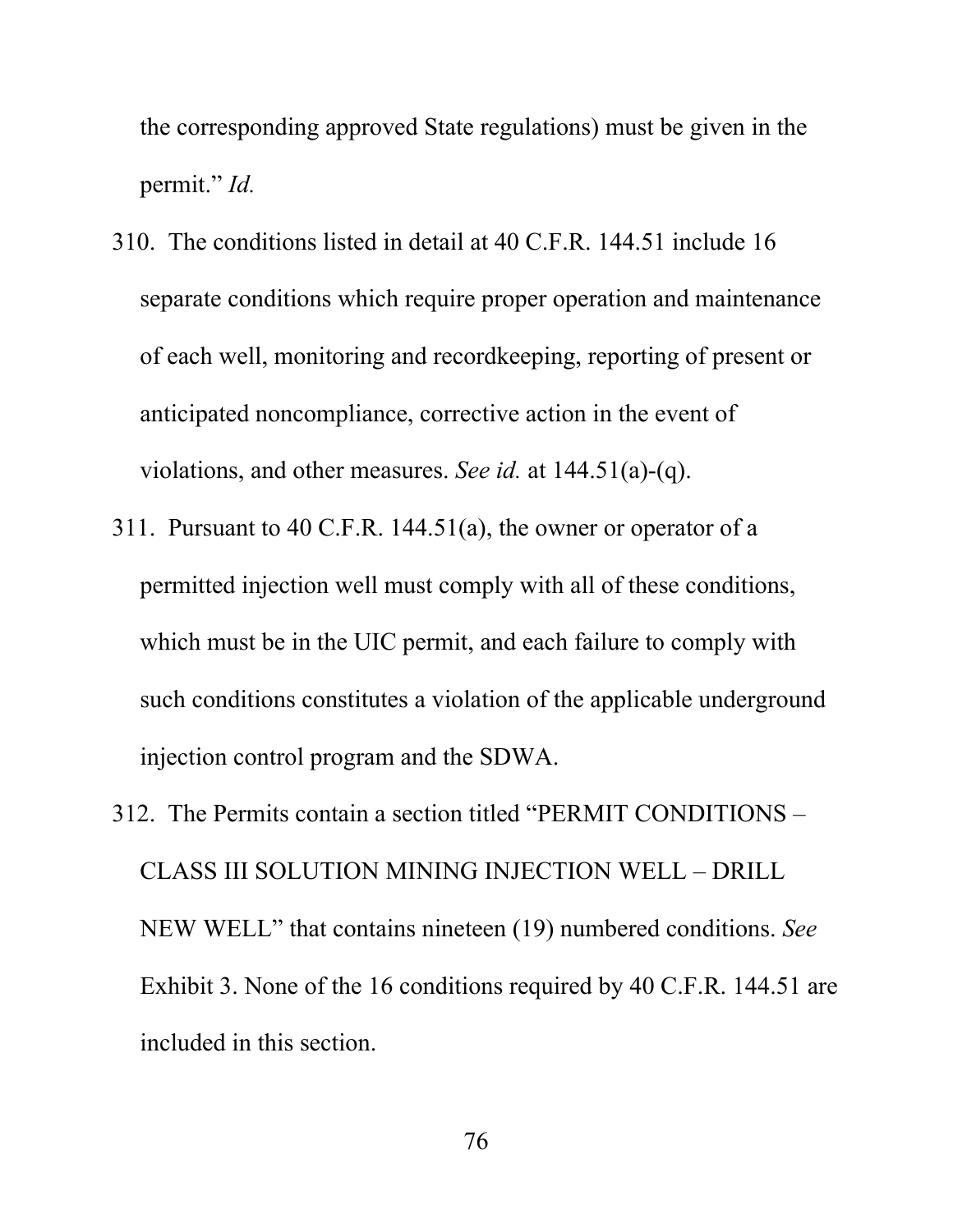- 313. The Permits do not contain the condition listed at 40 C.F.R. 144.51(a), which states that any permit noncompliance constitutes a violation of the Safe Drinking Water Act and is grounds for enforcement action; for permit termination, revocation and reissuance, or modification; or for denial of a permit renewal application.
- 314. The Permits do not contain the condition listed at 40 C.F.R. 144.51(b), which states that if the permittee wishes to continue any activity regulated by the permit after the expiration date of the permit, the permittee must apply for and obtain a new permit.
- 315. The Permits do not contain the condition listed at 40 C.F.R. 144.51(c), which states that it shall not be a defense for a permittee in an enforcement action that it would have been necessary to halt or reduce the permitted activity in order to maintain compliance with the conditions of the permit.
- 316. The Permits do not contain the condition listed at 40 C.F.R. 144.51(d), which states that the permittee shall take all reasonable

77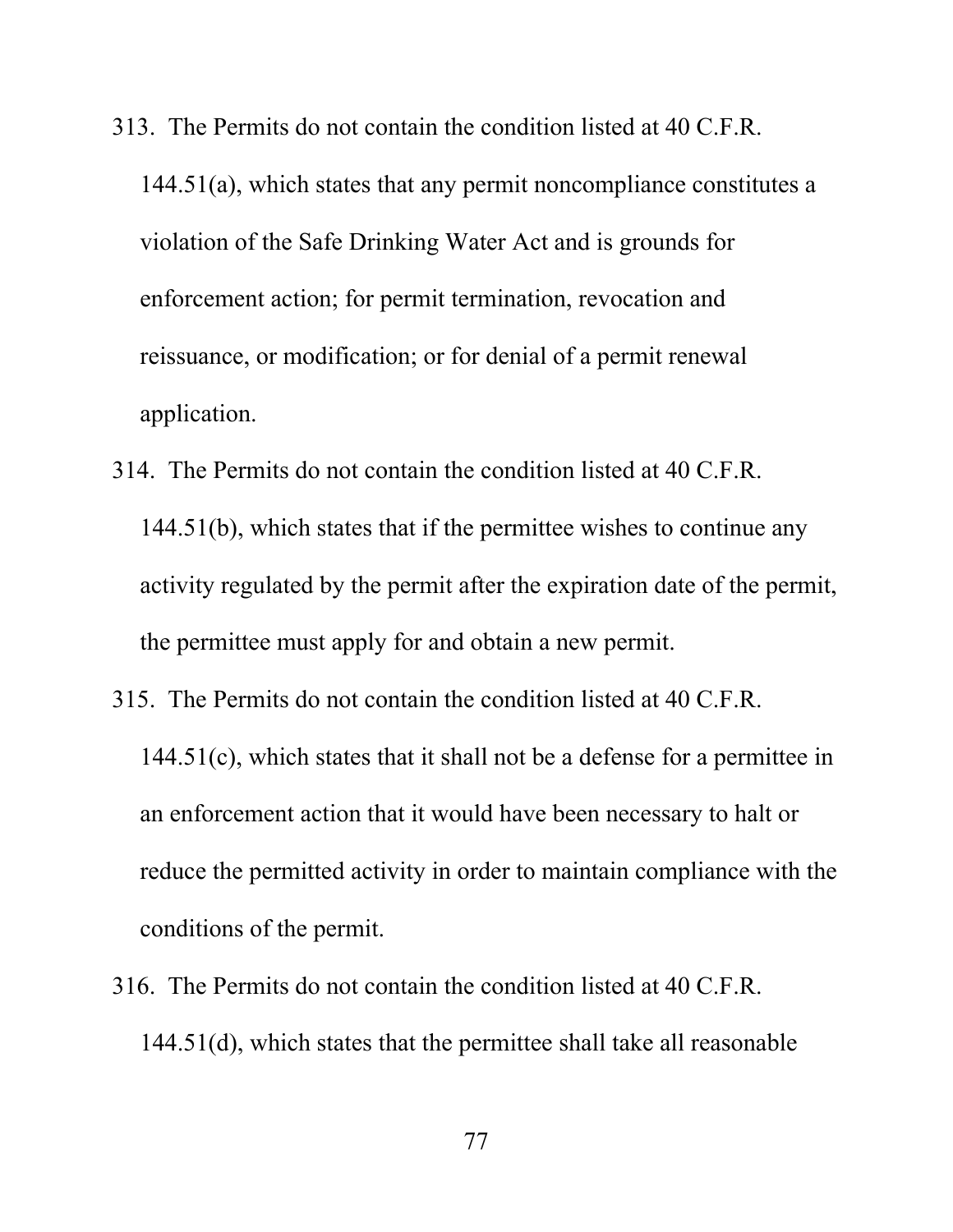steps to minimize or correct any adverse impact on the environment resulting from noncompliance with the permit.

- 317. The Permits do not contain the condition listed at 40 C.F.R. 144.51(e), which describes conditions designed to achieve proper operation and maintenance of all facilities and systems of treatment and control installed or used by the permittee to achieve compliance with the permit.
- 318. The Permits do not contain the condition listed at 40 C.F.R. 144.51(f), which states that the permit may be revoked and reissued, or terminated for cause, and that a request by the permittee for a change to the permit does not stay any permit condition.
- 319. The Permits do not contain the condition listed at 40 C.F.R. 144.51(g), which states that the permit does not convey any property rights of any sort, or any exclusive privilege.
- 320. The Permits do not contain the condition listed at 40 C.F.R. 144.51(h), which outlines the permittee's duty to provide information and copies of records.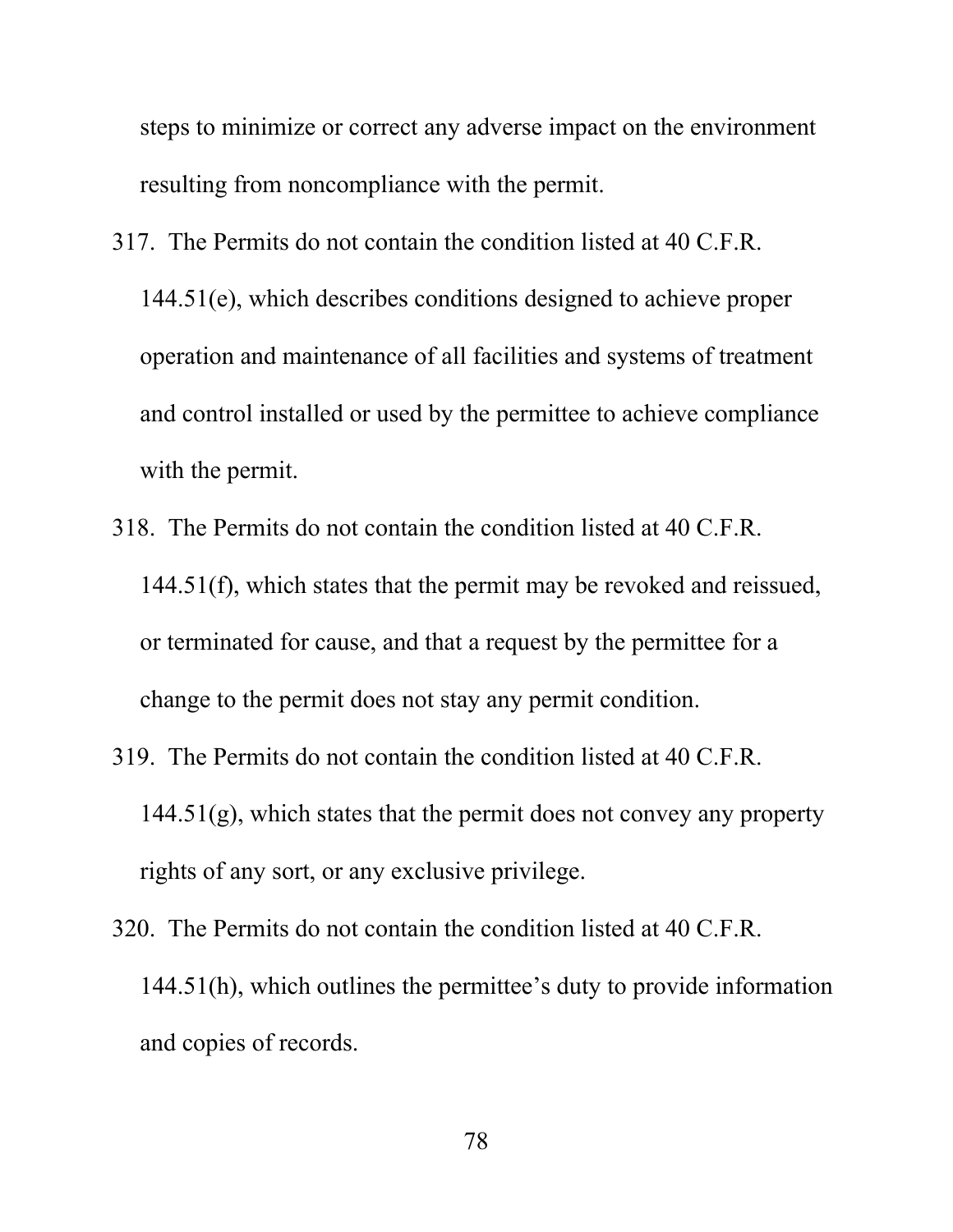- 321. The Permits do not contain the condition listed at 40 C.F.R. 144.51(i), which outlines the inspection and entry rights, including the right to sample and monitor at reasonable times.
- 322. The Permits do not contain the condition listed at 40 C.F.R. 144.51(j), which outlines requirements for monitoring and recordkeeping.
- 323. The Permits do not contain the condition listed at 40 C.F.R. 144.51(k), which requires that all applications, reports, or information submitted to the agency shall be signed and certified.
- 324. The Permits do not contain the reporting requirements listed at 40 C.F.R. 144.51(l), which includes reporting of anticipated noncompliance, compliance schedules, and twenty-four hours reporting of noncompliance which may endanger health or the environment.
- 325. The Permits do not contain the condition listed at 40 C.F.R. 144.51(m), which lists requirements prior to commencing injection. These requirements include an inspection or review of the new injection well and a finding of compliance with the permit.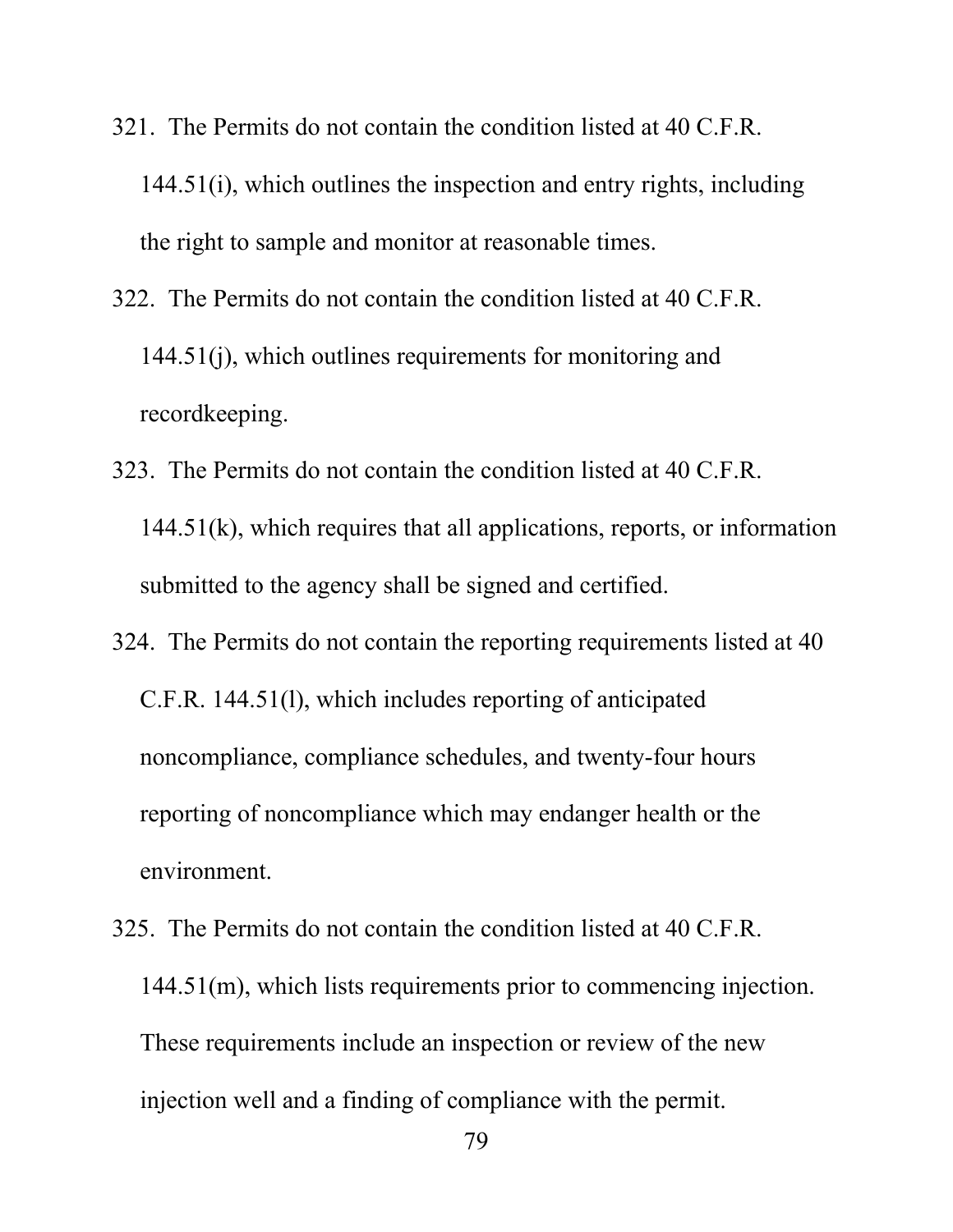- 326. The Permits do not contain the condition listed at 40 C.F.R. 144.51(n), which requires notification at such times as the permit requires before conversion or abandonment of the well.
- 327. The Permits do not contain the condition listed at 40 C.F.R. 144.51(o), which outlines requirements for plugging and abandonment of the well.
- 328. The Permits do not contain the condition listed at 40 C.F.R. 144.51(q), which outlines requirements to establish and maintain mechanical integrity.
- 329. Ultimately, the Permits do not contain the conditions required by 40 C.F.R. 144.51 in any manner, neither expressly nor incorporated by reference.
- 330. To the extent Ohio has adopted regulations that correspond with the conditions listed at 40 C.F.R. 144.51, those corresponding regulations are also not contained in the Permit in any manner, neither expressly nor incorporated by reference.
- 331. Relators are harmed by the omissions of the conditions in the Permit, as the Permit does not contain the protections and information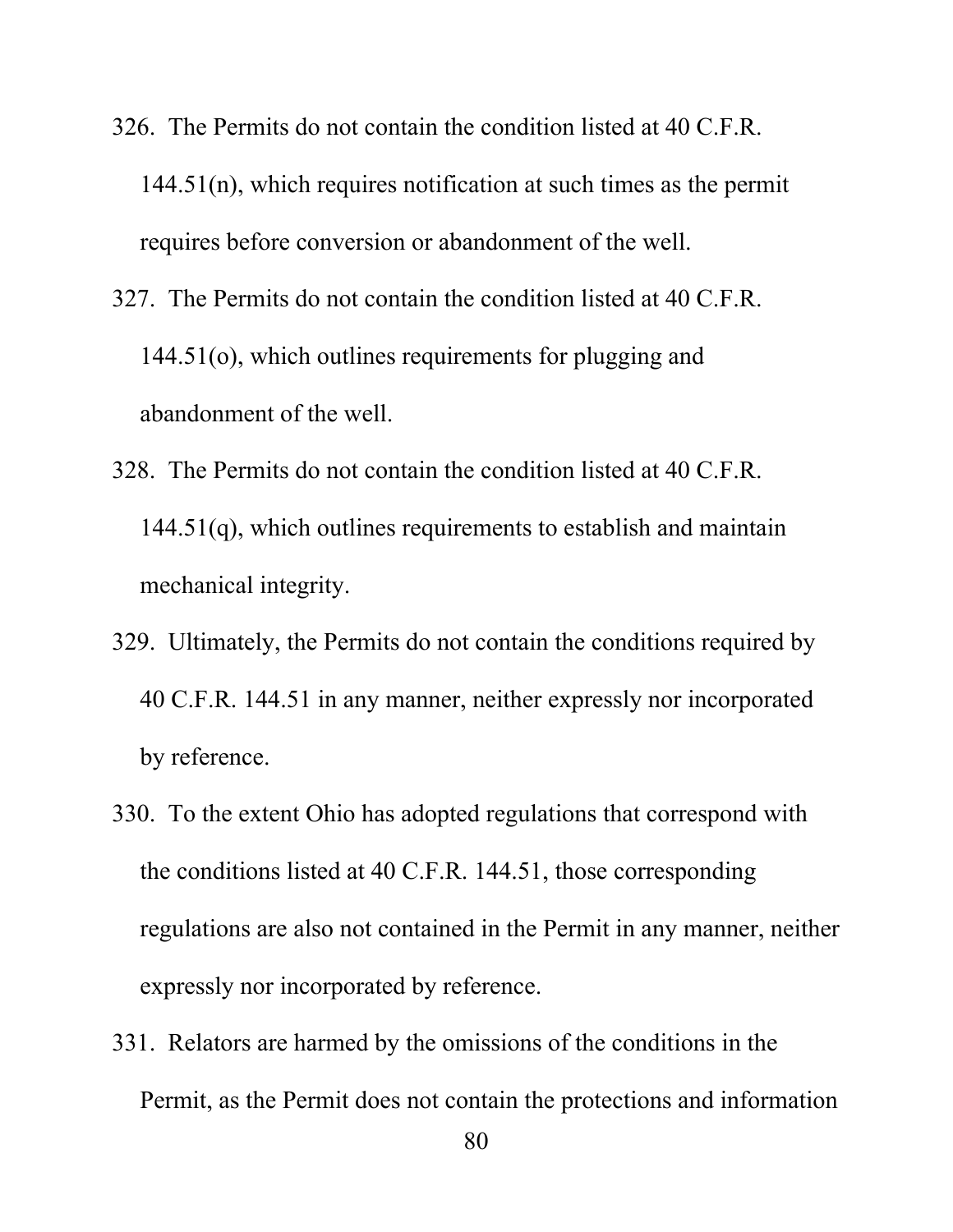provided by 40. C.F.R. 144.51, and Relators and their members could reasonably foreseeably benefit from the protections and information provided by those conditions.

- 332. In addition, the SDWA allows citizens to enforce against any violation of a requirement prescribed by the Act. 42 U.S.C.A. 300j-8(a). By failing to include the conditions at 40 CF.R. 144.51, including the condition at 40. C.F.R. 144.51(a), DOGRM has deprived Relators and their members the right to enforce those conditions pursuant to the SDWA citizen suit provision as part of the permit.
- 333. The Chief unreasonably and unlawfully issued the Permits without including the conditions required by 40 C.F.R. 144.51 in the Permits themselves.

#### **COUNT 7**

**This Court should issue a Writ of Mandamus directed to Respondents ordering them to vacate the permits to drill Salt-1, Salt-2, and Salt-3 because DOGRM disregarded the requirements of the federal Safe Drinking Water Act, R.C. 1509.221, and Ohio**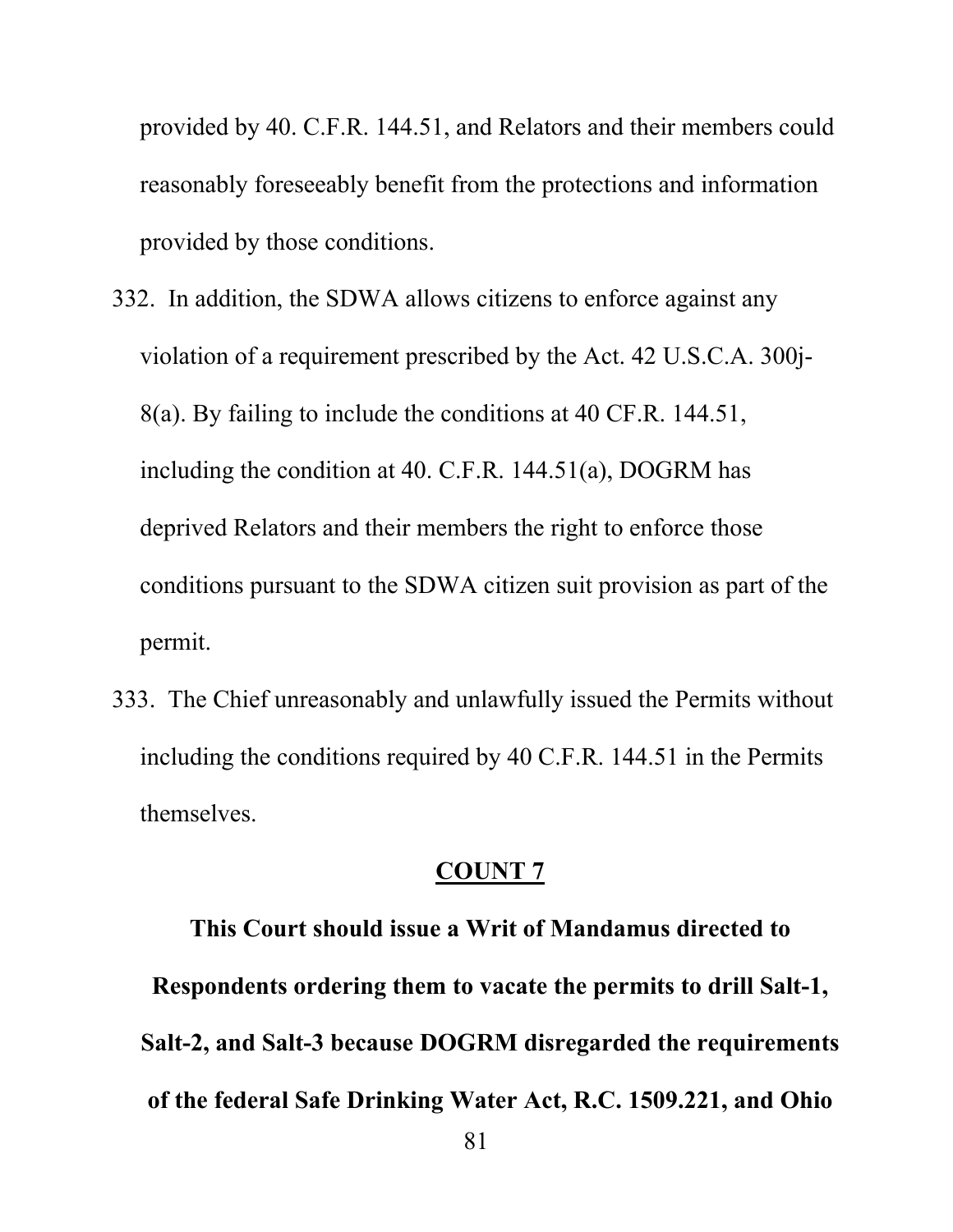# **Admin.Code Chapter 1501:9-7 when it failed to consider maps and cross sections detailing the geologic structure of the local area prior to issuing the Final Permit**

- 334. The Relators restate and reiterate all preceding paragraphs of this petition as if fully rewritten herein and additionally allege the following:
- 335. The SDWA requires that prior to issuing a permit to construct a solution mining well, the Director must consider "maps and cross sections detailing the geologic structure of the local area." 40 C.F.R.  $146.34(a)(5)$ .
- 336. DOGRM did not consider maps detailing the geologic structure of the local area, in violation of 40 C.F.R.  $146.34(a)(5)$ .
- 337. DOGRM did not consider cross sections detailing the geologic structure of the local area, in violation of 40 C.F.R. 146.34(a)(5).
- 338. Core Hole 1 provides a limited snapshot of the geologic layers at one location in an area that evidence suggests is highly variable and where the Salt formation is thinning. *See* Exhibit 1 at Exhibit A, p.8- 10.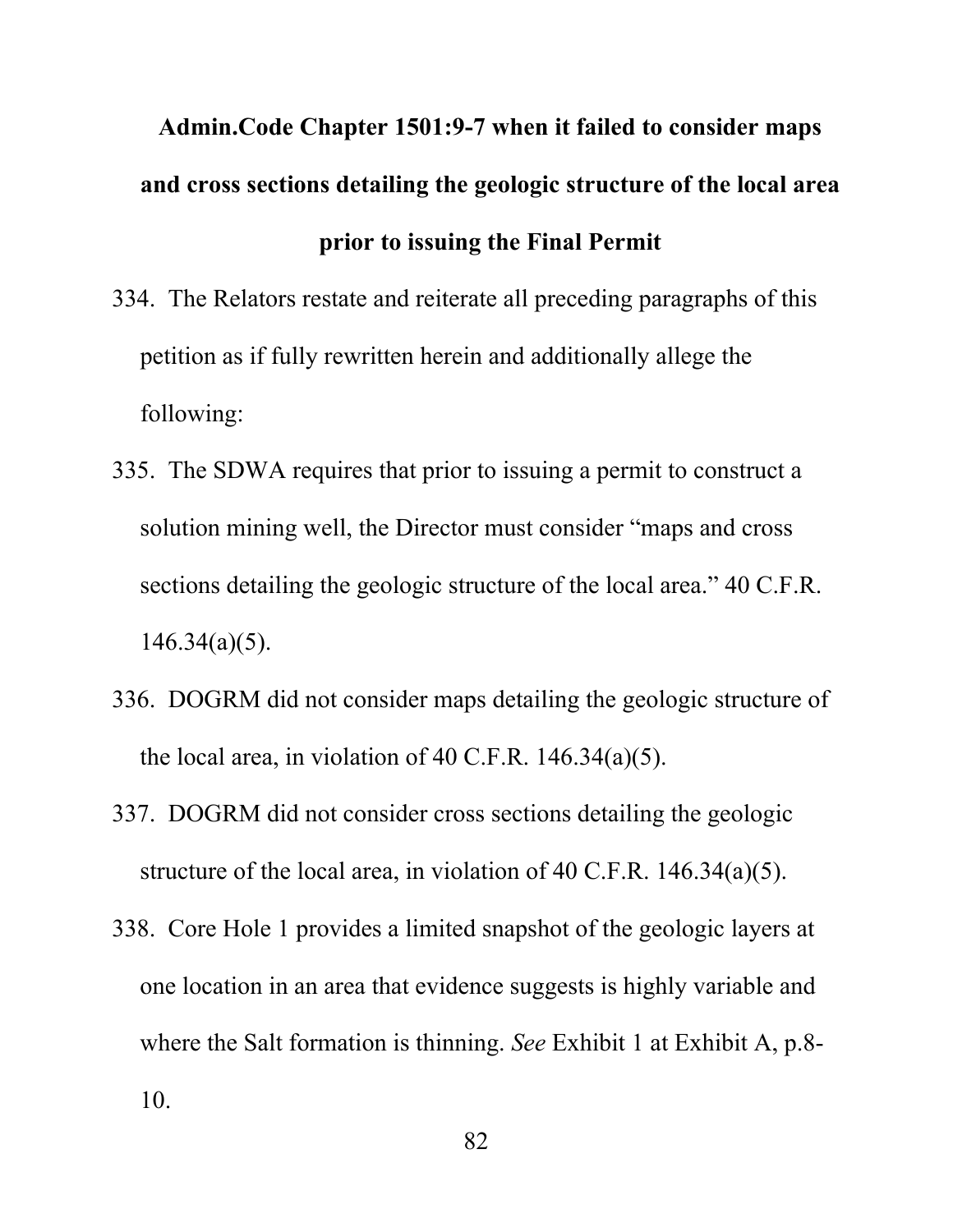- 339. As a single borehole, Core Hole 1 does not constitute a cross section.
- 340. DOGRM relied on regional and general maps in its review of the Applications.
- 341. DOGRM relied on materials that did not identify the thickness of the Salina F4 Salt at the site of the Proposed Wells. *See* Exhibit 1 at Exhibit A, p.9.
- 342. Verifying that the Salina F4 salt formation is at least 100 feet deep at the site of the Proposed Wells is necessary to ensure that cavern integrity can be maintained and that weak zones and migration pathways will not be created during solution mining, and subsequent NGL storage. Exhibit 1 at Exhibit A, p.9.
- 343. DOGRM relied on materials that did not map the halite units that are the target of mining at the site of the Proposed Wells. *See* Exhibit 1 at Exhibit A, p.9.
- 344. Mapping and cross sections of the halite units within the Salina Formation that are the target of the solution mining projects is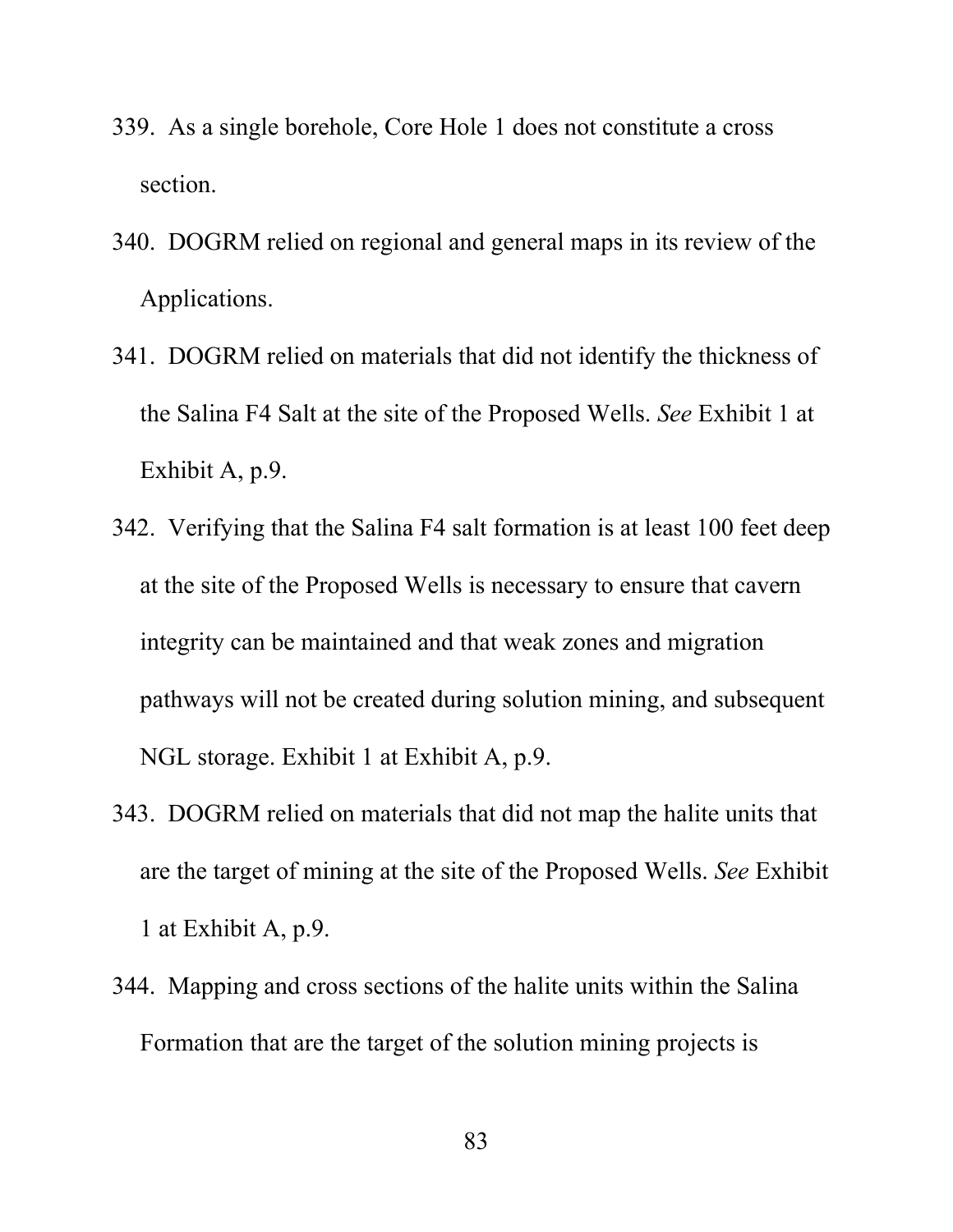necessary to verify that these units are able to remain structurally sound during solution mining. Exhibit 1 at Exhibit A, p.9.

- 345. DOGRM's review did not determine the vertical or lateral variability within the salt interval at the site of the Proposed Wells. *See* Exhibit 1 at Exhibit A, p.9.
- 346. Understanding the vertical and lateral variability in the salt interval is necessary to assess the formation's ability to store materials and to allow for the accumulation of residual insoluble materials that may accumulate at the base of the caverns over time. Exhibit 1 at Exhibit A, p.9.
- 347. The maps DOGRM reviewed did not identify the formations immediately above and below the Salina Formation at the site of the Proposed Wells. Exhibit 1 at Exhibit A, p.9-10.
- 348. In bedded salt deposits, overlying rock deposits usually have much greater porosity and permeability than rock salt. Exhibit 1 at Exhibit A, p.9.
- 349. It is important to evaluate formations immediately above and below the salt formation to be solution-mined because a breach of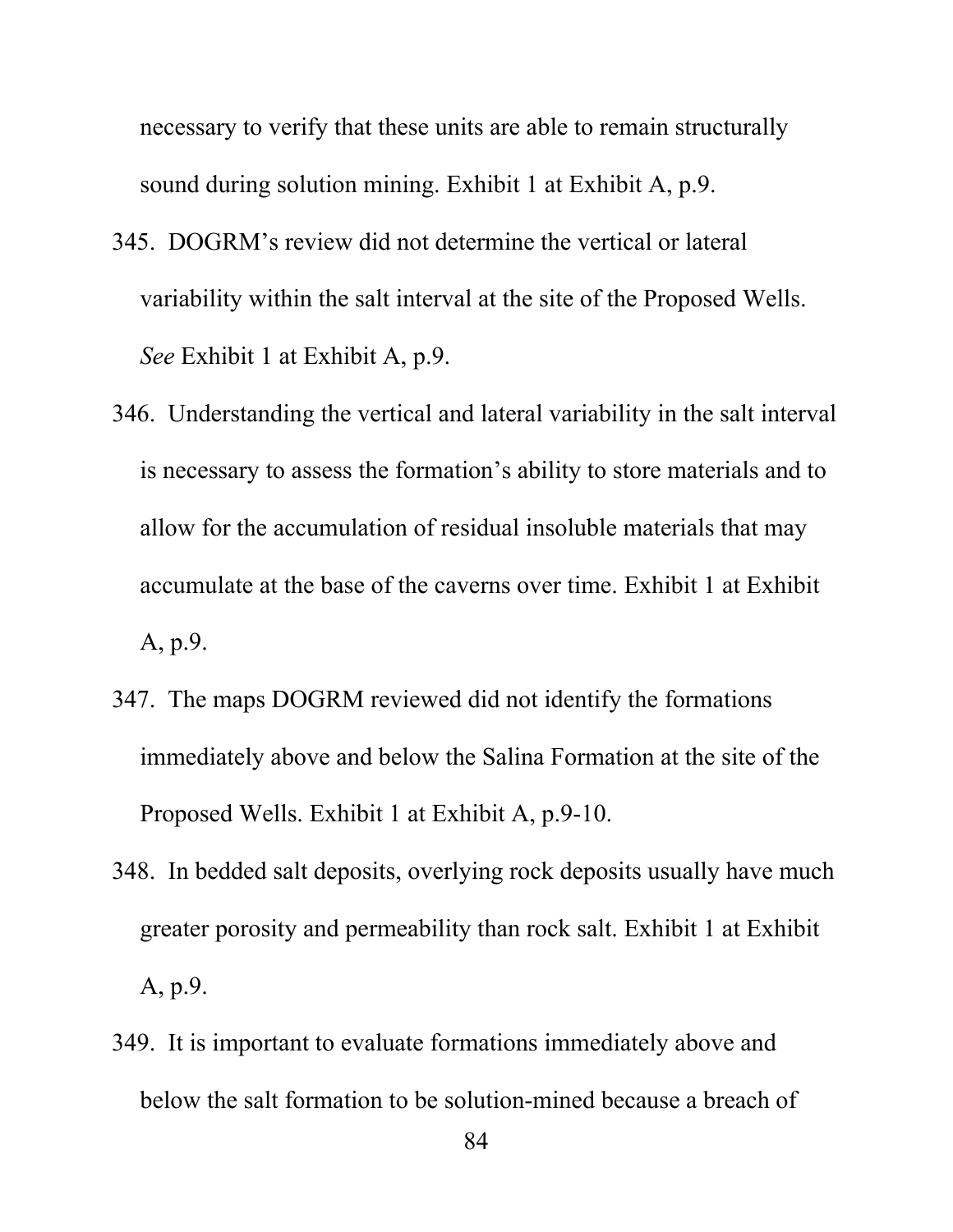these layers can result in the creation of fluid migration pathways. *See*  Exhibit 1 at Exhibit A, p.9.

- 350. Brine, and later NGLs, traveling through these migration pathways can reach underground sources of drinking water and the surface. *See*  Exhibit 1 at Exhibit A, p.9.
- 351. By failing to review maps and cross sections of the halite units within the Salina Formation, and the formations immediately above and below the formation to be solution-mined, DOGRM has not reviewed the integrity of these units against fluid migration. Exhibit 1 at Exhibit A, p.9-10.
- 352. Accordingly, DOGRM cannot reasonably find that the Applications demonstrate that the solution mining projects will not result in the migration of fluid into underground sources of drinking water, as required by R.C. 1509.221(A) and 40 C.F.R. 144.12(a).
- 353. DOGRM's review was insufficient to determine that the Proposed Wells do not jeopardize public health and safety, as required by Ohio Admin.Code. 1501:9-7-07(H)(4)(d)(iii).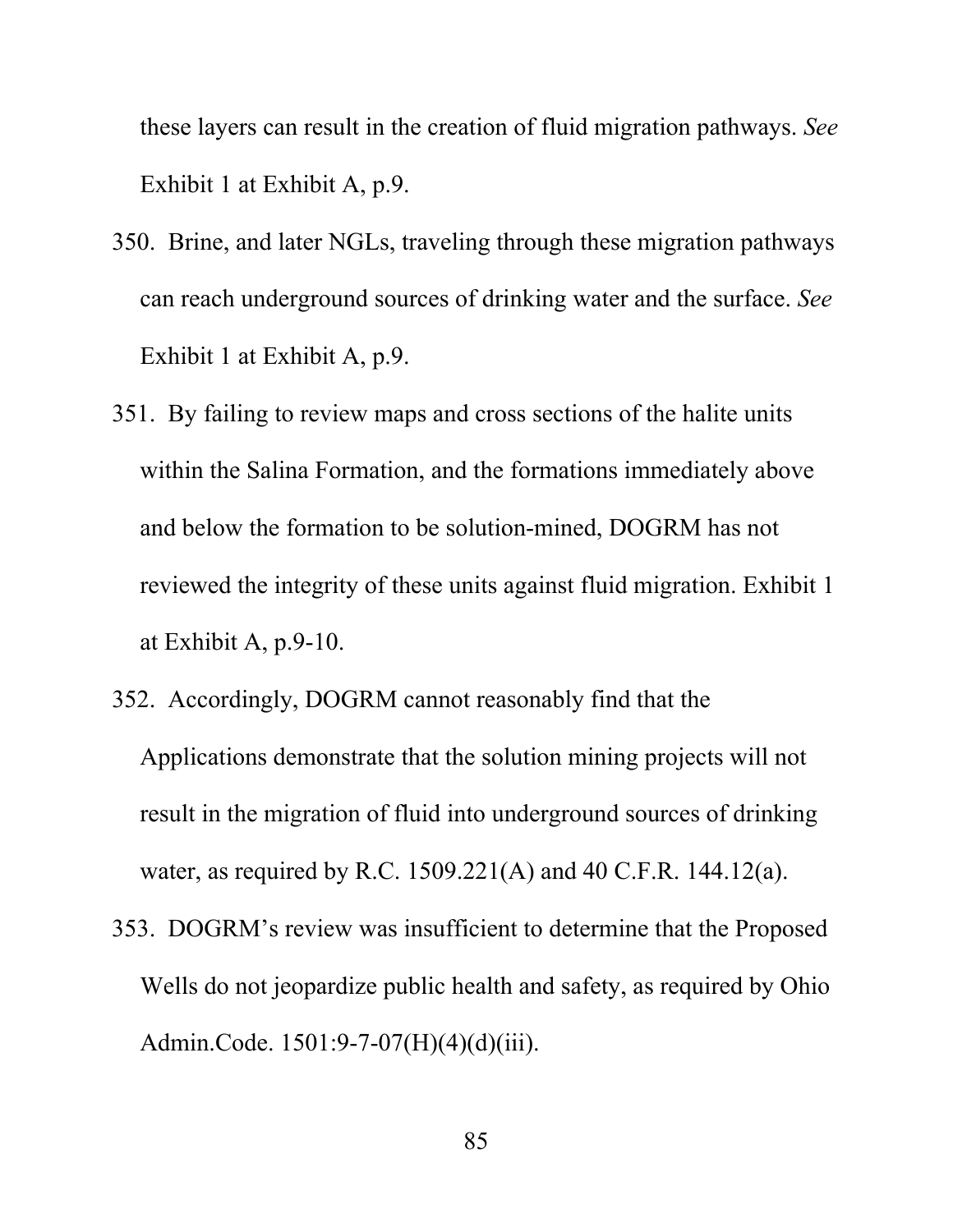- 354. DOGRM abused its discretion and acted unreasonably, arbitrarily, and violated the requirements of the SDWA when it issued the final permits without reviewing maps and cross sections detailing the geologic structure of the local area.
- 355. Relators' and their members could reasonably and foreseeably benefit from DOGRM reviewing maps and cross sections detailing the geologic structure of the local area.

**WHEREFORE**, Relators pray the Court issue a writ of mandamus under R.C. Chapter 2731 ordering DOGRM to

- (i) Vacate the final permits to drill Salt-1, Salt-2, and Salt 3 issued on August 30, 2021.
- (ii) Reject the applications for permits to drill Salt-1, Salt-2, and Salt-3 as incomplete.

Relators request to be awarded their costs and such other relief at law or in equity as the Court may deem necessary and proper.

> */s/ Megan M. Hunter* . Megan M. Hunter (Ohio Bar No. 96035)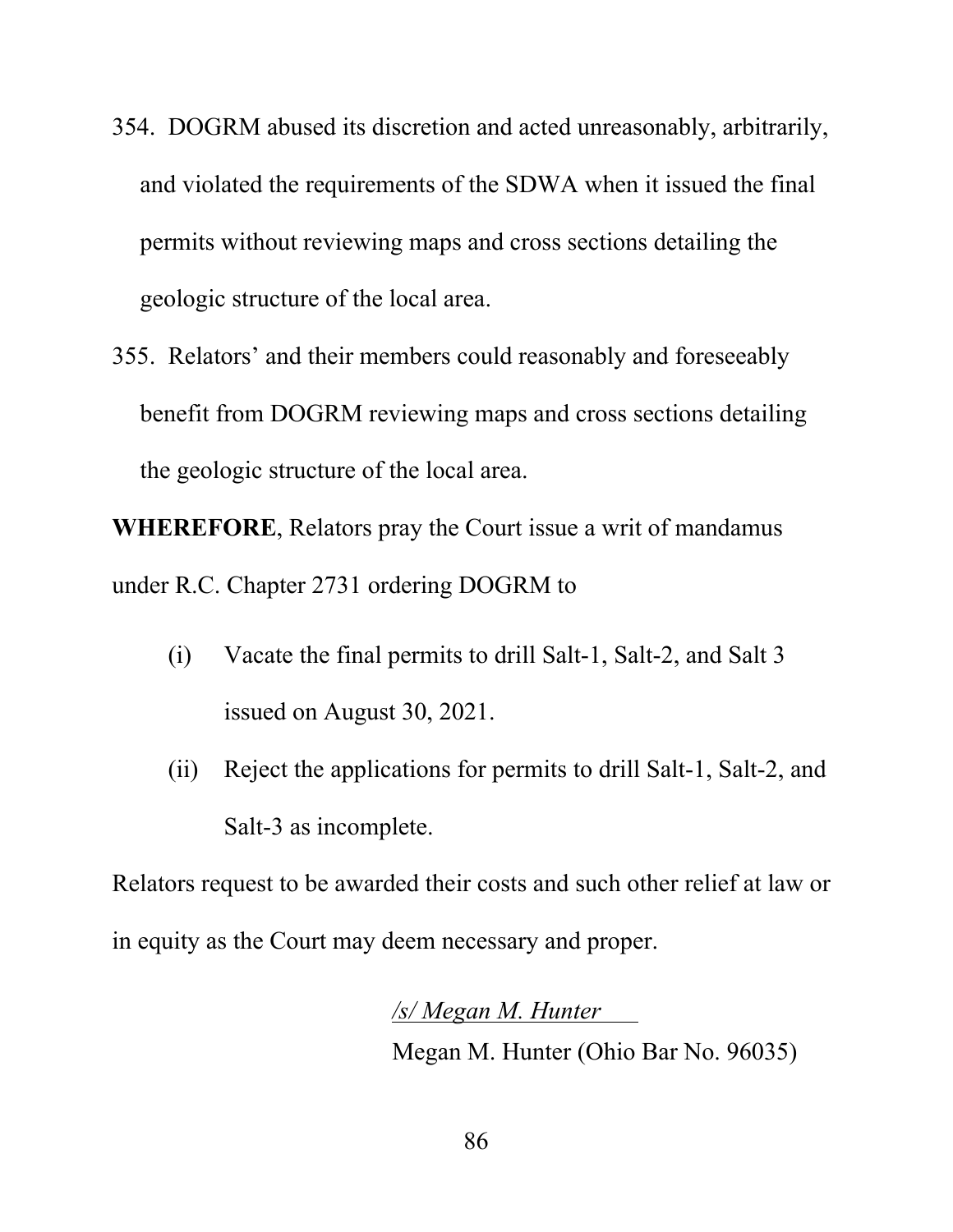# */s/ James Yskamp* .

James Yskamp\* (Ohio Bar No. 93095) \*not licensed to practice in Illinois

Earthjustice 311 South Wacker Drive, Suite 1400 Chicago, IL 60606 T: 312.800.8331 E: [mhunter@earthjustice.org](mailto:mhunter@earthjustice.org) E: [jyskamp@earthjustice.org](mailto:jyskamp@earthjustice.org)

*Counsel for Relators*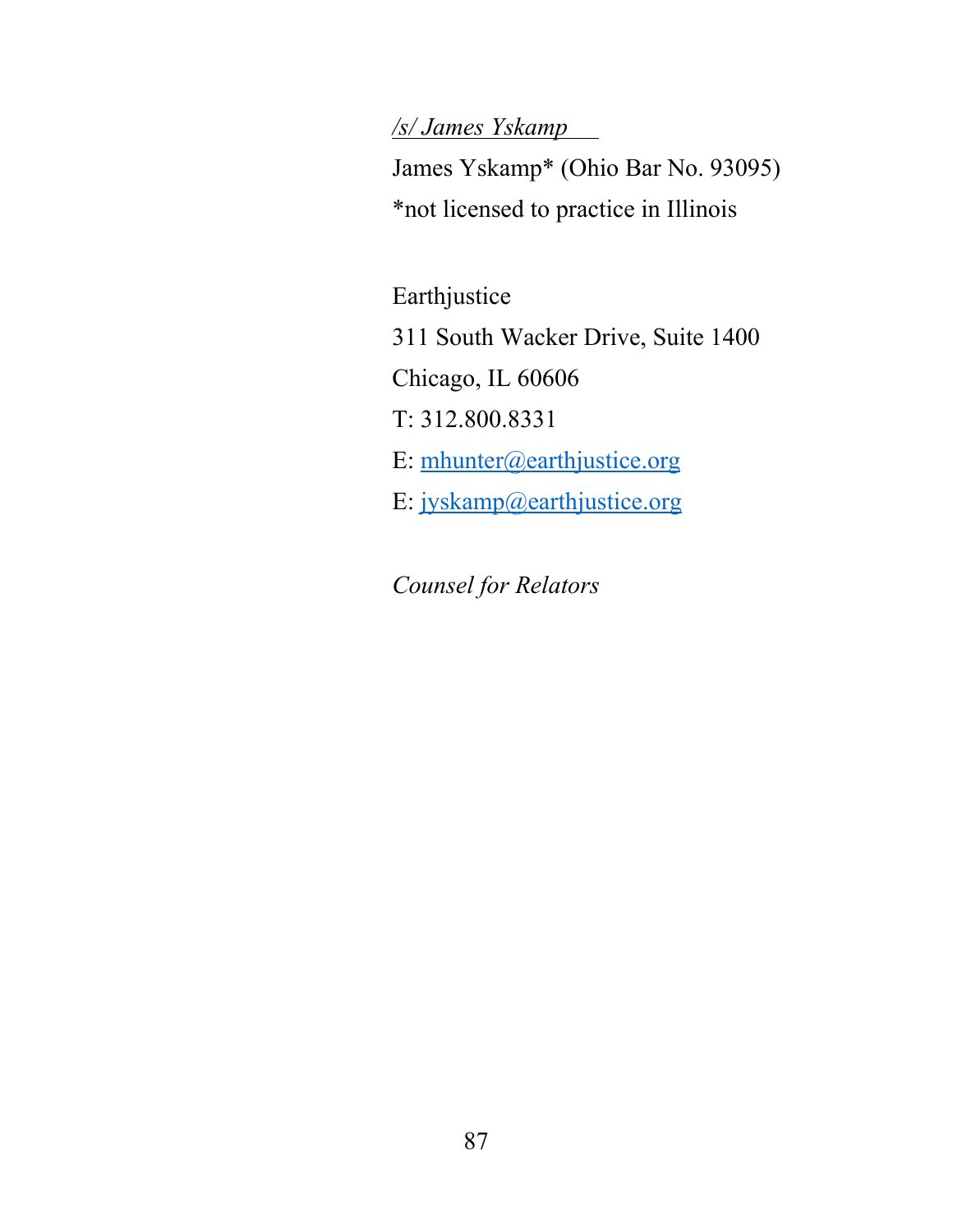I, Jill Hunkler, am the Director of Concerned Ohio River Residents ("CORR") and am empowered to bring the foregoing Verified Petition for a Writ of Mandamus on behalf of CORR's members. I have reviewed the allegations in the Verified Petition and believe them to be true to the best of my knowledge, information, and belief.

Jill Hunkler

State of Ohio County of Belmont

 $)$  SS:

Sworn to before me and subscribed in my presence this  $20$  day of October, 2021.



Notary Public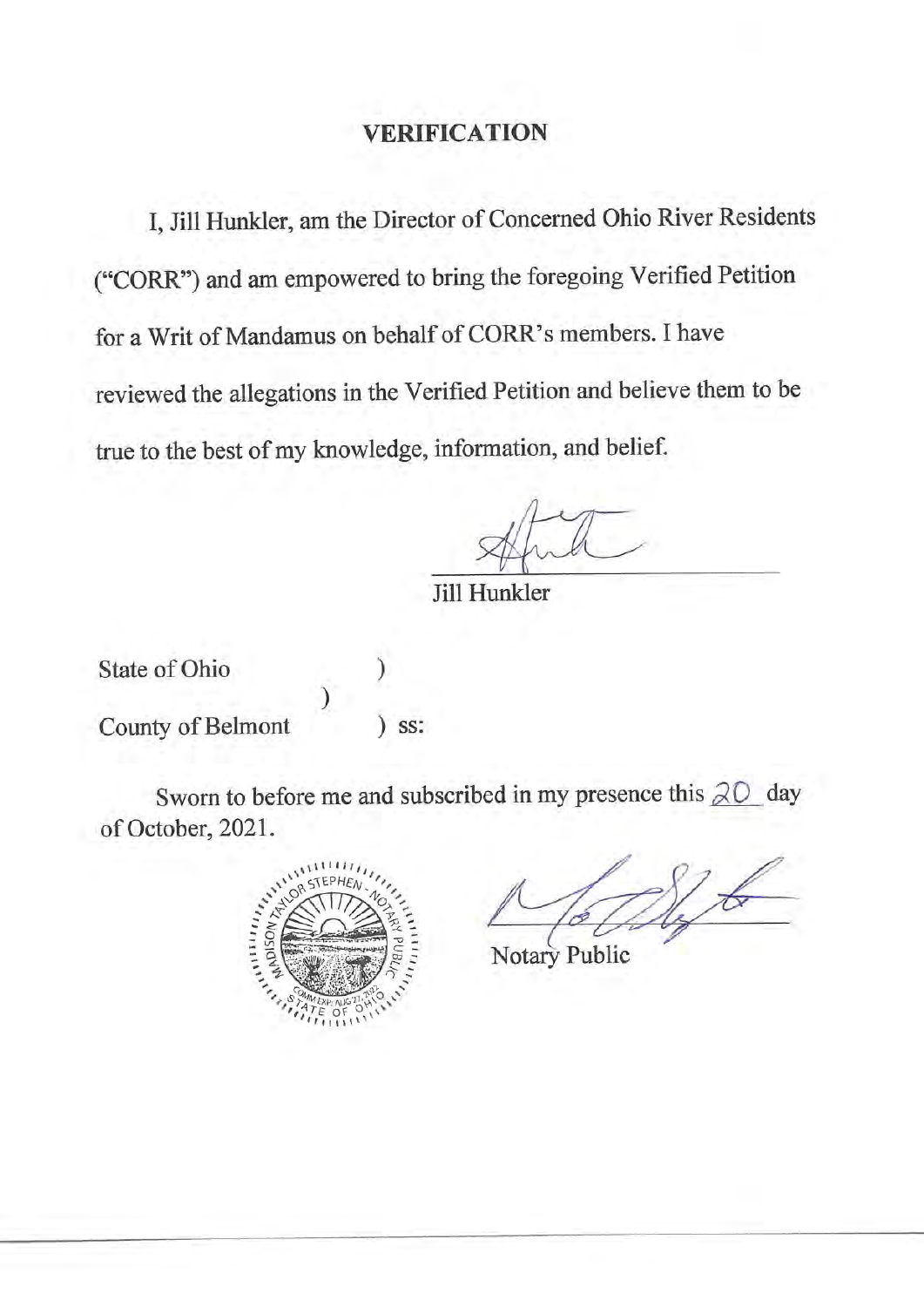I, Teresa Mills, am Executive Director of Buckeye Environmental Network ("BEN") and am empowered to bring the foregoing Verified Petition for a Writ of Mandamus on behalf of BEN's members. I have reviewed the allegations in the Verified Petition and believe them to be true to the best of my knowledge, information, and belief.

deed & Mr

Teresa Mills

State of Ohio County of Franklin SS:

Sworn to before me and subscribed in my presence this  $\partial$   $\phi$  day of October, 2021.



**JOSHUA T McKEE** Notary Public, State of Ohio My Comm. Expires 11/08/2023 Recorded in Franklin County

Notary Public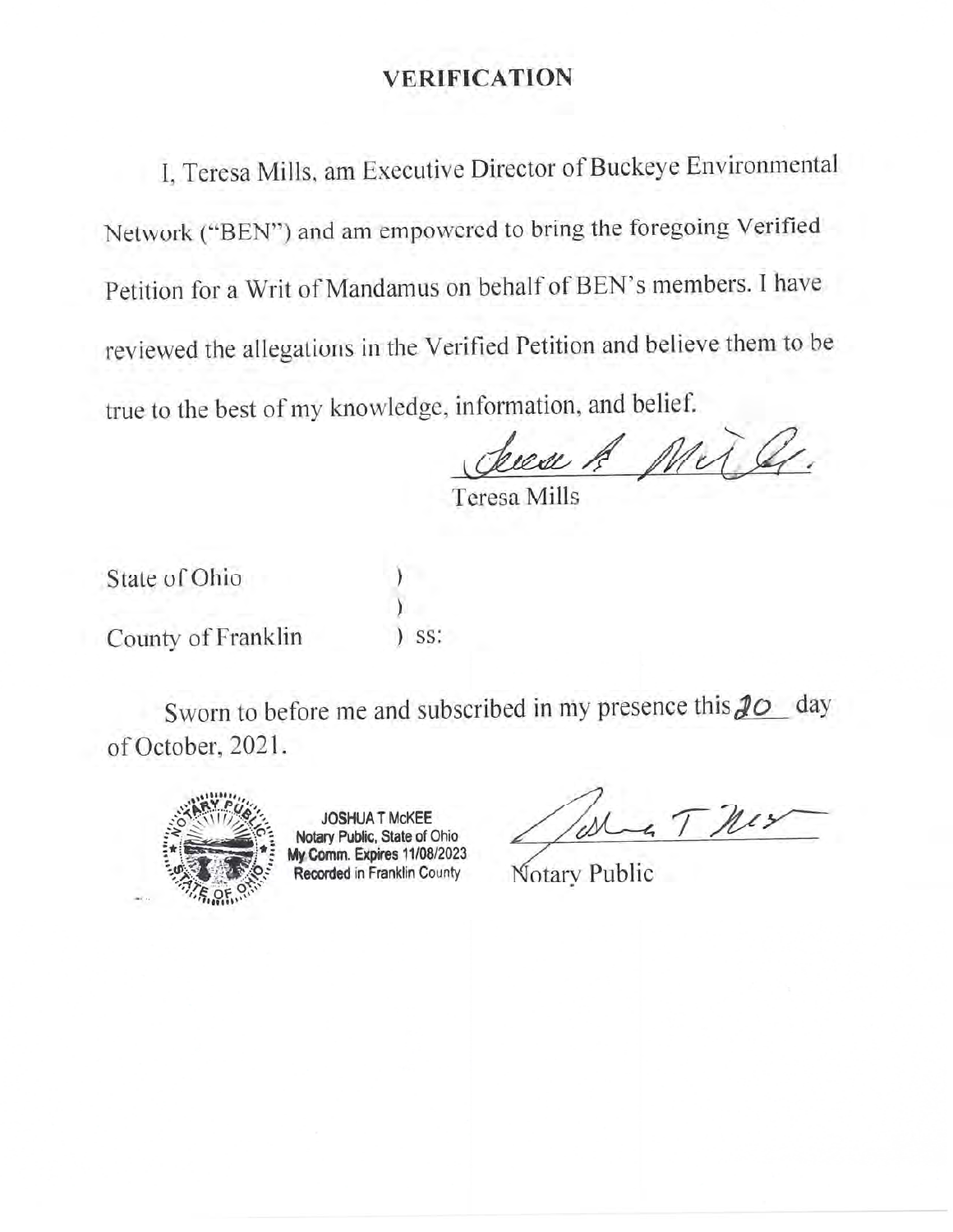I, Leatra Harper, am Managing Director of FreshWater Accountability Project ("FreshWater") and am empowered to bring the foregoing Verified Petition for a Writ of Mandamus on behalf of FreshWater's members. I have reviewed the allegations in the Verified Petition and believe them to be true to the best of my knowledge, information, and belief.

Leatra Harper

State of Ohio County of Wood SS:

Sworn to before me and subscribed in my presence this  $\mathcal{P}O$  day of October, 2021.

Notary Public



AMANDA L. TAYLOR Notary Public, State of Ohio My Comm. Expires April 9, 2022 Recorded in Wood County

 $111$